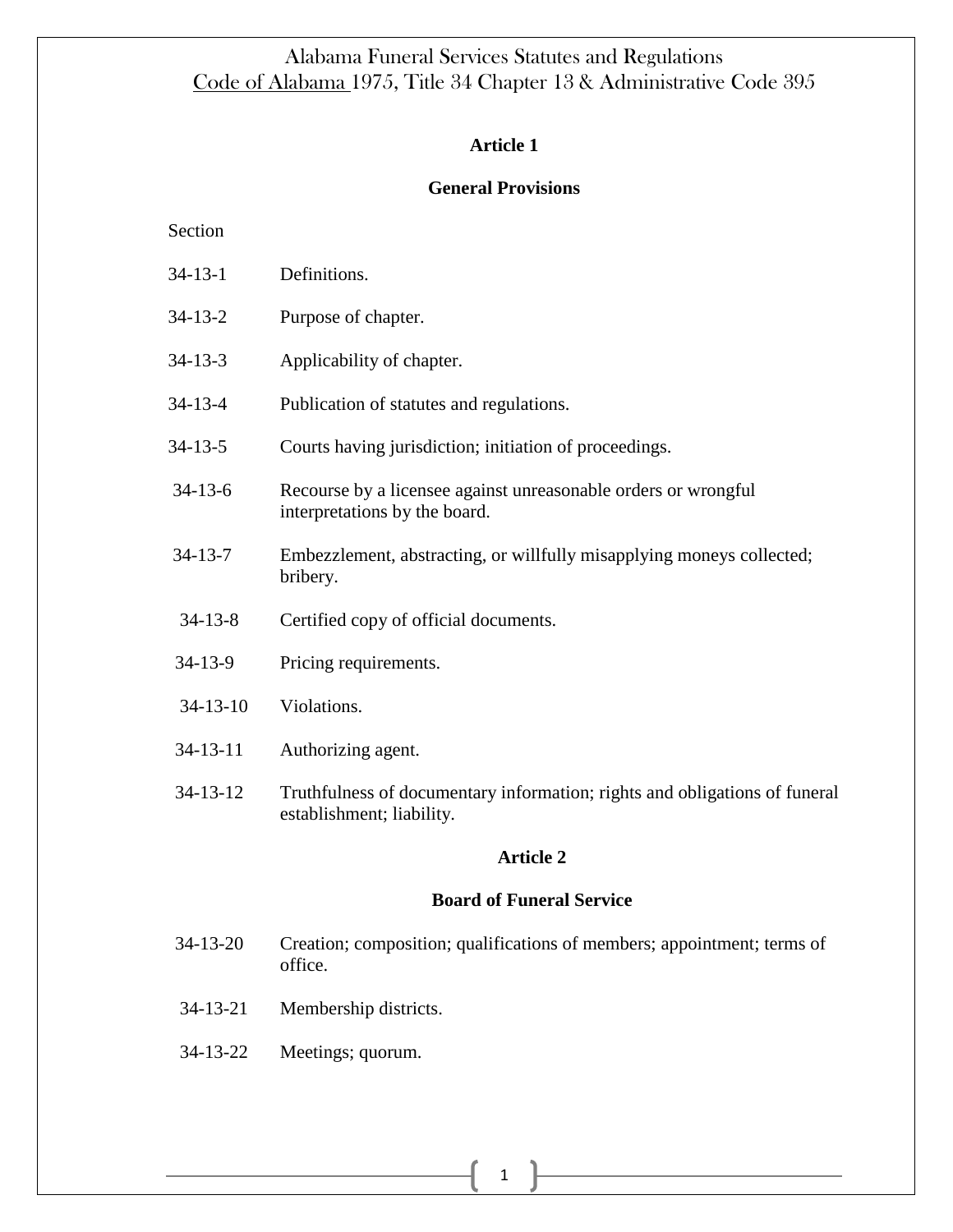- [34-13-23](http://alisondb.legislature.state.al.us/acas/CodeOfAlabama/1975/34-13-23.htm) Officers; procedural rules and regulations; compensation; executive director; disposition of funds.
- [34-13-24](http://alisondb.legislature.state.al.us/acas/CodeOfAlabama/1975/34-13-24.htm) Oath of members.
- [34-13-25](http://alisondb.legislature.state.al.us/acas/CodeOfAlabama/1975/34-13-25.htm) Hearings to be public; record of proceedings.
- [34-13-26](http://alisondb.legislature.state.al.us/acas/CodeOfAlabama/1975/34-13-26.htm) Rules and regulations; hearings; restraining of violations; complaints; temporary suspension.
- [34-13-27](http://alisondb.legislature.state.al.us/acas/CodeOfAlabama/1975/34-13-27.htm) Seal; scope of rules and regulations.
- [34-13-29](http://alisondb.legislature.state.al.us/acas/CodeOfAlabama/1975/34-13-29.htm) Audit and payment of expenses.
- [34-13-31](http://alisondb.legislature.state.al.us/acas/CodeOfAlabama/1975/34-13-31.htm) Appeal from decision of board.

### **Article 3**

#### **Licenses, Examinations, and Registration.**

### **Division 1**

## **General Provisions**

- [34-13-50](http://alisondb.legislature.state.al.us/acas/CodeOfAlabama/1975/34-13-50.htm) Board recognition of schools and colleges.
- [34-13-51](http://alisondb.legislature.state.al.us/acas/CodeOfAlabama/1975/34-13-51.htm) Reciprocity of licenses.
- [34-13-52](http://alisondb.legislature.state.al.us/acas/CodeOfAlabama/1975/34-13-52.htm) Execution and display of licenses.
- [34-13-53](http://alisondb.legislature.state.al.us/acas/CodeOfAlabama/1975/34-13-53.htm) Renewal of licenses; authorization; attestation of identity; records.
- [34-13-54](http://alisondb.legislature.state.al.us/acas/CodeOfAlabama/1975/34-13-54.htm) Transferability.
- [34-13-55](http://alisondb.legislature.state.al.us/acas/CodeOfAlabama/1975/34-13-55.htm) Reinstatement of lapsed licenses.
- [34-13-56](http://alisondb.legislature.state.al.us/acas/CodeOfAlabama/1975/34-13-56.htm) Grounds for revocation, suspension, or refusal to issue or renew licenses; fines.
- 34-13-56.1 Unlawful Practice without a license
- [34-13-57](http://alisondb.legislature.state.al.us/acas/CodeOfAlabama/1975/34-13-57.htm) Secretary to mail notices of examination.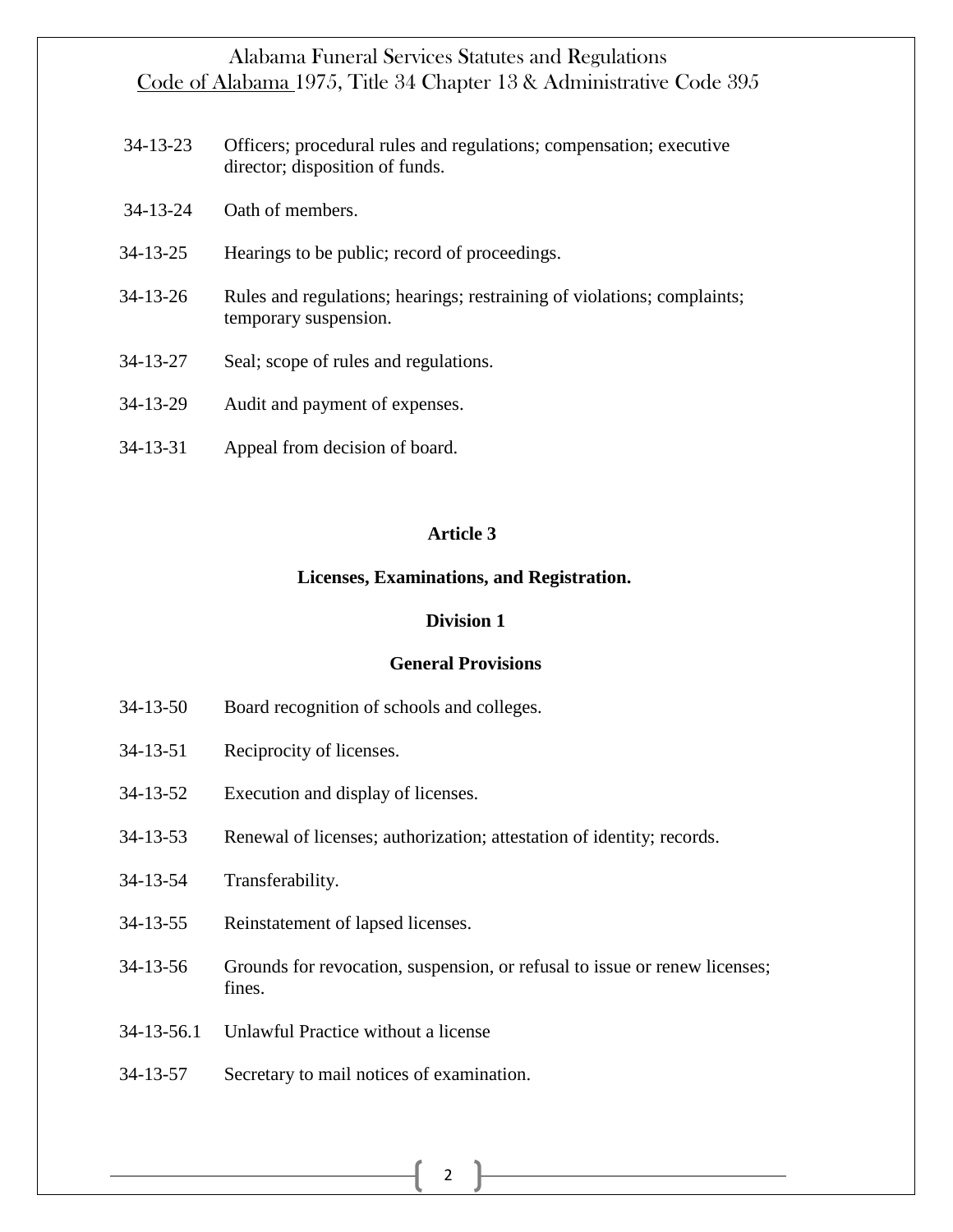## **Division 2**

## **Funeral Directors**

- [34-13-70](http://alisondb.legislature.state.al.us/acas/CodeOfAlabama/1975/34-13-70.htm) License required; filing of application; fee; time and place for examination.
- [34-13-71](http://alisondb.legislature.state.al.us/acas/CodeOfAlabama/1975/34-13-71.htm) Form and contents of application.
- [34-13-72](http://alisondb.legislature.state.al.us/acas/CodeOfAlabama/1975/34-13-72.htm) Qualifications of applicants for examination.
- [34-13-73](http://alisondb.legislature.state.al.us/acas/CodeOfAlabama/1975/34-13-73.htm) Scope of examination.
- [34-13-74](http://alisondb.legislature.state.al.us/acas/CodeOfAlabama/1975/34-13-74.htm) Application by surviving spouse upon death of funeral director; operation under special permit by operator.

### **Division 3**

### **Embalmers**

- [34-13-90](http://alisondb.legislature.state.al.us/acas/CodeOfAlabama/1975/34-13-90.htm) License required; fees.
- [34-13-91](http://alisondb.legislature.state.al.us/acas/CodeOfAlabama/1975/34-13-91.htm) Application for examination.
- [34-13-92](http://alisondb.legislature.state.al.us/acas/CodeOfAlabama/1975/34-13-92.htm) Qualifications of applicants for license.
- [34-13-93](http://alisondb.legislature.state.al.us/acas/CodeOfAlabama/1975/34-13-93.htm) Examination of applicant for license.
- [34-13-94](http://alisondb.legislature.state.al.us/acas/CodeOfAlabama/1975/34-13-94.htm) Scope and conduct of examination.

### **Division 4**

### **Funeral Establishments**

- [34-13-110](http://alisondb.legislature.state.al.us/acas/CodeOfAlabama/1975/34-13-110.htm) Operation through licensed director or embalmer; change of name.
- [34-13-111](http://alisondb.legislature.state.al.us/acas/CodeOfAlabama/1975/34-13-111.htm) License required; inspections; transfer of license.
- [34-13-112](http://alisondb.legislature.state.al.us/acas/CodeOfAlabama/1975/34-13-112.htm) Employment of embalmer or director by other establishments; supervision and control; licensing of establishment not to license embalmer or director.
- [34-13-113](http://alisondb.legislature.state.al.us/acas/CodeOfAlabama/1975/34-13-113.htm) Application for license; inspection of establishment; issuance of license.
- [34-13-114](http://alisondb.legislature.state.al.us/acas/CodeOfAlabama/1975/34-13-114.htm) Reissuing license upon change of name.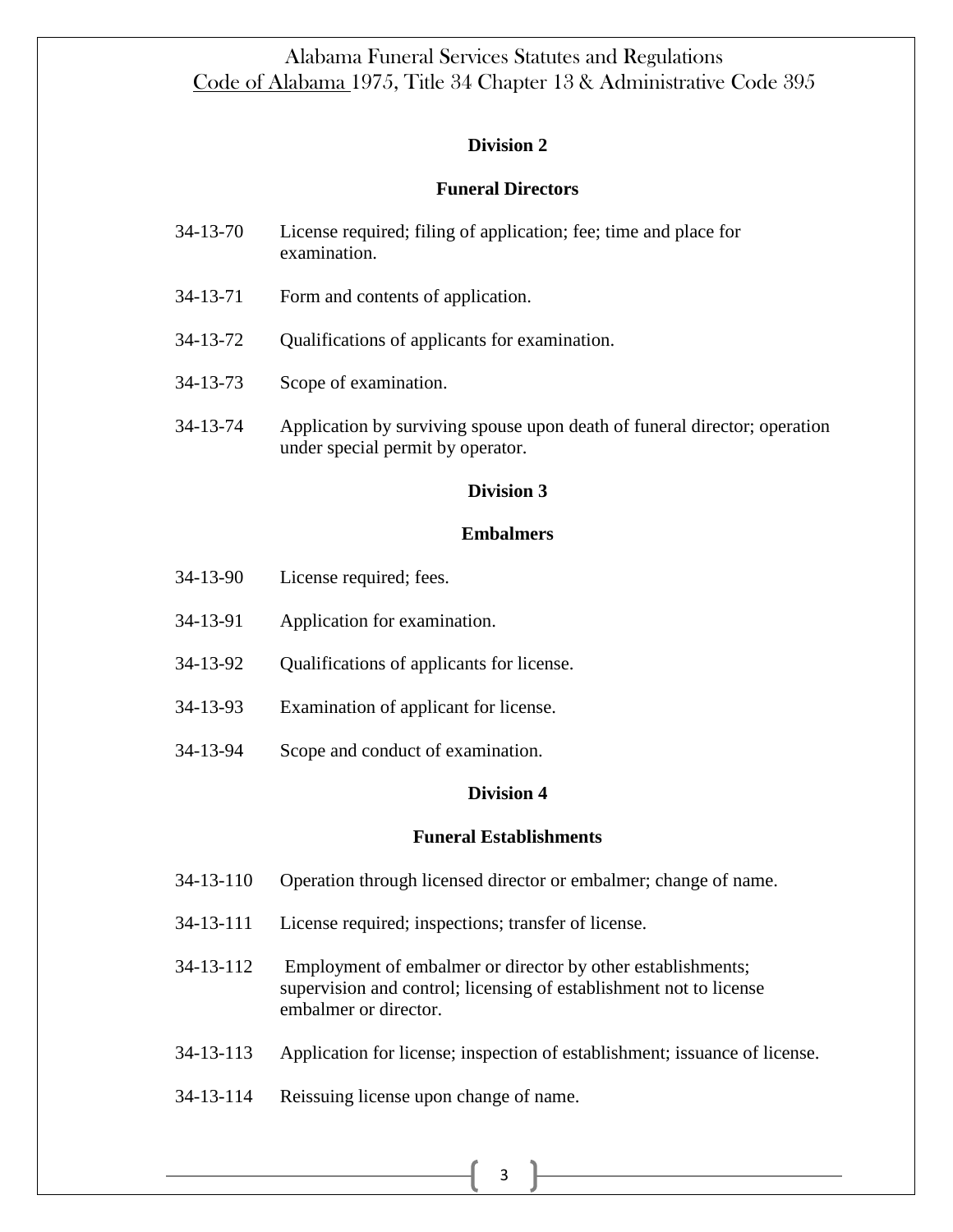- [34-13-115](http://alisondb.legislature.state.al.us/acas/CodeOfAlabama/1975/34-13-115.htm) Revocation, suspension, or refusal to renew license.
- [34-13-116](http://alisondb.legislature.state.al.us/acas/CodeOfAlabama/1975/34-13-116.htm) Penalty for failure to register.
- 34-13-117 Disposition of Remains

#### **Division 4A**

#### **Cremation Services**

- [34-13-120](http://alisondb.legislature.state.al.us/acas/CodeOfAlabama/1975/34-13-120.htm) License required; affidavit of training, etc.; inspections; records.
- 34-13-120.1 License requirements; certification
- [34-13-121](http://alisondb.legislature.state.al.us/acas/CodeOfAlabama/1975/34-13-121.htm) Cremation procedures; authorization; attestation of identity; records.
- [34-13-122](http://alisondb.legislature.state.al.us/acas/CodeOfAlabama/1975/34-13-122.htm) Disposition of cremated remains.
- 34-13-123 Violations

#### **Division 5**

#### **Apprentices**

- [34-13-130](http://alisondb.legislature.state.al.us/acas/CodeOfAlabama/1975/34-13-130.htm) Application for issuance of apprentice's certificate; term of apprenticeship.
- [34-13-131](http://alisondb.legislature.state.al.us/acas/CodeOfAlabama/1975/34-13-131.htm) Annual renewal of certificate.
- [34-13-132](http://alisondb.legislature.state.al.us/acas/CodeOfAlabama/1975/34-13-132.htm) Annual report of apprentices.
- [34-13-133](http://alisondb.legislature.state.al.us/acas/CodeOfAlabama/1975/34-13-133.htm) Leave of absence.

[34-13-134](http://alisondb.legislature.state.al.us/acas/CodeOfAlabama/1975/34-13-134.htm) Grounds for suspension and revocation of certificates; reregistration when certificate has lapsed or is revoked.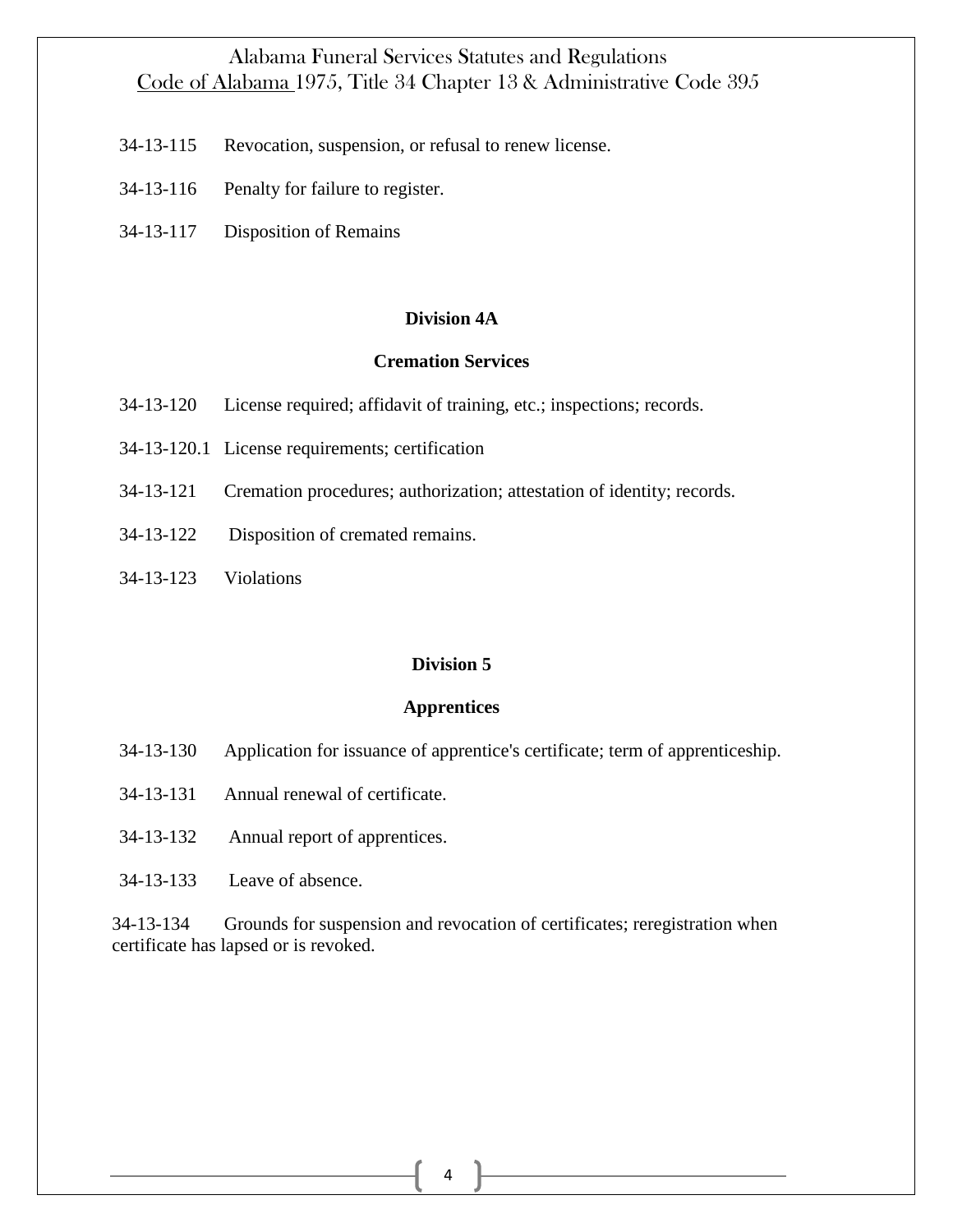# **Article 1**

# **GENERAL PROVISIONS**

## **Section 34-13-1**

## **Definitions.**

(a) For purposes of this chapter, the following terms shall have the following meanings:

(1) ACCREDITED SCHOOL or COLLEGE OF MORTUARY SCIENCE. A school or college approved by the Alabama Board of Funeral Service and which maintains a course of instruction of not less than 48 calendar weeks or four academic quarters or college terms and which gives a course of instruction in the fundamental subjects including, but not limited to, the following:

a. Mortuary management and administration.

b. Legal medicine and toxicology as it pertains to funeral directing.

c. Public health, hygiene, and sanitary science.

d. Mortuary science, to include embalming technique, in all its aspects; chemistry of embalming, color harmony; discoloration, its causes, effects, and treatment; treatment of special cases; restorative art; funeral management; and professional ethics.

e. Anatomy and physiology.

f. Chemistry, organic and inorganic.

g. Pathology.

h. Bacteriology.

i. Sanitation and hygiene.

j. Public health regulations.

k. Other courses of instruction in fundamental subjects as may be prescribed by the Alabama Board of Funeral Service.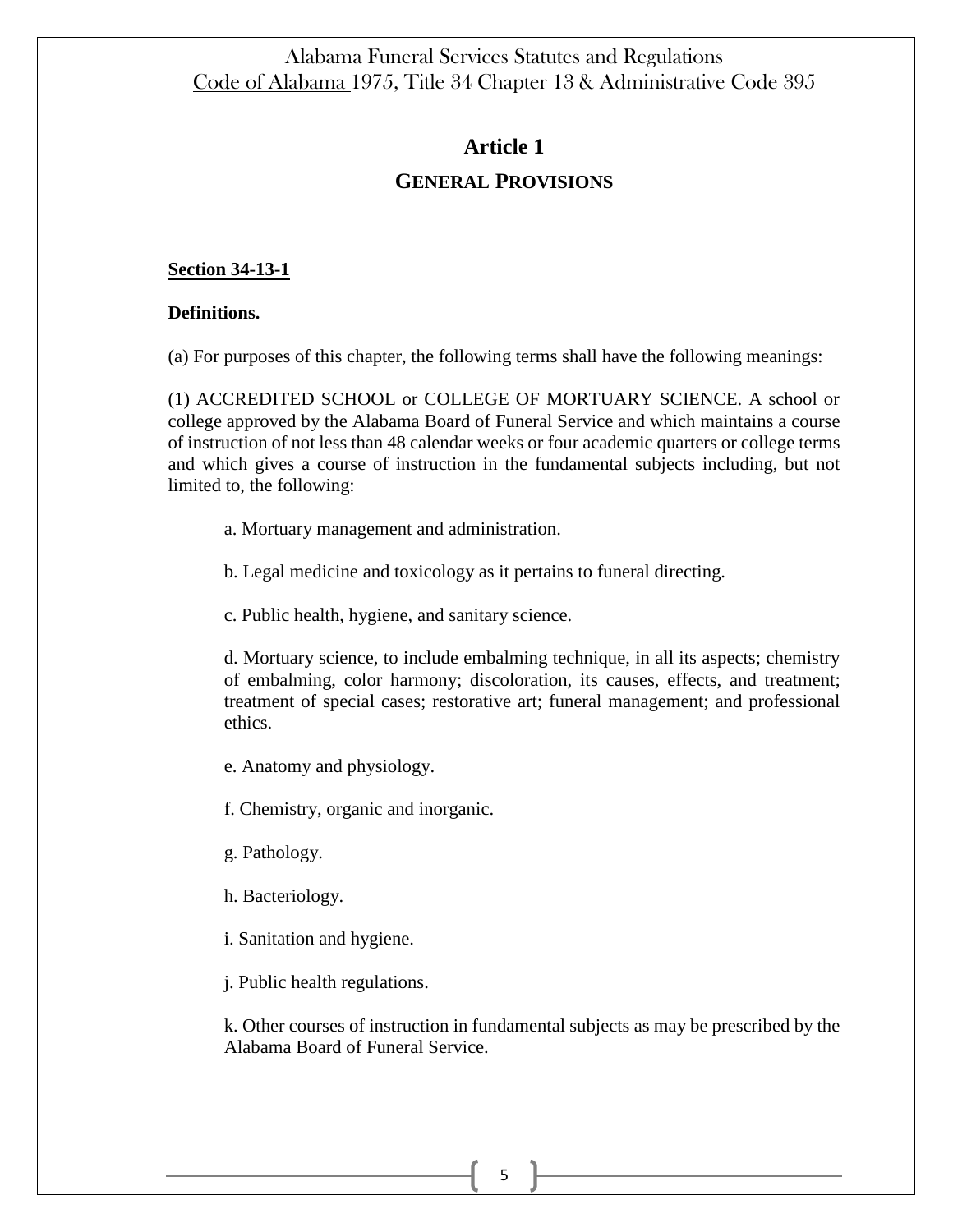(2) ALKALINE HYDROLYSIS. The technical process that reduces human remains to bone fragments using heat, water, and chemical agents.

(3) AMERICAN BOARD OF FUNERAL SERVICE EDUCATION. That funeral service educational organization which is an agency granted official recognition by the United States Secretary of Education and which is composed of members representing the American Association of College of Mortuary Science, the Conference of Funeral Service Examining Board of the United States, Inc., the National Association of Colleges of Mortuary Science, and the University Mortuary Science Education Association and which has as its object the furtherance of education in the field of funeral service and in fields necessary to, or allied with, the field of funeral service, and further to formulate standards of funeral service education and to grant accreditation to qualified schools and colleges of mortuary science and to do all things incidental to the foregoing.

(4) APPRENTICE EMBALMER or EMBALMER'S APPRENTICE. Any person engaged in the study of the art of embalming under the instructions and supervision of a licensed embalmer practicing in this state.

(5) APPRENTICE FUNERAL DIRECTOR or FUNERAL DIRECTOR'S APPRENTICE. Any person operating under or in association with a funeral director for the purpose of learning the business or profession of funeral director, to the end that he or she may become licensed under this chapter.

(6) AUTHORIZING AGENT. A person at least 18 years of age, except in the case of a surviving spouse or parent, who is legally entitled to order the cremation or final disposition of particular human remains.

(7) BOARD. The Alabama Board of Funeral Service.

(8) CASH ADVANCE ITEMS. Any item of service or merchandise described to a purchaser using the term cash advance, accommodation, cash disbursement, or similar term. A cash advance item is also any item obtained from a third party and paid for by a funeral provider on behalf of a purchaser. Cash advance items include, but are not limited to, all of the following:

- a. Cemetery or crematory services.
- b. Pallbearers.
- c. Public, or other, transportation.
- d. Clergy honoraria.
- e. Flowers.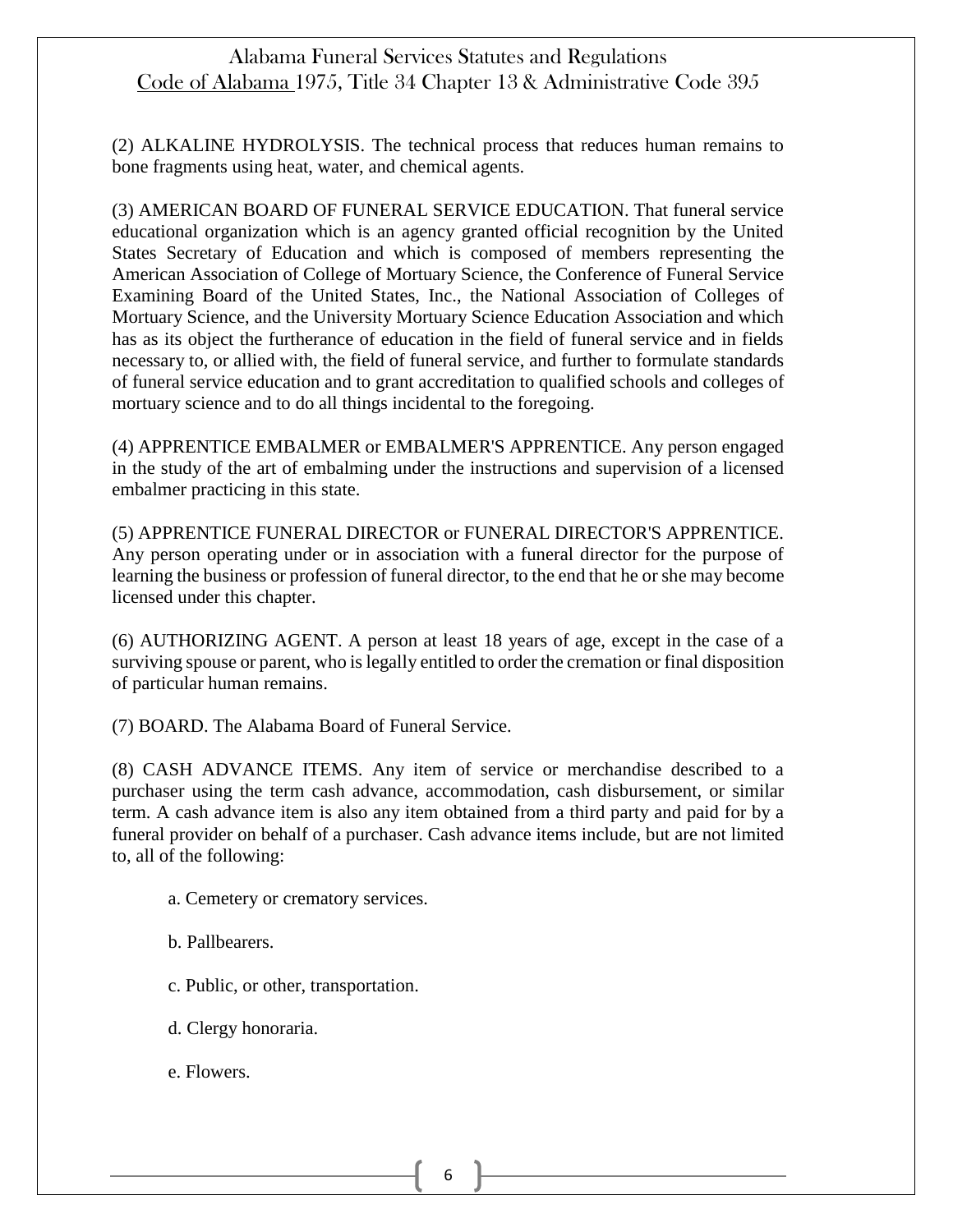f. Musicians or singers.

g. Nurses.

h. Obituary notices.

i. Funeral programs.

j. Gratuities.

k. Death certificates.

l. Outer burial containers.

m. Cemetery plots.

n. Escorts.

(9) CASKET. A rigid container designed for the encasement of human remains.

(10) CEMETERY. A place dedicated to and used or intended to be used for the permanent interment of human remains. It may be either land or earth interment; a mausoleum for vault or crypt entombment; a structure or place used or intended to be used for the interment of cremated remains; cryogenic storage; or any combination of one or more thereof.

(11) CEMETERY AUTHORITY. Any individual, person, firm, profit or nonprofit corporation, trustee, partnership, society, religious society, church, association or denomination, municipality, or other group or entity, however organized, insofar as they or any of them may now or hereafter establish, own, operate, lease, control, or manage one or more cemeteries, burial parks, mausoleums, columbariums, or any combination or variation thereof, or hold lands or structures for burial grounds or burial purposes in this state and engage in the operation of a cemetery, including any one or more of the following: The care and maintenance of a cemetery; the interment, entombment, and memorialization of the human dead in a cemetery; the sale, installation, care, maintenance, or any combination thereof, with respect of monuments, markers, foundations, memorials, burial vaults, urns, crypts, mausoleums, columbariums, flower vases, floral arrangements, and other cemetery accessories, for installation or use within a cemetery; and the supervision and conduct of funeral and burial services within the bounds of the cemetery.

(12) CONVICTION. The entry of a plea of guilty or a guilty verdict rendered by any court of competent jurisdiction, excluding traffic violations.

(13) CREMATED REMAINS. Human remains recovered after the completion of the cremation process, including pulverization, which leaves only bone fragments reduced to unidentifiable dimensions.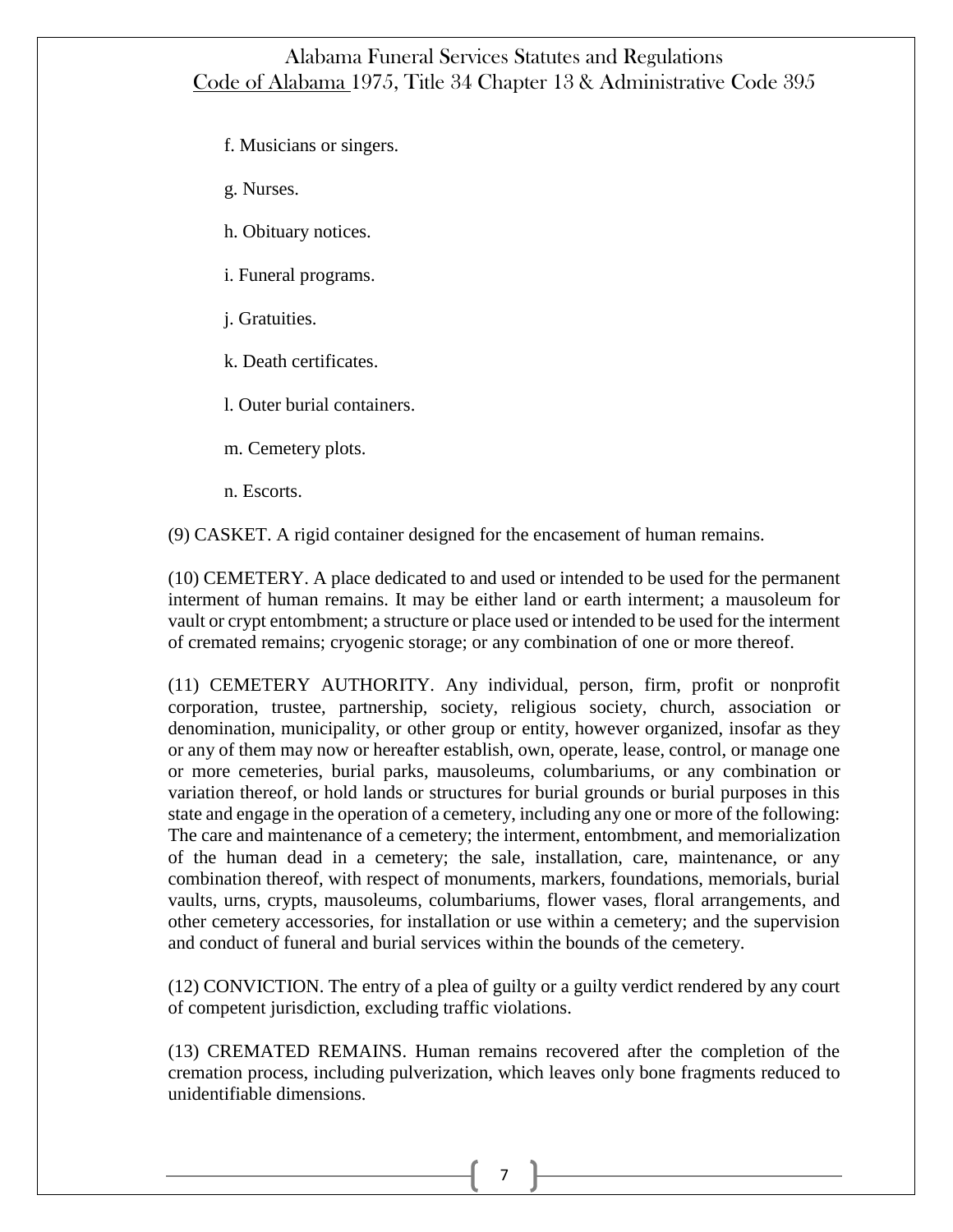(14) CREMATION. The technical process, using heat, flames, or chemical agents, that reduces human remains to bone fragments. The reduction takes place through heat and evaporation. Cremation shall include the processing, and may include the pulverization, of the bone fragments.

(15) CREMATIONIST. A person licensed by the board to perform the procedure of cremation.

(16) CREMATION CHAMBER. The retort or vessel used to reduce human remains to bone fragments.

(17) CREMATION CONTAINER. The container in which human remains are transported to a crematory, in which human remains are placed in upon arrival at a crematory, or for storage and placement in a cremation chamber for cremation.

(18) CREMATORY. A building or portion of a building that houses a cremation chamber and that may house a holding facility for purposes of cremation and as part of a funeral establishment.

(19) EMBALMER. Any person engaged or holding himself or herself out as engaged in the business, practice, science, or profession of embalming, whether on his or her own behalf or in the employ of a registered and licensed funeral director.

(20) EMBALMING. The practice, science, or profession, as commonly practiced, of preserving, disinfecting, and preparing by application of chemicals or other effectual methods, human dead for burial, cremation, or transportation.

(21) FUNERAL. A ceremony for celebrating, sanctifying, or remembering the life of a person who has died. A funeral may be divided into the following two parts:

a. The funeral service, which may take place at a funeral home, church, or other place.

b. The committal service or disposition, which may take place by the grave, tomb, mausoleum, or crematory where the body of the decedent is to be buried or cremated.

(22) FUNERAL ARRANGEMENTS. The completing of funeral service arrangements, cremation arrangements, and the financial details of a funeral at the time of death. The term includes the collection of vital statistic information, death certificate information, obituary and funeral notice completion, the completion of a statement of funeral goods and services selected, organizing of funeral and memorial services for families, and the ordering of cash advance items.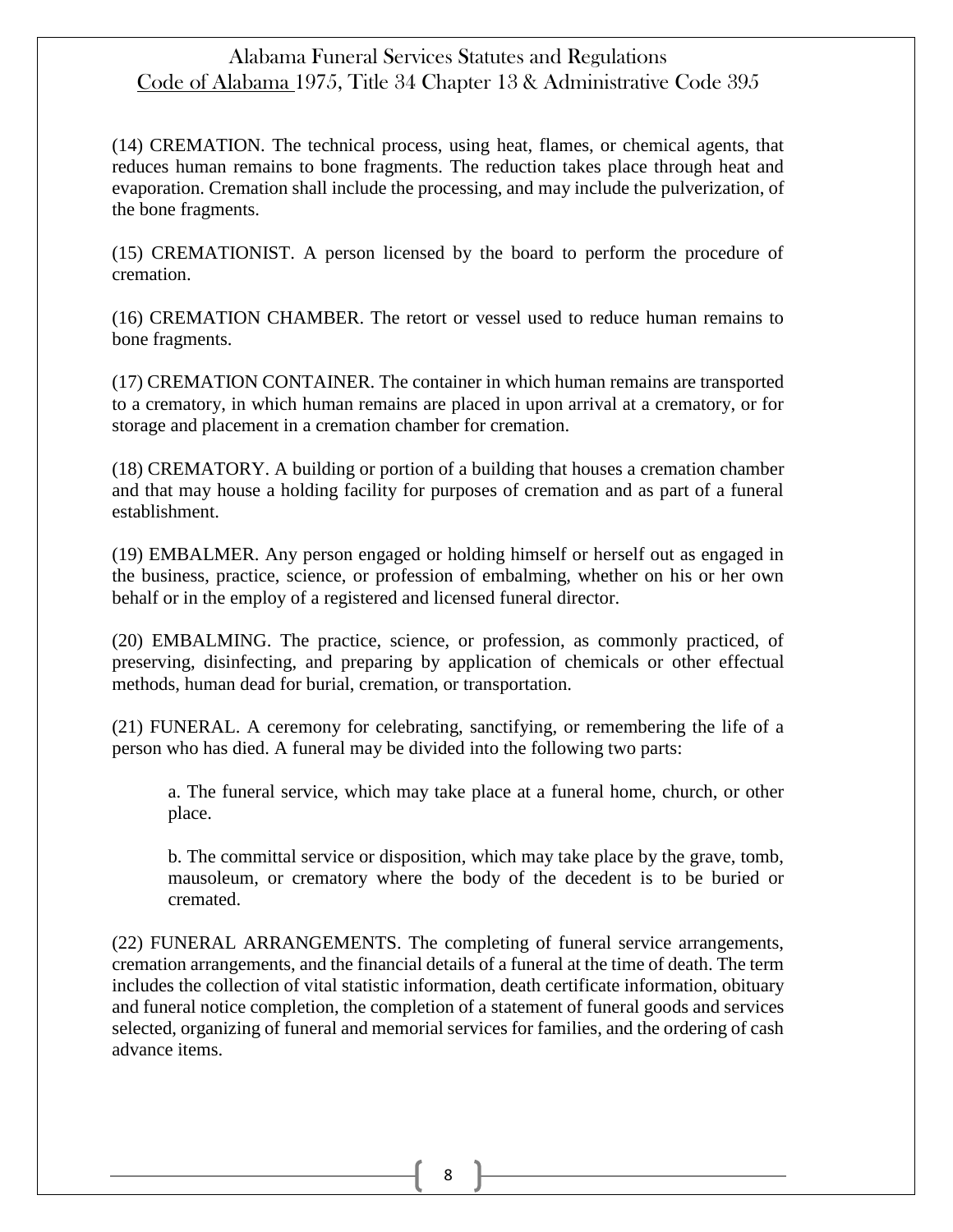(23) FUNERAL DIRECTING. The practice of directing or supervising funerals, the practice of preparing dead human bodies for burial by means other than embalming, or the preparation for the disposition of dead human bodies; the making of funeral arrangements or providing for funeral services or the making of financial arrangements for the rendering of these services; the provision or maintenance of a place for the preparation for disposition of dead human bodies; or the use of the terms funeral director, undertaker, mortician, funeral parlor, or any other term from which can be implied the practice of funeral directing; or the holding out to the public that one is a funeral director or engaged in a practice described in this subdivision.

(24) FUNERAL DIRECTOR. A person required to be licensed to practice the profession of funeral directing under the laws of this state, who consults with the public, who plans details of funeral services with members of the family and minister or any other person responsible for such planning, or who directs, is in charge, or apparent charge of, and supervises funeral service in a funeral home, church, or other place; who enters into the making, negotiation, or completion of financial arrangements for funeral services, or who uses in connection with the profession of funeral directing the terms funeral director, undertaker, funeral counselor, mortician, or any other term or picture or combination thereof when considered in context in which used, from which can be implied the practicing of the profession of funeral directing or that the person using such term or picture can be implied to be holding himself or herself out to the public as being engaged in the profession of funeral directing; and for all purposes under Alabama law, a funeral director is considered a professional. For the purposes of this chapter, the term does not include any cemetery authority.

(25) FUNERAL ESTABLISHMENTS. The term includes any funeral home or mortuary service located at a specific street address where the profession of funeral directing, embalming, or cremation is practiced in the care, planning, and preparation for burial, cremation, or transportation of human dead. A funeral establishment shall consist of and maintain all of the following facilities:

a. A preparation room equipped with sanitary nonporous floor and walls, necessary drainage and ventilation, and containing operating embalming equipment, necessary approved tables, instruments, hot and cold running water, containers or receptacles for soiled linen or clothing, and supplies for the preparation and embalming of dead human bodies for burial, cremation, and transportation.

b. A display room containing a stock of adult caskets and funeral supplies displayed in full size, cuts, photographs, or electronic images. At no time shall less than eight different adult size caskets be on the premises.

c. At least one operating funeral coach or hearse properly licensed and equipped for transporting human remains in a casket or urn.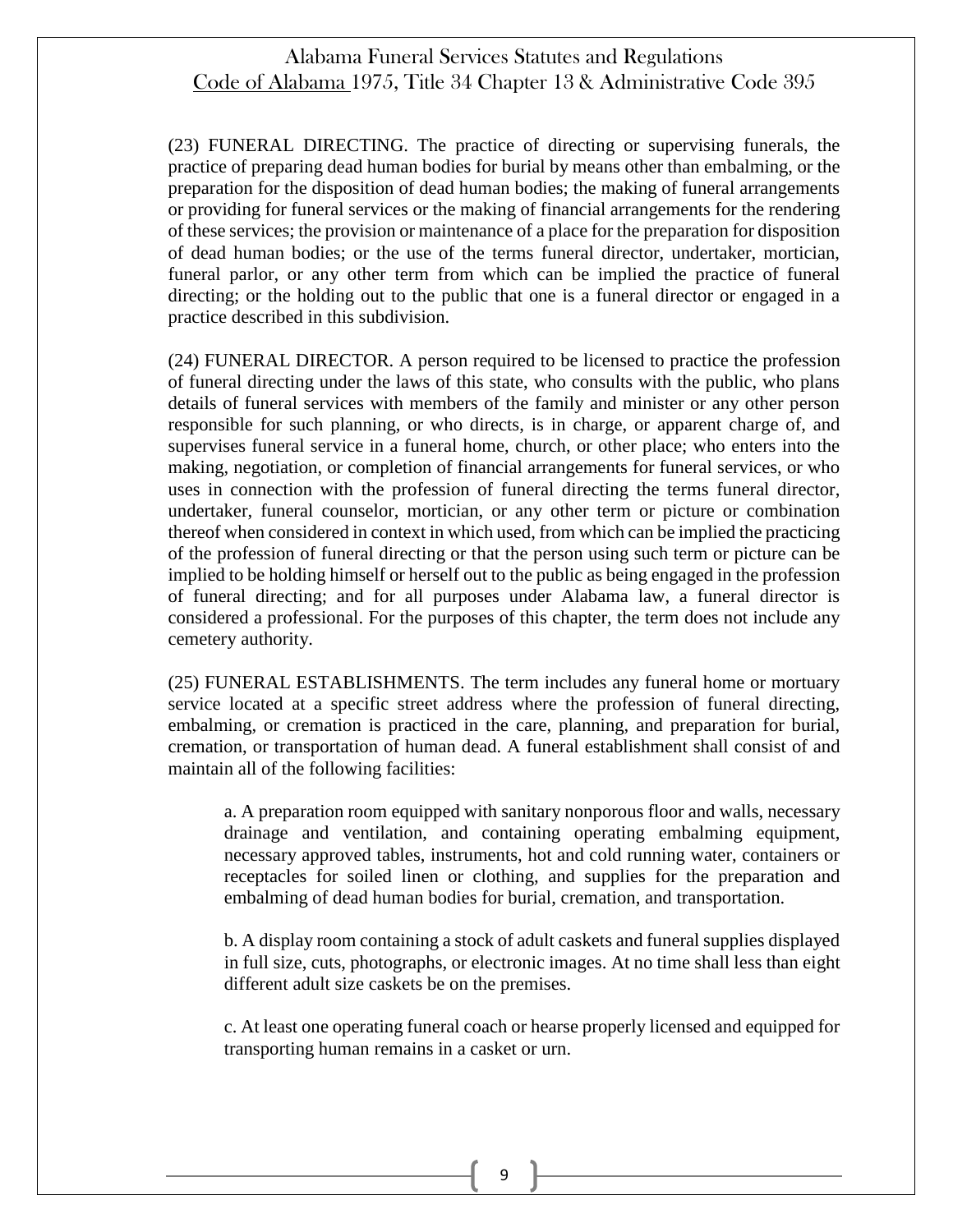d. If engaged in the practice of cremation, the establishment shall satisfy all crematory requirements provided in this chapter and have on site an adequate supply of urns for display and sale.

e. A room suitable for public viewing or other funeral services that is able to accommodate a minimum of 100 people.

f. An office for holding arrangement conferences with relatives or authorizing agents.

(26) FUNERAL SUPPLIES or FUNERAL MERCHANDISE. Caskets made of any material for use in the burial or transportation of human dead; outer receptacles, when sold by a funeral director, including burial vaults and urns, for cremated human remains; clothing used to dress human dead when sold by a funeral director; and all equipment and accouterments normally required for the preparation for burial or funeral and other disposition of human dead.

(27) GROSS IMMORALITY. Willful, flagrant, or shameful immorality or showing a moral indifference to the opinions of the good and respectable members of the community and to the just obligations of the position held by the offender.

(28) HOLDING ROOM. Either of the following:

a. A room within a funeral establishment that satisfies the requirements of a branch location as provided in this chapter or board rule, for the retention of human remains before disposition.

b. A room within a crematory facility, designated for the retention of human remains before and after cremation, that is not accessible to the public.

(29) MANAGING CREMATIONIST. A licensed funeral director and cremationist who has full charge, control, and supervision of all activities involving cremation at a funeral establishment or crematory.

(30) MANAGING EMBALMER. A licensed embalmer who has full charge, control, and supervision of all activities involving the preparation room and embalming.

(31) MANAGING FUNERAL DIRECTOR. A licensed funeral director who has full charge, control, and supervision of all activities involving funeral directing for a funeral establishment.

(32) MORAL TURPITUDE. Any unlawful sexual or violent act, or any act involving theft, theft of services, extortion, receiving stolen property, identity theft, forgery, fraud, tampering with records, bribery, perjury, or any similar act in any jurisdiction.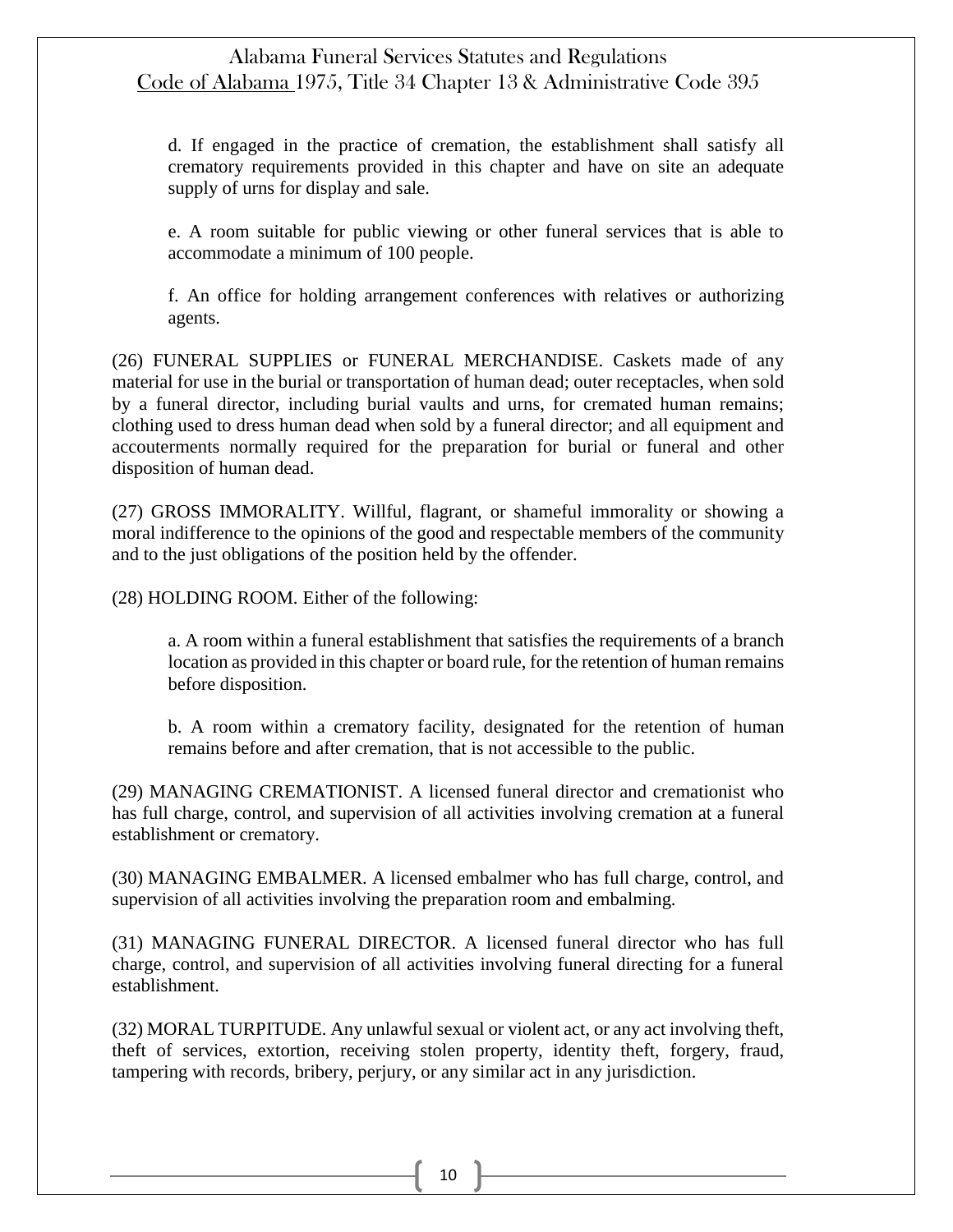(33) MORTUARY SCIENCE. The scientific, professional, and practical aspects, with due consideration given to accepted practices, covering the care, preparation for burial, or transportation of dead human bodies, which shall include the preservation and sanitation of the bodies and restorative art and those aspects related to public health, jurisprudence, and good business administration.

(34) MORTUARY SERVICE. A location with a specific street address where embalming or cremation, or both, is practiced for a licensed funeral establishment and where no services or merchandise are sold directly or at retail to the public. A mortuary service shall consist of and maintain all of the following facilities:

a. A preparation room equipped with sanitary nonporous floor and walls, operating embalming equipment, and necessary drainage and ventilation and containing necessary approved tables, instruments, hot and cold running water, containers or receptacles for soiled linen or clothing, and supplies for the preparation and embalming of dead human bodies for burial, cremation, and transportation.

b. At least one operating motor vehicle properly licensed and equipped for transporting human remains in a casket or urn.

c. If engaged in the practice of cremation, the establishment shall satisfy all requirements for a crematory provided in this chapter.

(35) OPERATOR. A person, corporation, firm, legal representative, or other organization owning or operating a funeral establishment.

(36) PRACTICAL EMBALMER. Any person who has been actively and continuously engaged or employed in the practice of embalming under the supervision of a licensed embalmer for four consecutive years immediately preceding May 1, 1975, and has been issued a license as a practical embalmer under the grandfather provisions of this chapter.

(37) PROCESSING or PULVERIZATION. The reduction of identifiable bone fragments after the completion of the cremation process to unidentifiable bone fragments or granulated particles by manual or mechanical means.

(38) TEMPORARY CONTAINER. A receptacle for cremated remains, usually composed of cardboard, plastic, or similar material, that can be closed in a manner that prevents the leakage or spillage of the cremated remains or the entrance of foreign material, and is a single container of sufficient size to hold the cremated remains until an urn is acquired or the cremated remains are scattered or buried.

(39) URN. A receptacle designed to encase cremated remains.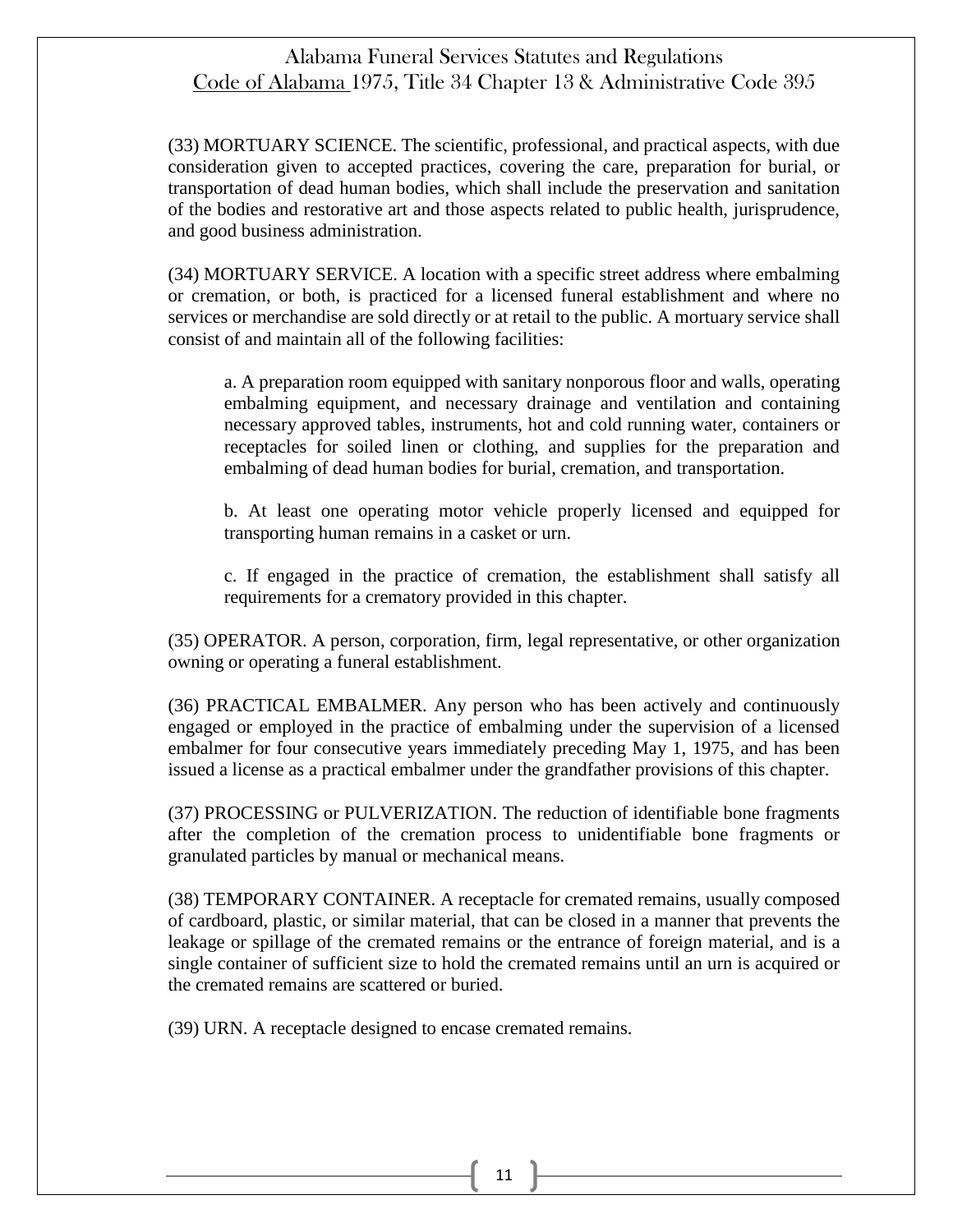(b) Nothing in this chapter shall require a funeral director or funeral establishment to have or provide a chapel or to restrict the conduct of funeral services from a church or chapel.

*(Acts 1975, No. 214, p. 705, §2; Acts 1983, No. 83-746, p. 1235, §1; Act 2002-239, p. 498, §1; Act 2011-623, p. 1439, §1; Act 2014-125, p. 206, §1; Act 2017-433, §1.)*

#### **Section 34-13-2**

#### **Purpose of chapter.**

It is declared and established that the procedures for making final disposition of human dead, including embalming and funeral directing, are so affected with the public interest as to require regulation and control of such included occupations and that, additionally, such regulation and control are necessary for the prevention of the spread of infectious and contagious diseases, for the protection of the health and welfare of the people of the state and that all of the provisions of this chapter and regulations authorized to be made are necessary to effectuate its purpose; and all of the provisions of this chapter shall be construed liberally and in a manner to carry out its obvious intents and purposes.

*(Acts 1975, No. 214, p. 705, §1.)*

#### **Section 34-13-3**

### **Applicability of chapter.**

Nothing in this chapter shall be construed to give any cemetery or cemetery authority or any other person or entity the right to enter into or engage in any funeral home operation or the practice of embalming or funeral directing or any related funeral home or funeral directing activities. Nor shall this chapter include any temporary or occasional or extra help to assist in the conduct of a funeral employed on such basis by a funeral director, provided such funeral is under the direct supervision of a licensed funeral director. Nor shall this chapter require an out-of-state student to obtain an Alabama apprenticeship for the purposes of attending mortuary school in the state, as long as the student has an existing active apprenticeship or internship in his or her state of residence.

*(Acts 1975, No. 214, p. 705, §11; Act 2017-433, §1; Act 2018-450, §1.)*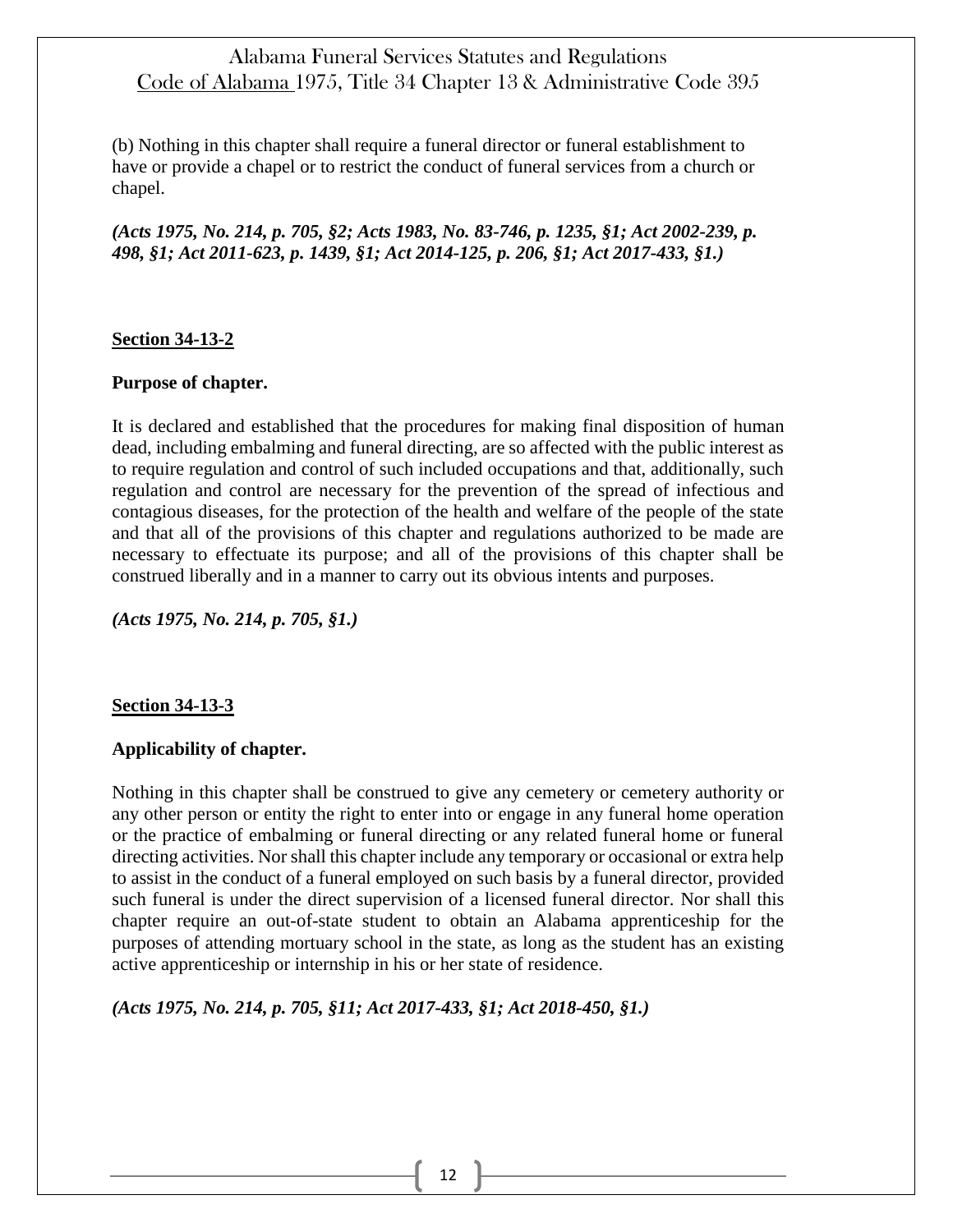## **Section 34-13-4**

### **Publication of statutes and regulations.**

Upon request, the board shall distribute to funeral directors, embalmers, and apprentices and such other persons as may be interested therein, in hard copy form, and shall maintain in electronic format on the website of the board, the provisions of this chapter together with all rules and regulations prescribed, adopted, or promulgated pursuant to this chapter, together with a complete and current list of all persons and establishments licensed under this chapter.

*(Acts 1975, No. 214, p. 705, §35; Acts 1981, No. 81-200, p. 234, §4; Acts 1983, No. 83- 746, p. 1235, §1; Act 2014-125, p. 206, §1.)*

### **Section 34-13-5**

### **Courts having jurisdiction; initiation of proceedings.**

District courts shall have jurisdiction in all criminal prosecutions arising under this chapter. The district attorney is authorized to institute criminal prosecutions for violations of this chapter by information, or prosecutions may be instituted by indictment or by complaint verified before any magistrate.

### *(Acts 1975, No. 214, p. 705, §38; Act 2018-450, §1.)*

### **Section 34-13-6**

## **Recourse by a licensee against unreasonable orders or wrongful interpretations by the board.**

In the event a licensee under this chapter should have cause to believe that the board, or a member or members thereof, has used the powers of the board to promulgate orders or rulings or requirements not intended by this chapter and that such orders or rulings or requirements are used to subject the licensee to unreasonable and wrongful interpretations of this chapter by the board or that the board or a member or members thereof have imposed the powers of the board or the wrongful interpretations of this chapter upon the licensee to such extent that it constitutes harassment of the licensee, then the licensee may take an appeal for relief to the Circuit Court of Montgomery County as prescribed in Section 34- 13-31.

*(Acts 1975, No. 214, p. 705, §47; Act 2014-125, p. 206, §1; Act 2018-450, §1.)*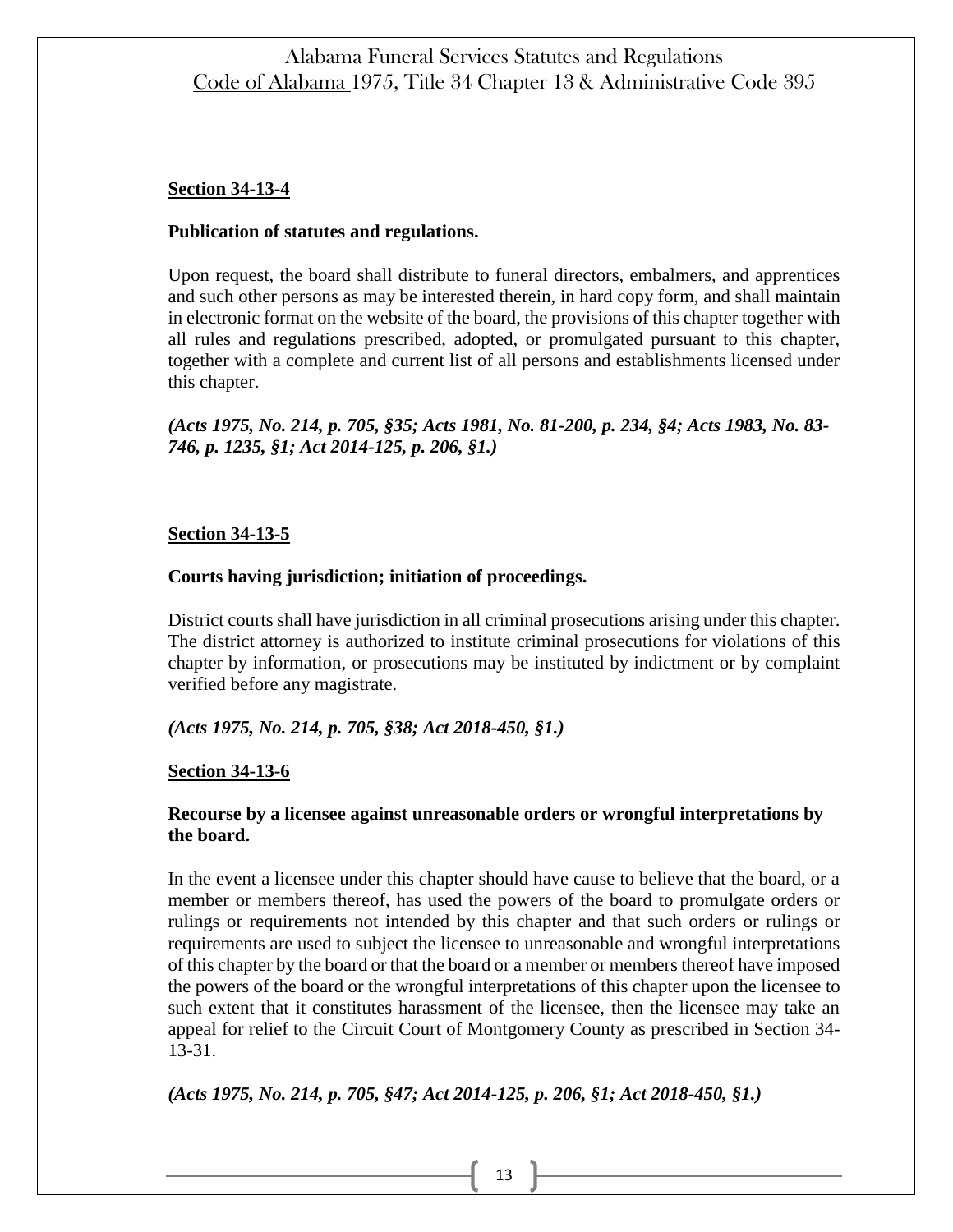## **Section 34-13-7**

### **Embezzlement, abstracting, or willfully misapplying moneys collected; bribery.**

Any person who embezzles, abstracts, or willfully misapplies any of the moneys, funds, security, or credit of the board or who misuses any of the funds or fees so collected, by virtue of this chapter, and any person who, with like intent, aids or abets any person in violation of this chapter shall be guilty of a felony and, upon conviction, shall be punished by a fine of not less than five hundred dollars (\$500) nor exceeding five thousand dollars (\$5,000) and imprisonment in the penitentiary for a period of not less than one year and not more than five years, and the principal offenders and those aiding and abetting same may be charged in the same count, and separate offenses may be charged, in separate counts, in the same indictment and tried together. Any person found guilty of offering or of accepting a bribe whereupon any person is illegally licensed to practice embalming, to practice funeral directing, or to operate a funeral establishment in this state shall be punished by a fine of not less than five hundred dollars (\$500) nor exceeding ten thousand dollars (\$10,000) and may be imprisoned in the penitentiary for a period of one to three years, and the principal offenders and those aiding and abetting same may be charged in the same count and separate offenses may be charged in separate counts in the same indictment and tried together.

*(Acts 1975, No. 214, p. 705, §48; Act 2011-623, p. 1439, §1.)*

## **Section 34-13-8**

### **Certified copy of official documents.**

On application of any person and payment of the cost thereof, the executive director of the board shall furnish, under the seal of the board and signed by the executive director, a certified copy of any license, rule, regulation, or order. In any court or proceeding such copy shall be prima facie evidence of the fact of the issuance of such license, regulation, rule, or order and that such is effective as of the date of such certificate.

## *(Acts 1975, No. 214, p. 705, §51; Act 2017-433, §1.)*

### **Section 34-13-9**

### **Pricing requirements.**

Funeral service, cemetery service, and funeral merchandise pricing shall conform to rules established by the Federal Trade Commission and each funeral establishment shall have a card or brochure in each full-size and cut casket, and a clear statement on each photograph and electronic image of a casket, stating the unit price of that casket.

*(Acts 1975, No. 214, p. 705, §52; Act 2011-623, p. 1439, §1; Act 2014-125, p. 206, §1.)*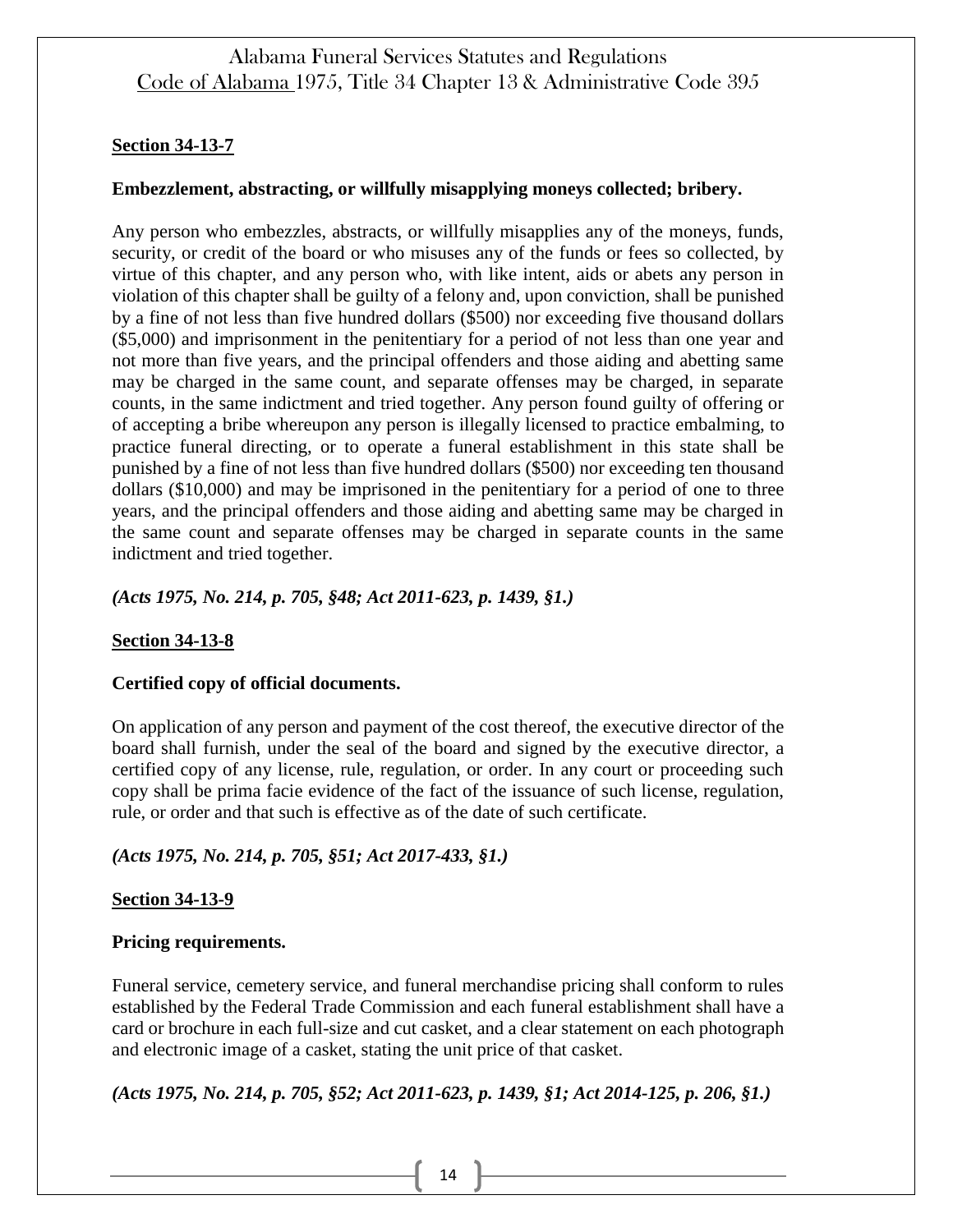#### **Section 34-13-10**

#### **Violations.**

Unless otherwise provided herein, violation of any part of this chapter shall be a Class A misdemeanor which may be prosecuted and shall be punishable as such under the laws of Alabama.

*(Acts 1975, No. 214, p. 705, §53; Acts 1981, No. 81-200, p. 234, §4; Act 2017-433, §1.)*

### **Section 34-13-11**

#### **Authorizing agent.**

(a) A person, who is at least 18 years of age and of sound mind, may enter into a contract to act as authorizing agent and direct the location, manner, and conditions of disposition of remains and arrange for funeral goods and services to be provided upon death. Except as otherwise provided in subsection (b), the right to control the disposition of the remains of a deceased person as an authorizing agent, including the location, manner, and conditions of disposition and arrangements for funeral goods and services to be provided, shall vest in the following persons in the priority listed and the order named, provided the person is at least 18 years of age and of sound mind:

(1) The person designated by the decedent as authorized to direct disposition pursuant to Public Law No. 109-163, Section 564, as listed on the decedent's United States Department of Defense Record of Emergency Data, DD Form 93, or its successor form, if the decedent died while serving on active duty in any branch of the United States Armed Forces, United States Reserve Forces, or National Guard.

(2)a. The person designated by the decedent in an affidavit executed in accordance with paragraph b.

b. Any person, at least 18 years of age and of sound mind, may authorize another person to control the disposition of his or her remains pursuant to an affidavit executed before a notary public in substantially the following form:

State of Alabama

County of  $\_\_\_\_\_\_\_\_\_\_\_\_\_\_$ 

I, \_\_\_\_\_\_\_\_\_\_\_\_\_\_\_\_\_\_ designate \_\_\_\_\_\_\_\_\_\_\_\_\_\_\_\_\_\_\_\_\_\_\_ to control the disposition of my remains upon my death. I \_ have \_ have not attached specific directions concerning the disposition of my remains. If specific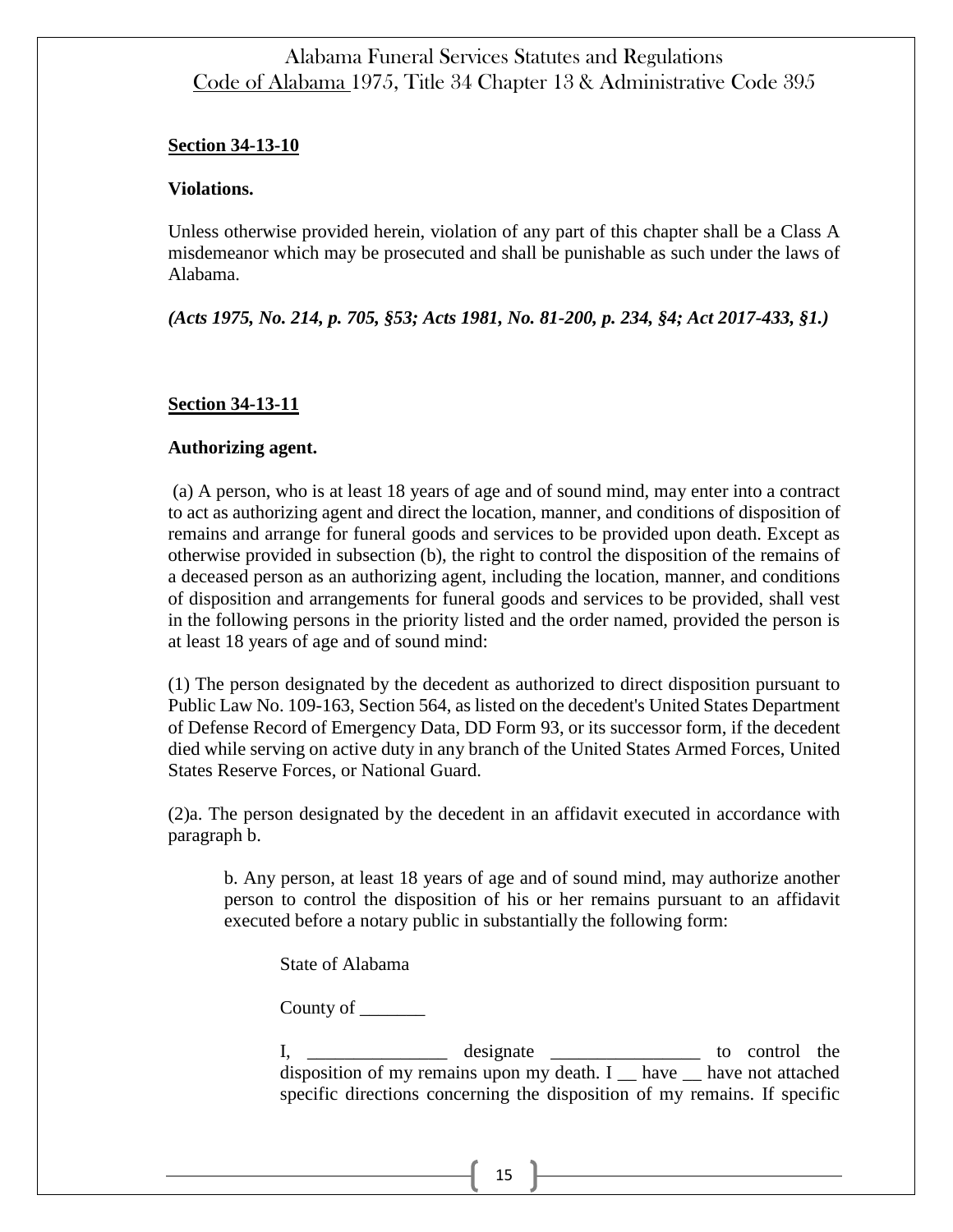directions are attached, the designee shall substantially comply with those directions, provided the directions are lawful and there are sufficient resources in my estate to carry out those directions.

Subscribed and sworn to before me this  $\qquad$  day of the month of  $\qquad$  of the year  $\qquad$ .

\_\_\_\_\_\_\_\_\_\_\_\_\_\_\_\_\_\_\_(signature of notary public)

(3) The surviving spouse.

(4) The sole surviving child of the decedent or, if there is more than one surviving child, a majority of the surviving children. Less than a majority of the surviving children may be vested with the rights of this section if reasonable efforts have been made to notify all surviving children of the instructions and a majority of the surviving children are not aware of any opposition to the instructions.

(5) The sole surviving grandchild of the decedent or, if there is more than one surviving grandchild, a majority of the surviving grandchildren. Less than a majority of the surviving grandchildren may be vested with the rights of this section if reasonable efforts have been made to notify all surviving grandchildren of the instructions and a majority of the surviving grandchildren are not aware of any opposition to the instructions.

(6) The surviving parent or parents of the decedent. If one surviving parent is absent, the remaining parent shall be vested with the rights and duties of this section after reasonable efforts in locating the absent surviving parent have been unsuccessful.

(7) The surviving sibling of the decedent or, if there is more than one surviving sibling, a majority of the surviving siblings. Less than a majority of the surviving siblings may be vested with the rights and duties of this section if reasonable efforts have been made to notify all surviving siblings of the instructions and a majority of the surviving siblings are not aware of any opposition to the instructions.

(8) The surviving grandparent of the decedent or, if there is more than one surviving grandparent, a majority of the surviving grandparents. Less than a majority of the surviving grandparents may be vested with the rights and duties of this section if reasonable efforts have been made to notify all surviving grandparents of the instructions and a majority of the surviving grandparents are not aware of any opposition to the instructions.

(9) The guardian of the decedent at the time of the death of the decedent, if a guardian had been appointed.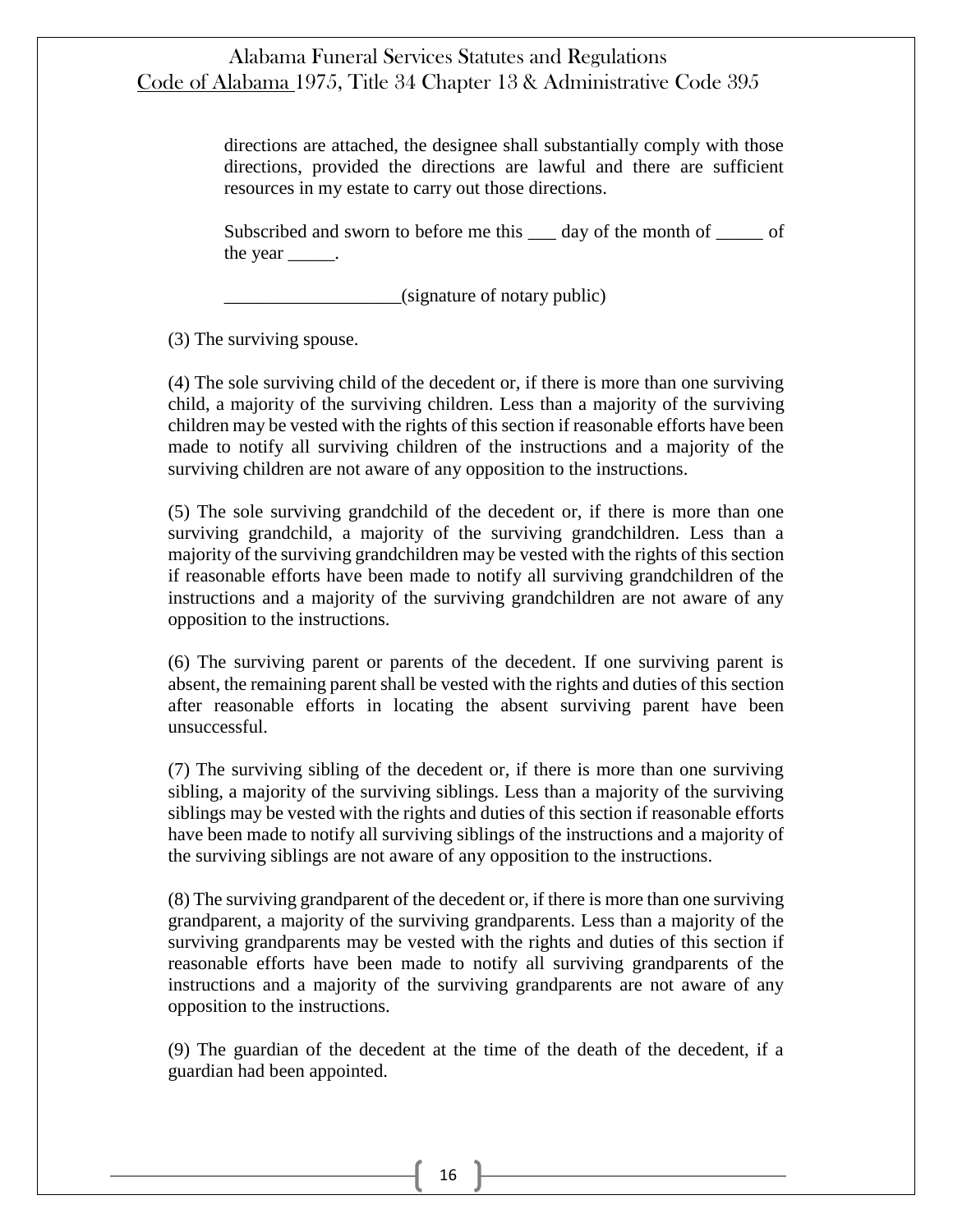(10) The personal representative of the estate of the decedent.

(11) The person in the classes of the next degree of kinship, in descending order, under the laws of descent and distribution to inherit the estate of the decedent. If there is more than one person of the same degree, any person of that degree may exercise the right of disposition.

(12) The public officer, administrator, or employee responsible for arranging the final disposition of the remains of the decedent if the disposition of the remains is the responsibility of the state or a political subdivision of the state.

(13) Any other person willing to assume the responsibility of acting on and arranging the final disposition of the remains of the decedent, including the funeral director that has custody of the body, in the absence of any person specified in subdivisions (1) to (12), inclusive. The person shall attest in writing that good faith efforts to contact the persons specified in subdivisions  $(1)$  to  $(12)$ , inclusive, have been unsuccessful.

(b) The right of disposition shall be forfeited and passed to the next qualifying person listed in subsection (a), in any of the following circumstances:

(1) The person is charged with first or second degree murder or voluntary manslaughter in connection with the death of the decedent and the charges are known by the mortician. If the charges against the person are dismissed or the person is acquitted of the charges, the right of disposition shall be reinstated.

(2) The person does not exercise his or her right of disposition within two days after notification of the death of the decedent or within three days after the death of the decedent, whichever is earlier.

(3) If the person is the spouse of the decedent and a petition to dissolve the marriage was pending at the time of death of the decedent.

(4) If the judge of probate court determines, pursuant to subsection (c), that the person entitled to the right of disposition and the decedent were estranged at the time of death. For the purposes of this subdivision, estranged means a physical and emotional separation that has existed for such a period of time that an absence of affection, trust, and regard for the decedent is clearly demonstrated.

(c) Notwithstanding subsections (a) and (b), the judge of probate of the county of residence of the decedent may award the right of disposition to the person the judge of probate determines to be the most fit and appropriate to manage the right of disposition, and may make decisions regarding the remains of the decedent if the persons possessing the right of disposition do not agree. If two or more persons who possess an equal right of disposition are not able by majority vote to agree upon the disposition of the remains of the decedent,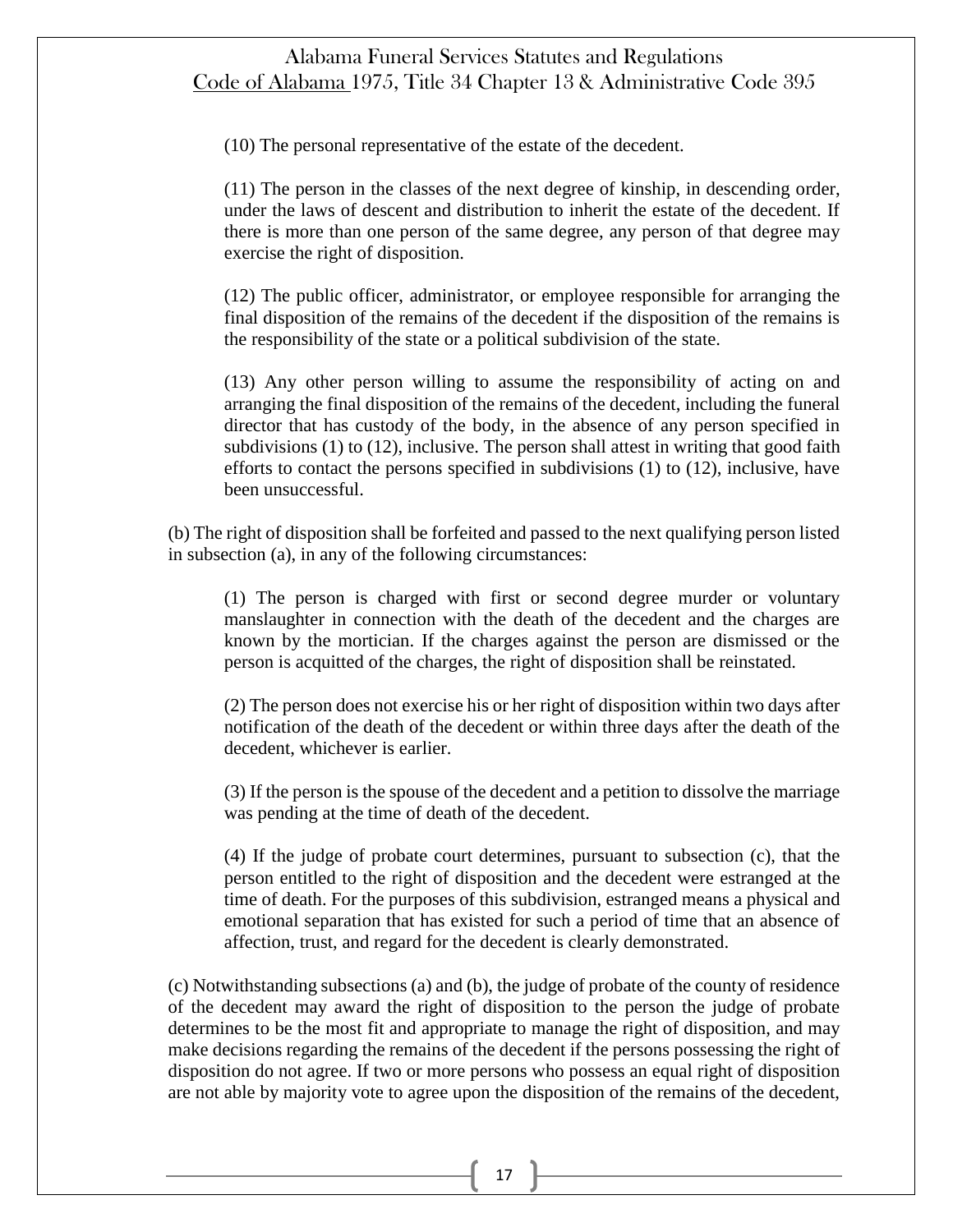any of those persons or the funeral establishment with custody of the remains may file a petition asking the judge of probate to make a determination in the matter. In making such a determination, the judge of probate shall consider all of the following:

(1) The reasonableness and practicality of the proposed funeral and disposition arrangements.

(2) The degree of the personal relationship between the decedent and each person possessing a right of disposition.

(3) The financial ability and willingness of each person possessing a right of disposition to pay the cost of the funeral and disposition arrangements.

(4) The convenience and needs of other family members and friends who wish to pay their respects and the degree to which the funeral arrangements would allow maximum participation by all who wish to pay their respects.

(5) The desires of the decedent.

(d) Absent negligence, wantonness, recklessness, or deliberate misconduct in the event of a dispute regarding the right of disposition, a funeral establishment may not be held liable for refusing to accept remains, for interring, or for otherwise disposing of the remains of a decedent or for completing arrangements for the final disposition of remains unless and until the funeral establishment receives an order from the judge of probate, or other written agreement signed by all persons possessing a right of disposition, regarding the final disposition of the remains. If a funeral establishment retains remains for final disposition during a disagreement, the funeral establishment may embalm or refrigerate and shelter the body, or both, to preserve the body pending the final decision of the judge of probate. The funeral establishment may add the cost of embalming or refrigeration and sheltering, or both, to the final disposition cost. If a funeral establishment files a petition pursuant to subsection (c), the funeral establishment may add any associated legal fees and court costs to the cost of final disposition. This section may not be construed to require or impose a duty upon a funeral establishment to bring an action pursuant to this section. A funeral establishment and its employees may not be held criminally or civilly liable for not bringing an action pursuant to this section.

(e) Except to the degree that it may be considered by the judge of probate pursuant to subdivision (3) of subsection (c), the fact that a person has paid or has agreed to pay for all or a part of funeral and final disposition arrangements does not give that person a greater voice in right of disposition decisions than he or she would have had otherwise. The personal representative of the estate of a decedent, by virtue of being the personal representative, does not have a greater voice in right of disposition decisions than he or she would have had otherwise.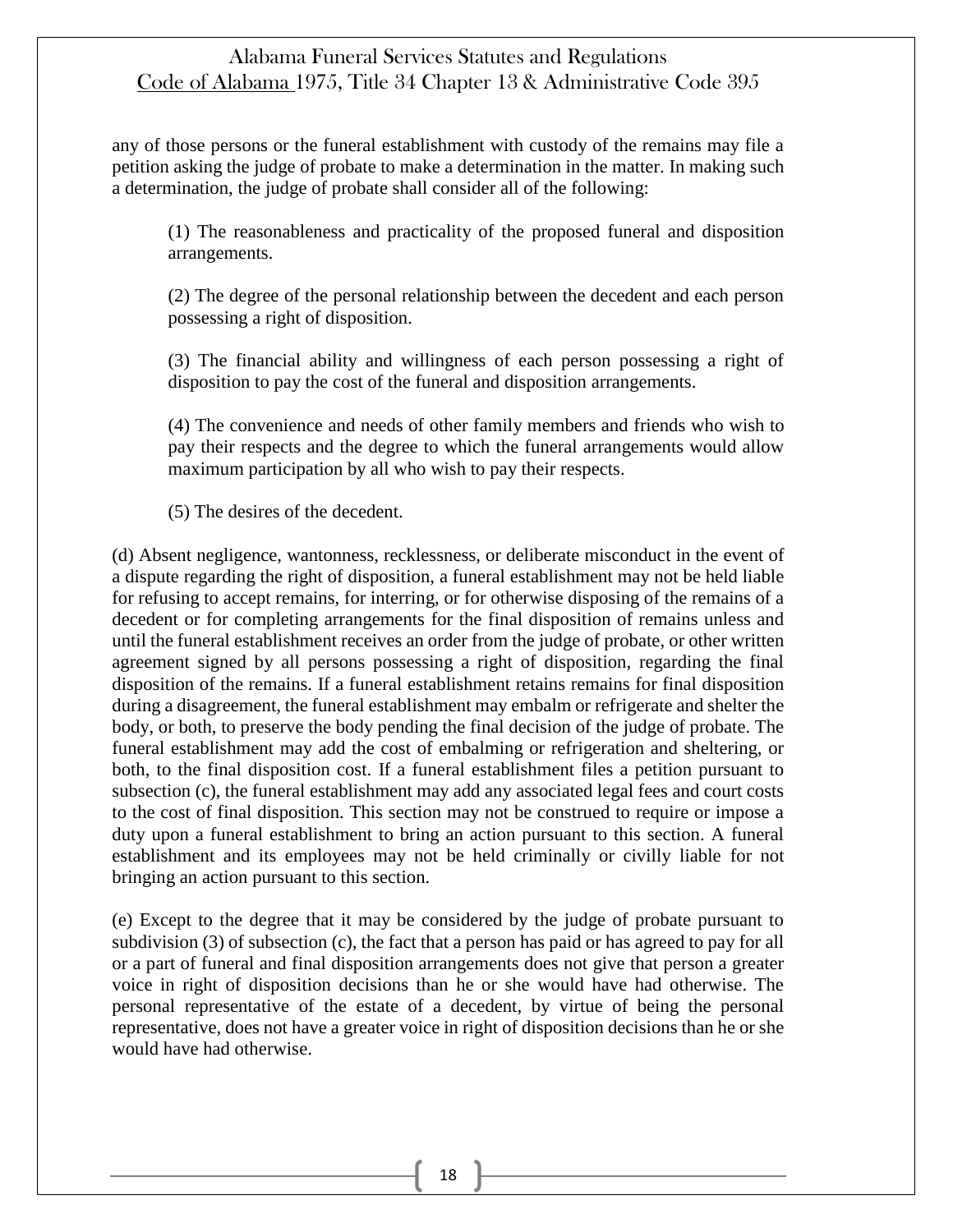*(Act 2002-239, p. 498, §3; Act 2010-701, p. 1699, §1; Act 2011-623, p. 1439, §1; Act 2017-433, §1.)*

#### **Section 34-13-12**

### **Truthfulness of documentary information; rights and obligations of funeral establishment; liability.**

(a) Any person signing a funeral service agreement, cremation authorization form, or any other authorization for disposition by his or her signature shall attest to the truthfulness of any facts set forth in the document including, but not limited to, the identity of the decedent whose remains are to be buried, cremated, or otherwise disposed of and the authority of the person to order the disposition. A funeral establishment may rely on a funeral service agreement, contract, or authorization in carrying out the instructions of the person the funeral establishment reasonably believes to hold the right of disposition. A funeral establishment is not responsible for contacting or independently investigating the existence of any next-of-kin or relative of a decedent. If there is more than one person in a class with equal priority and the funeral establishment has no knowledge of any objection by any other member of that class, the funeral establishment may rely upon and act according to the instructions of the first person in the class to make funeral and disposition arrangements.

(b) Absent negligence, wantonness, recklessness, or deliberate misconduct, no funeral establishment or funeral director who relies in good faith upon the instructions of a person who claims a right of disposition shall be subject to criminal or civil liability, or be subject to disciplinary action, for carrying out the disposition of the remains in accordance with those instructions.

*(Act 2002-239, p. 498, §3; Act 2011-623, p. 1439, §1.)*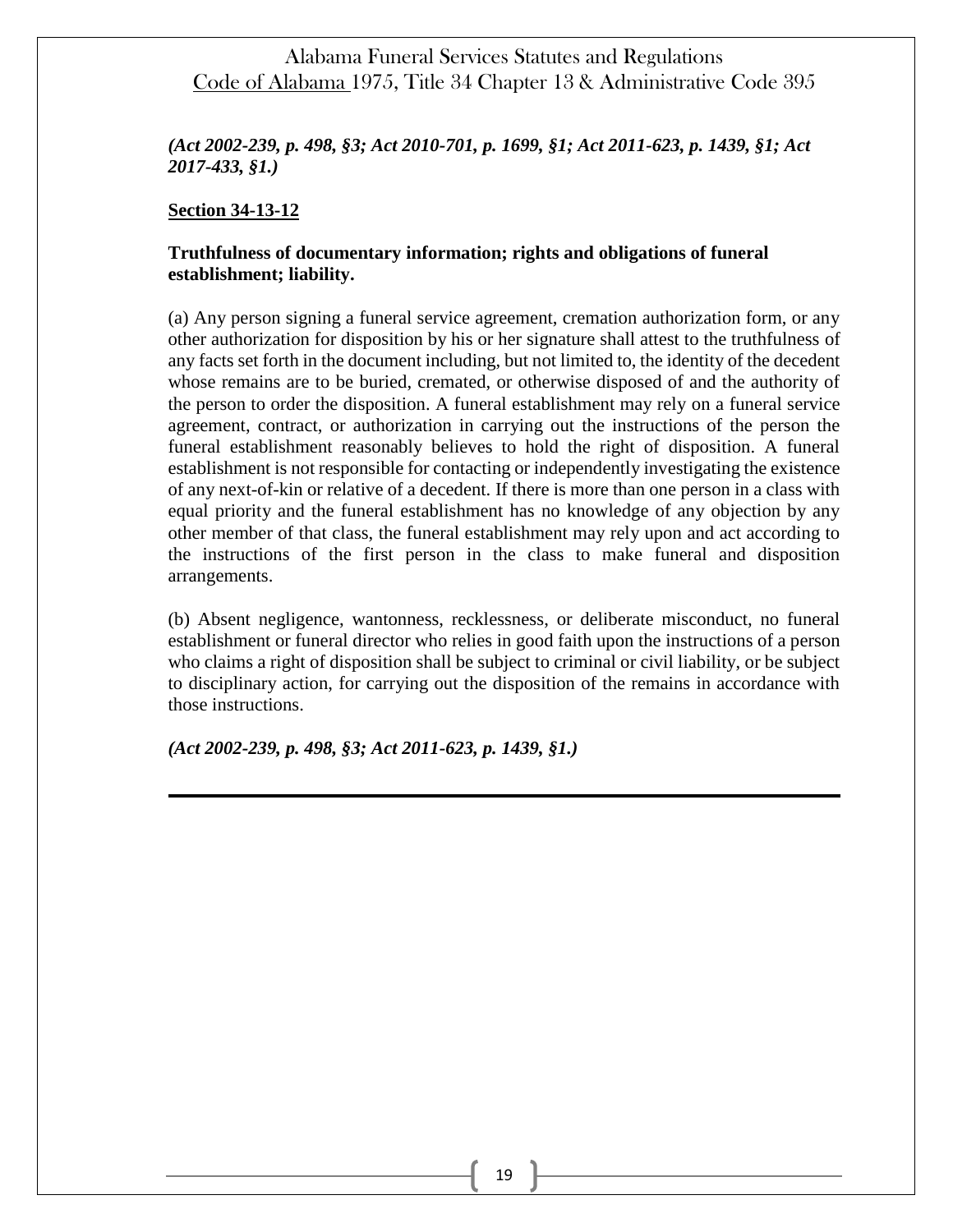## **Article 2**

# **BOARD OF FUNERAL SERVICE**

#### **Section 34-13-20**

### **Creation; composition; qualifications of members; appointment; terms of office.**

(a) There is established the Alabama Board of Funeral Service, consisting of nine members, each of whom shall be citizens of the United States and residents of the State of Alabama.

(b) The appointing authorities shall coordinate their appointments to assure board membership is inclusive and reflects the racial, gender, geographic, urban/rural, and economic diversity of the state.

(c) Commencing on January 1, 2019, as the terms of the members serving on the board on August 1, 2017 expire, the membership of the board shall be reconstituted to consist of seven professional members and two consumer members.

(1) Each professional member of the board shall be a citizen of the United States, a resident of Alabama, and licensed and in good standing with the board as an embalmer or funeral director at the time of appointment and during the entire term of office. Professional members of the board shall be appointed by the Governor pursuant to subsection (e).

a. Four of the professional members of the board shall hold a current license from the board to practice embalming in the state, shall have been actively practicing embalming in the state for the last 10 consecutive years immediately preceding appointment, and shall be engaged in the practice of embalming at the time of appointment to the board.

b. Three of the professional members of the board shall hold a current license from the board to practice funeral directing in the state, shall have been actively engaged in funeral directing in the state for the last 10 consecutive years immediately preceding appointment, and shall be the operator of a funeral establishment in this state at the time of appointment to the board.

(2) Each consumer member of the board shall represent the public in general and shall have been a citizen of the United States and a resident of Alabama for the last 10 consecutive years immediately preceding appointment and during the entire term of office. A consumer member of the board may not have held, nor currently hold, a license or certification issued by the board, be employed at any time by, or professionally or financially associated with, the holder of a license or certificate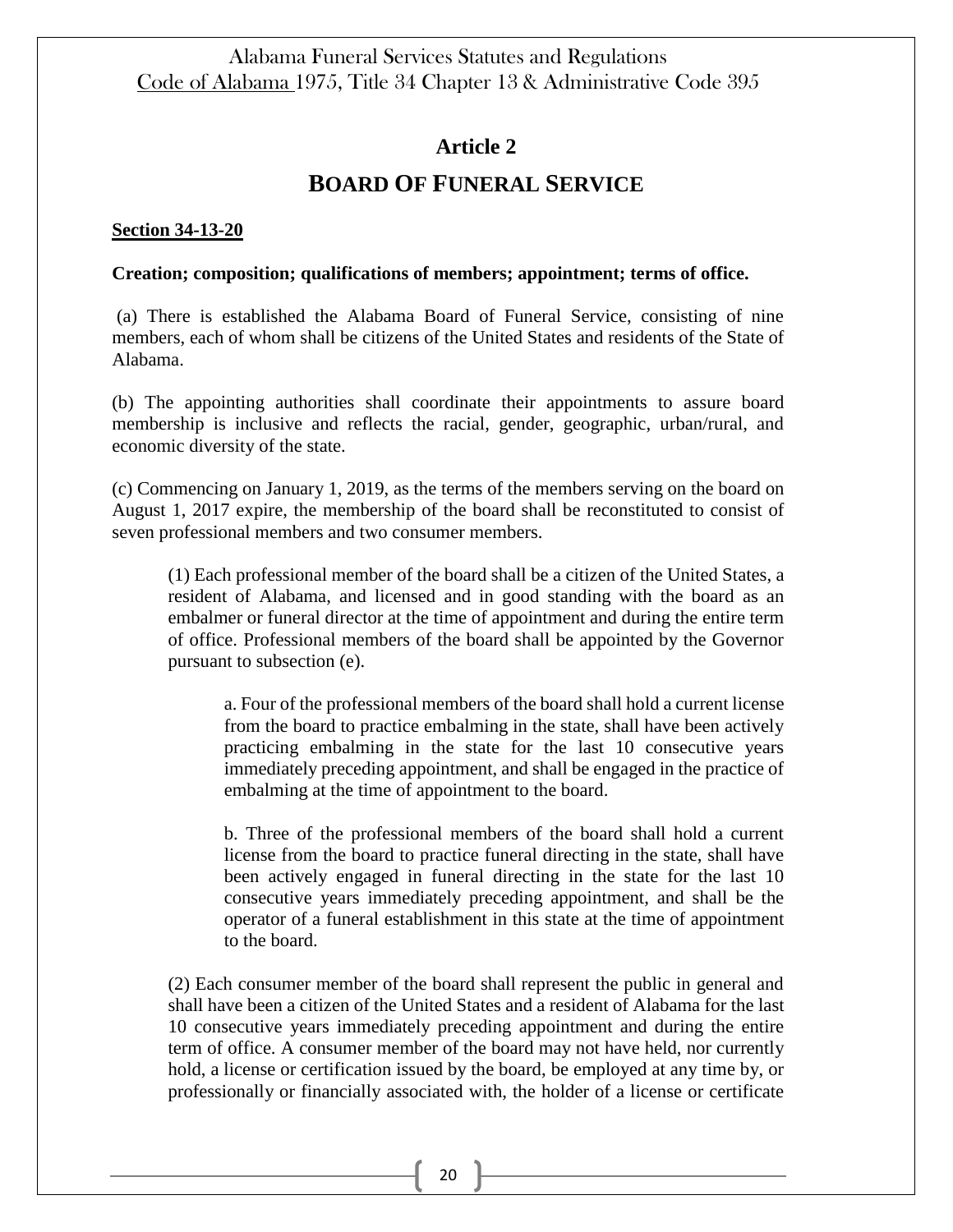issued by the board, or be related within the third degree of consanguinity or affinity to the holder of a license or certificate issued by the board. One consumer member of the board shall be appointed by the Lieutenant Governor and one consumer member shall be appointed by the Speaker of the House of Representatives pursuant to a procedure adopted by rule of the board.

(d) Commencing in October of 2018, and each October thereafter of a year where at least one professional member term on the board has expired, or is vacant for any reason, all licensed funeral directors and licensed embalmers shall meet in Montgomery, at a time and place fixed by the board, for the purpose of nominating and submitting the names of three licensed persons for each position on the board to the Governor. The Governor shall promptly appoint one of the three persons so nominated to serve as a professional member of the board.

(e)(1) Professional and consumer members of the board shall serve staggered terms of four years each to provide continuity of service on the board. If an appointment is not made before the expiration of a term, the board member then serving may continue to serve until a successor has been appointed. A board member may not serve more than two full consecutive terms on the board.

(2) A board member who is appointed to fill a vacancy which occurs before the expiration of the term of the vacating member shall serve the remaining portion of the term to which the former member was appointed. If a member is appointed to fill an unexpired term of less than two years, the time may not be counted toward the maximum eight years of service.

(3) Not more than one professional member of the board may reside in the same district as created by Section 34-13-21.

(4) At each meeting where nominations are made for the professional members of the board, only one licensed funeral director or licensed embalmer employed by the same funeral establishment may vote.

 $(f)(1)$  In accordance with applicable law, in addition to a board member resigning from the board in writing, a board member may be removed from the board for any of the following grounds:

a. The refusal or inability to perform board duties in an efficient, responsible, or professional manner.

b. The misuse of his or her position on the board to obtain financial gain or seek personal advantage for himself, herself, or another person.

c. A final adjudication or determination of guilt by any lawful authority of the board member or sanction of the board member for the violation of any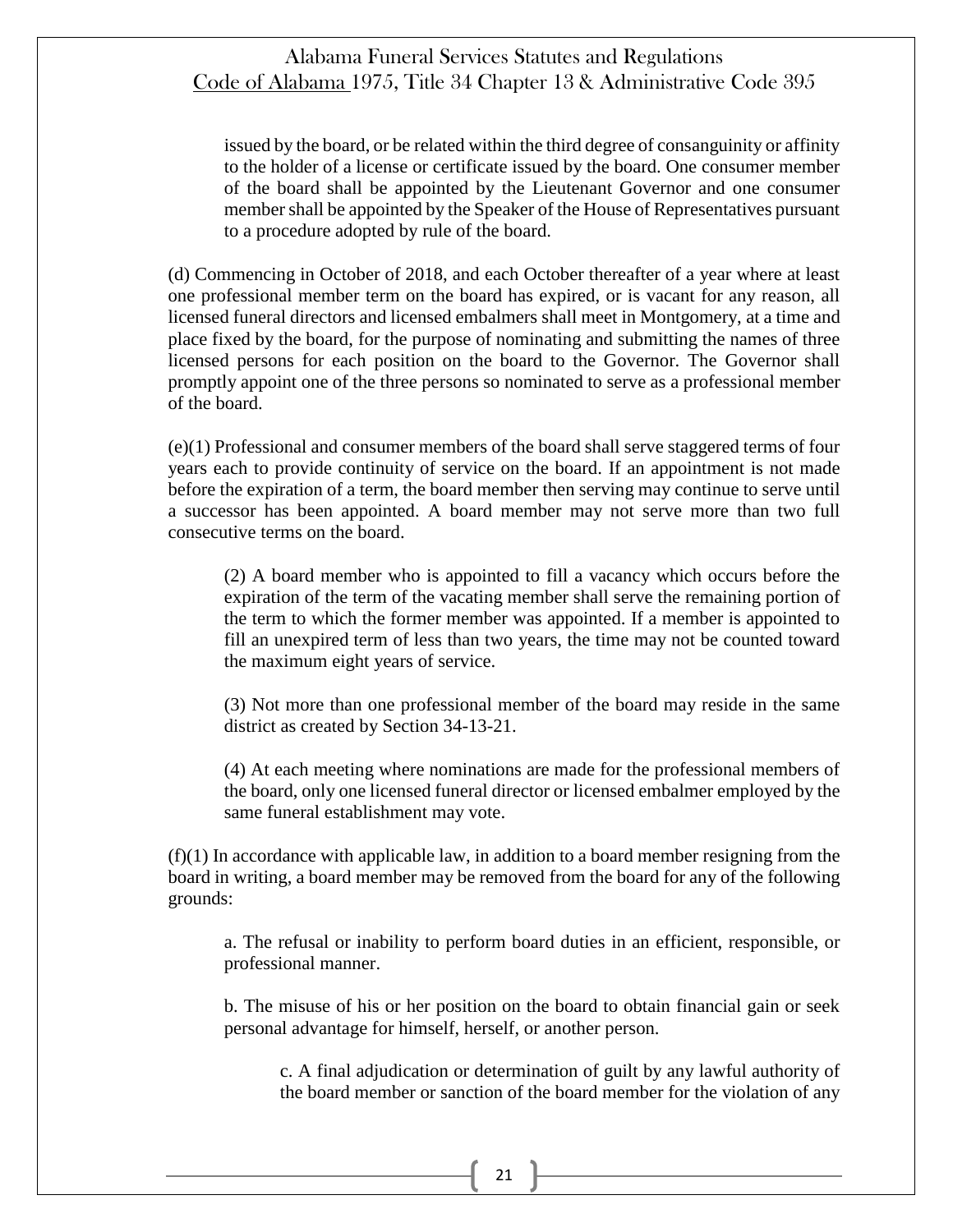> law the board determines is substantially related to any practice governed by this chapter.

> d. The revocation or suspension of the license of a professional member of the board.

(2) Any board member who fails to qualify after appointment shall automatically become ineligible to serve as a member of the board and a new member, properly qualified, shall be appointed in the same manner as the original appointment and shall serve the remainder of the term of the vacating board member.

(3) If a consumer board member fails to attend two or more meetings within a year, without a valid excuse as determined by the board, he or she shall be removed from the board. A new consumer board member shall be appointed in the same manner as the original appointment and shall serve the remainder of the term.

*(Acts 1975, No. 214, p. 705, §3; Acts 1983, No. 83-746, p. 1235, §1; Act 2009-12, p. 22, §3; Act 2011-623, p. 1439, §1; Act 2014-125, p. 206, §1; Act 2017-433, §1; Act 2018- 451, §1.)*

#### **Section 34-13-21**

#### **Membership districts.**

There are created, for the purpose of this chapter, seven geographical districts which shall be identical with the seven congressional districts as fixed and established by Section 17- 14-70, as may be amended. It is the purpose and intention of this section to provide that one professional member of the board shall be selected from each district and that three nominees to the Governor for appointment to the board shall be made from each district. The two consumer members of the board may not reside in the same congressional district.

*(Acts 1975, No. 214, p. 705, §4; Act 2017-433, §1.)*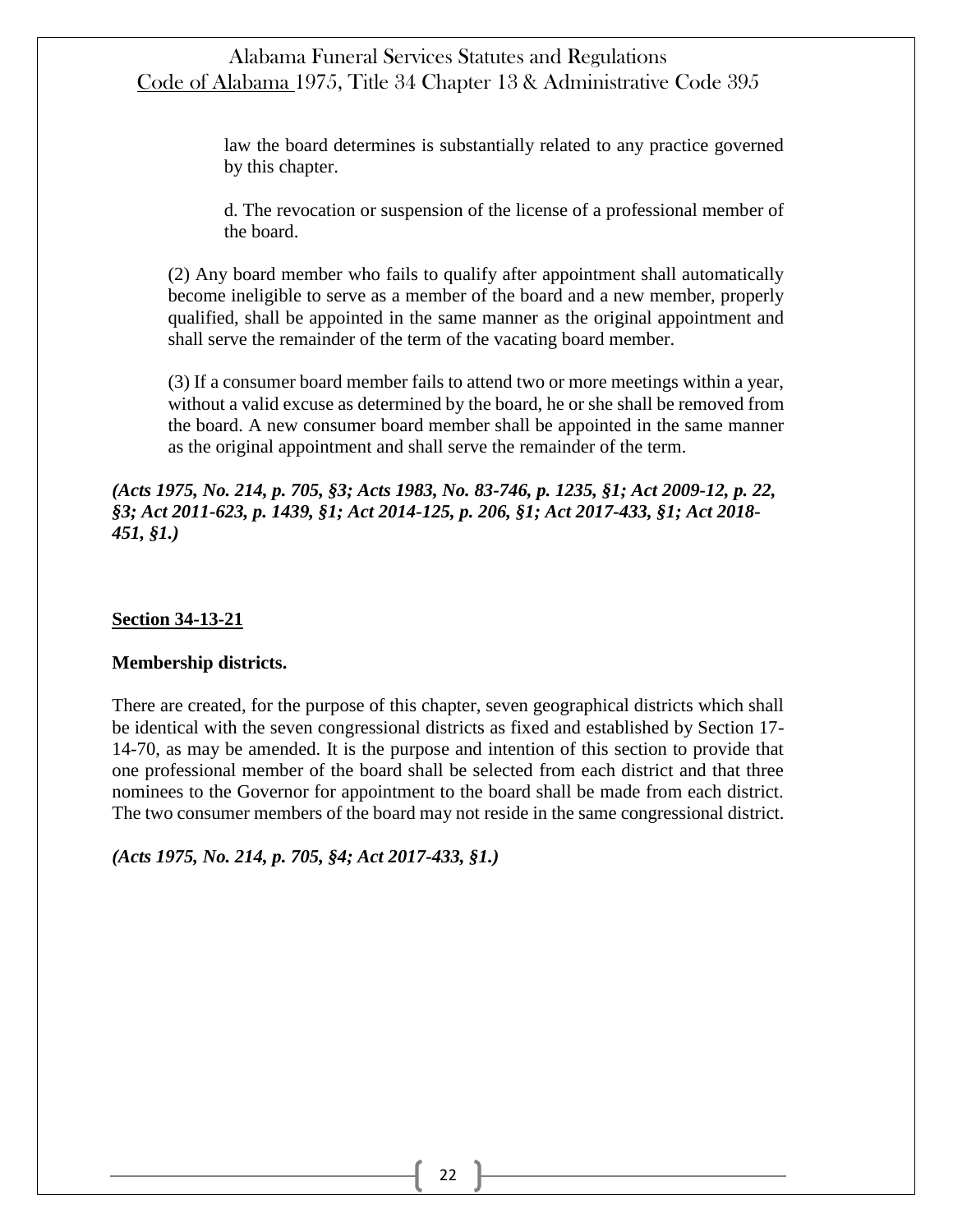#### **Section 34-13-22**

#### **Meetings; quorum.**

The Alabama Board of Funeral Service shall hold not less than one meeting quarterly, such meeting to be held at such time and place as the board may determine after notice of such meeting has been given in the manner prescribed herein at least 15 days prior to such meeting. The board may hold such other meetings as it may deem necessary. A majority of the appointed members shall constitute a quorum authorized to transact business in the name of the board. The board shall not meet on the premises of any embalming school or college of mortuary science; and, if any such meeting is held, all the proceedings of such meeting shall be void.

*(Acts 1975, No. 214, p. 705, § 5; Acts 1983, No. 83-746, p. 1235, § 1; Act 2011-623, p. 1439, § 1; Act 2014-125, § 1; Act 2018-450, §1.)*

#### **Section 34-13-23**

### **Officers; procedural rules and regulations; compensation; executive director; disposition of funds.**

(a)(1) The board appointed under this chapter and each successor thereto is authorized to select from its own membership a chair and to adopt and promulgate such rules and regulations for the transaction of its business and for the betterment and promotion of the standards of service and practice to be followed in the funeral service profession in the State of Alabama as the board may deem expedient and consistent with the laws of this state and for the public good.

(2) The chair shall preside at all meetings of the board unless otherwise ordered, and he or she shall exercise and perform all duties and functions incident to the office of chair.

(3) The board may select also from its own membership a vice chair, a secretary, and a treasurer. No two offices shall be held by the same person.

(b) The treasurer shall give bond to the State of Alabama in the sum of ten thousand dollars (\$10,000), and any premium payable for the bond shall be paid from the funds of the board. The bond shall be deposited with the Treasurer of the State of Alabama.

(c) Board members shall be reimbursed for their necessary traveling expenses and the necessary expenses incident to their attendance upon the business of the board, and, in addition thereto, they shall receive the sum of fifty dollars (\$50) per diem for every day not to exceed 20 days per year actually spent by the member upon the business of the board.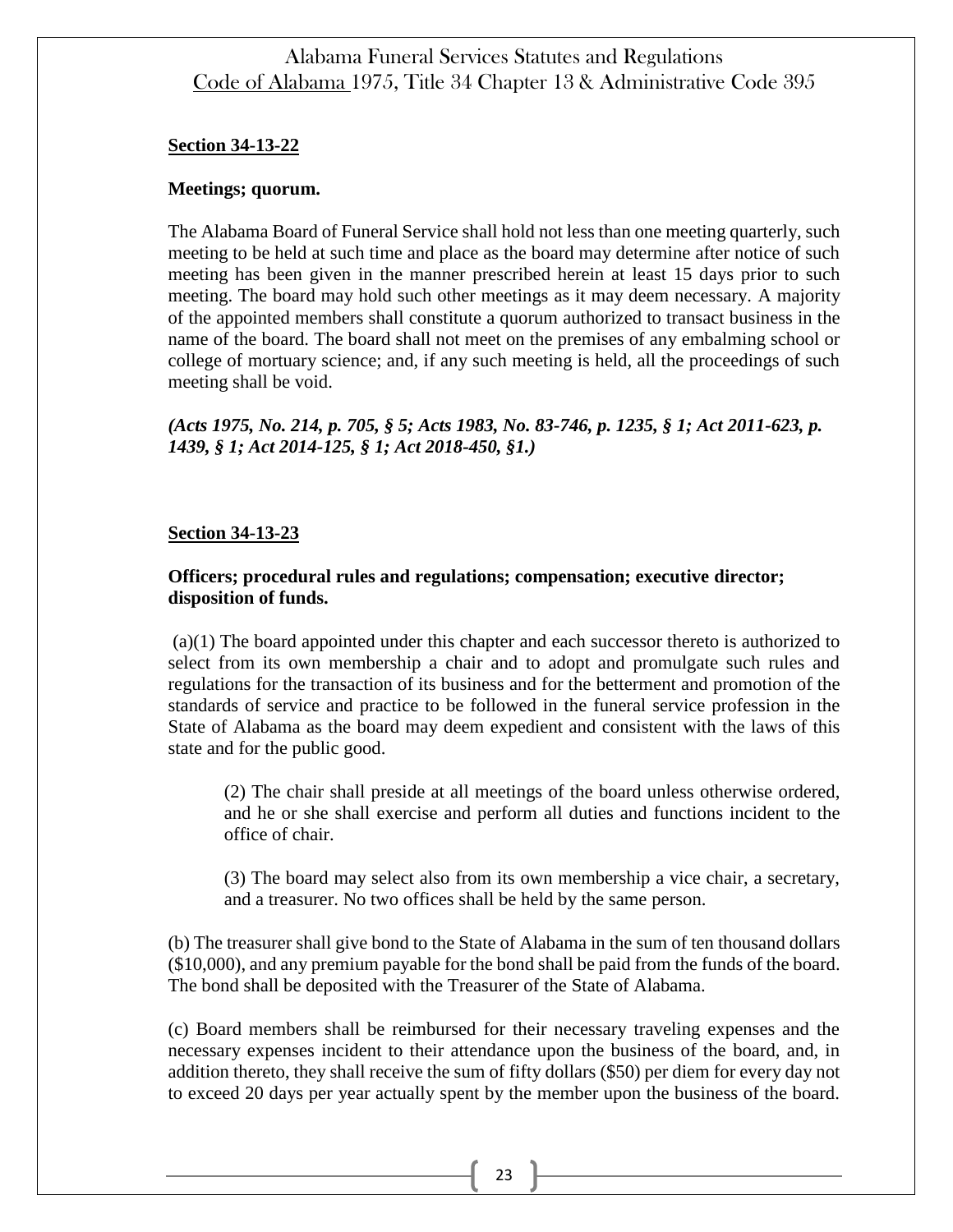The board may employ an executive director and associate executive director who shall each receive and be paid an annual salary to be fixed by the board, but not to exceed the salary level established and paid to cabinet officers in the state government. The salary shall be paid on a semimonthly basis. In addition, the executive director and associate executive director shall receive his or her necessary traveling and other incidental expenses as are incurred in the performance of duties, and all expenses, per diem, and compensation shall be paid out of the receipts of the board. At no time shall the operation of the board be an expense to the state, and at no time shall expenses of the board exceed the receipts of the board.

(d) The executive director of the board shall have complete supervision and be held responsible for the direction of the office of the board, shall have supervision over field inspection and enforcement of this chapter, and shall be responsible and answerable to the board. The associate executive director shall assist the executive director and perform such other duties as may be assigned to him or her by the board.

(e) The executive director shall keep a record in which shall be registered the name and business address of every person to whom licenses have been granted in accordance with this chapter, the number and date of the license and the date of each renewal. Upon request to do so, the executive director shall supply each person licensed for the practice of embalming and funeral directing with a list of all persons and establishments holding a license under this chapter, then in force, giving the names of the persons, their business addresses, and the numbers of their licenses.

(f) It shall be the duty of the executive director to prepare under the direction of the board and cause to be printed all forms required by this chapter to be prescribed by the board. All notices required to be mailed by this chapter shall be directed to the last known post office address of the party to whom the notice is sent.

(g) The executive director shall serve at the pleasure of the board and shall perform duties as may be necessary for the proper functioning of the board as the board may determine or as may be prescribed in this chapter. During the employment of the executive director he or she may not be employed by any funeral establishment.

(h) All fees and fines received under this chapter shall be paid into a special fund in the State Treasury to be known as the Alabama State Funeral Directors and Embalmers Fund, which is hereby created, for the necessary and proper expenses of the board, and for a reasonable reserve for future use by the board. All moneys in the fund are hereby appropriated, as a continuing appropriation, to the board to be used for carrying out this chapter.

(i) Each member of the board, the executive director, the associate executive director, designated employees, and independent contractors of the board appropriately identified are authorized at any given time on complaint or for inspection purposes to enter the office, premises, establishment, or place of business of any funeral service licensee in the State of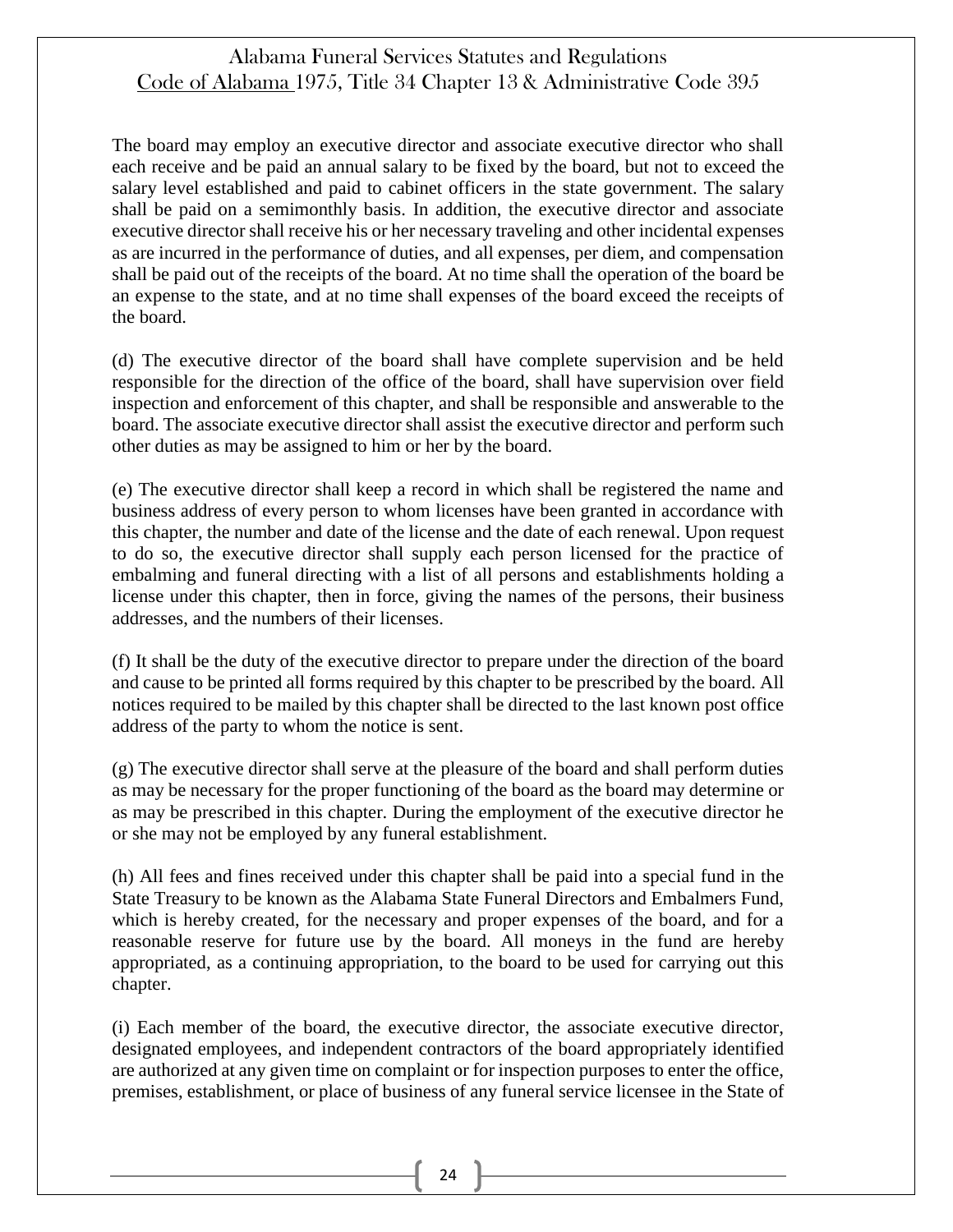Alabama or any office, premises, establishment, or place where the practice of funeral service is carried on, or where the practice is advertised as being carried on, for the purpose of inspecting the office, premises, records, or establishment and for the purpose of inspecting the license and registration of any funeral service licensee and apprentice trainee operating therein.

(j) All members of the board or designated employees of the board may serve and execute any process issued by any court under this chapter and to serve and execute any papers or process issued by the board or any officer or member thereof under this chapter.

(k) The board may employ clerical assistants and employees or other help as necessary to carry out this chapter, and the terms and conditions of employment shall be determined by the board. The board may establish and equip an office from which this chapter may be carried out.

*(Acts 1975, No. 214, p. 705, §6; Acts 1981, No. 81-200, p. 234, §4; Acts 1995, No. 95- 517, p. 1047, §1; Act 2011-623, p. 1439, §1; Act 2014-125, p. 206, §1; Act 2017-433, §1; Act 2018-451, §1.)*

### **Section 34-13-24**

### **Oath of members.**

Every member of the board, after appointment and before entering upon his or her duties, shall make oath before some officer competent to administer oaths, that he or she is legally qualified to become a member of the board under the provisions of this chapter and that he or she will faithfully perform the duties of such office, a copy of which shall be filed in the office of the Secretary of State.

*(Acts 1975, No. 214, p. 705, §7.)*

### **Section 34-13-25**

#### **Hearings to be public; record of proceedings.**

All hearings provided for by this chapter shall be conducted pursuant to the Alabama Administrative Procedure Act.

*(Acts 1975, No. 214, p. 705, §31; Act 2017-433, §1.)*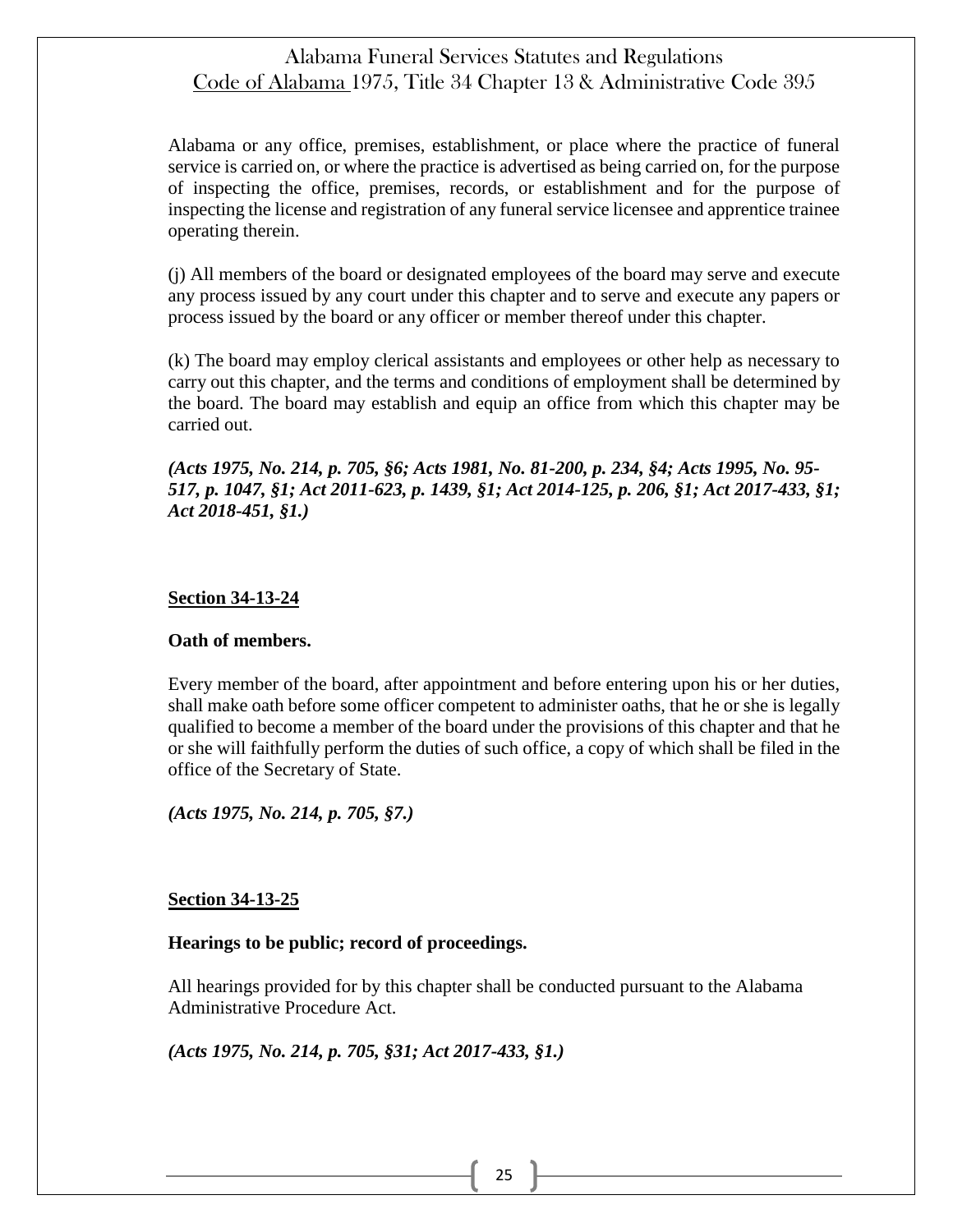### **Section 34-13-26**

## **Rules and regulations; hearings; restraining of violations; complaints; temporary suspension.**

(a) The board shall adopt and enforce for the protection of the public health, safety, and welfare reasonable rules pursuant to the Alabama Administrative Procedure Act.

(b) The board may hold hearings, conduct investigations, subpoena witnesses, subpoena documents, administer oaths, and take testimony in order to carry out this chapter.

*(Acts 1975, No. 214, p. 705, §34; Act 2011-623, p. 1439, §1; Act 2014-125, p. 206, §1; Act 2017-433, §1.)*

## **Section 34-13-27**

### **Seal; scope of rules and regulations.**

The board shall adopt a common seal, which may be altered as often as the board may desire, and may adopt and enforce, for the protection of the public health, safety, and welfare, reasonable rules and regulations relating to:

(1) The practice of the profession of embalming, including, but not limited to, solicitation of business;

(2) The practice of the profession of funeral directing, including, but not limited to, solicitation of business;

(3) The sanitary condition and physical facilities of funeral homes, mortuaries, and funeral establishments where the profession of embalming and funeral directing is carried on, with particular regard to plumbing, sewage, disinfecting, ventilation, and equipment;

(4) Carrying out generally the various provisions of this chapter for the protection of the peace, health, safety, and welfare of the public; and

(5) Carrying out a program for training of apprentice embalmers and apprentice funeral directors.

*(Acts 1975, No. 214, p. 705, §§8, 34.)*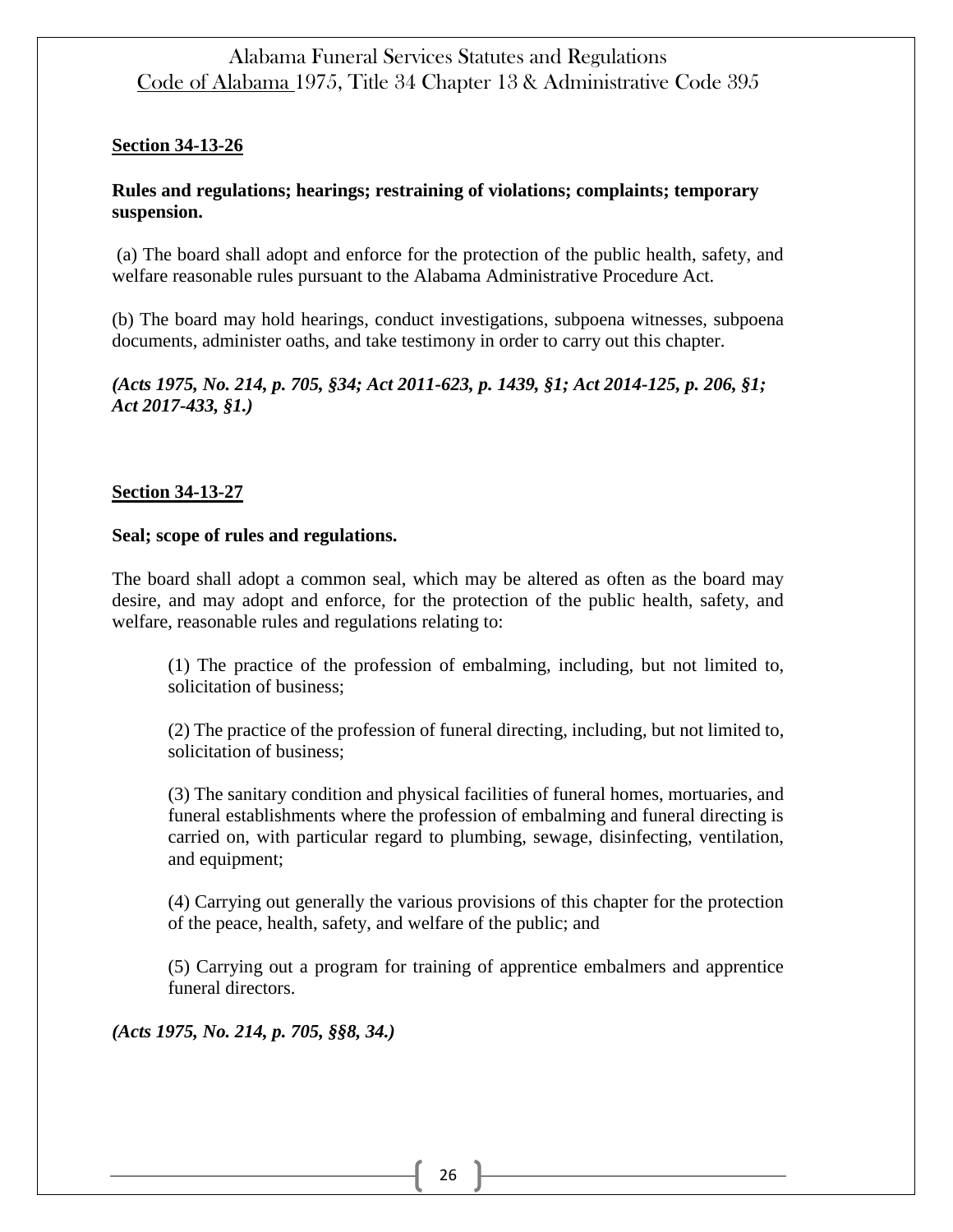#### **Section 34-13-29**

#### **Audit and payment of expenses.**

All necessary expenses incurred in giving examinations to applicants and incidental to the renewal of licenses and all necessary expenses incurred in education and enforcing this chapter shall be audited by the Department of Examiners of Public Accounts and paid from the funds provided for in this chapter in the same manner as other claims against the state are paid after due approval thereof by the chair and executive director of the board.

### *(Acts 1975, No. 214, p. 705, §37; Act 2017-433, §1.)*

### **Section 34-13-31**

#### **Appeal from decision of board.**

(a) Whenever, by decision, final order, or other final determination upon any public hearing provided for by this chapter, a party to such hearing shall feel aggrieved, an appeal may be taken to the Circuit Court of Montgomery County, Alabama.

(b) On taking and perfecting an appeal to the Circuit Court of Montgomery County, Alabama, the court shall proceed as in other cases.

(c) All appeals shall be taken within 30 days from the date of the order entered of the board which is the basis of the appeal and shall be granted as a matter of right and be deemed perfected by filing with the board a bond for security of costs of the appeal. Upon filing of a verified petition and hearing thereon, the court, in its discretion, may stay the order appealed from pending final judicial review. No new or additional evidence may be introduced in the circuit court except as to fraud or misconduct of some person engaged in the administration of this chapter and affecting the order, rule, or ruling appealed from. The court shall otherwise hear the case upon the record as certified to the court by the executive director of the board and shall set aside the order, rule, or action appealed from if the court finds that the board erred to the prejudice of the appellant's substantial rights in its application of the law; or, the order, decision, or award was procured by fraud or was based upon a finding of facts contrary to the substantial weight of the evidence, or that the order was arbitrary, capricious, or inconsistent with respect to any of the material issues involved; or that the board failed in its order to find sufficient facts as to each material issue involved to enable the court to determine the basis for the conclusion of the board. The court, instead of setting aside the order, shall remand the case to the board for further proceedings in conformity with the direction of the court. The court, in advance of judgment and upon a sufficient showing, may remand the cause to the board for the purpose of taking additional testimony or other proceedings.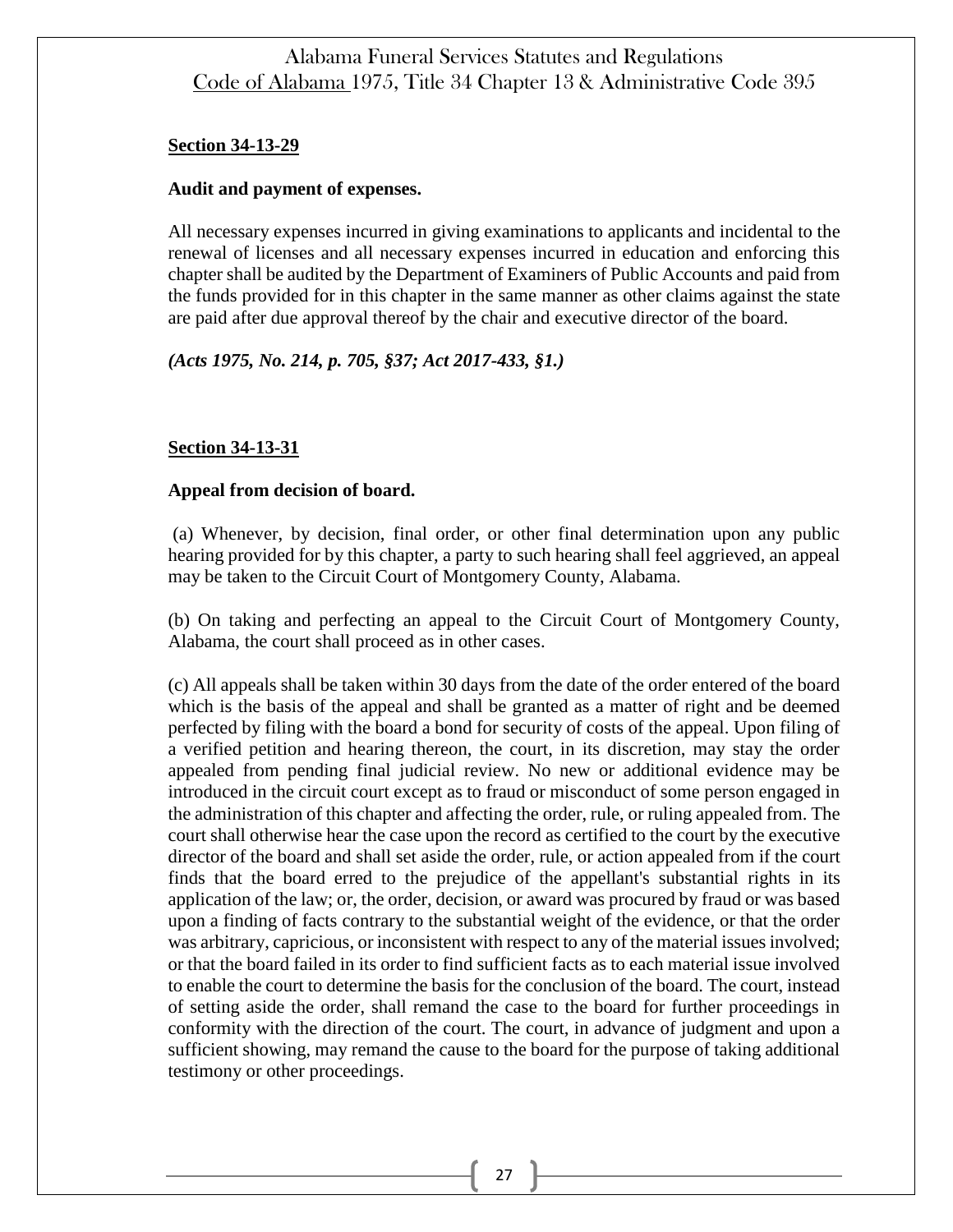(d) An appeal may be taken from the judgment decree or any appealable order of the circuit court to the Supreme Court of this state. Appeals to the Supreme Court shall be taken, perfected, heard, and determined in the manner prescribed by law and the Alabama Rules of Appellate Procedure for taking, perfecting, hearing, and determining appeals to the Supreme Court.

*(Acts 1975, No. 214, p. 705, §32; Act 2014-125, p. 206, §1; Act 2017-433, §1.)*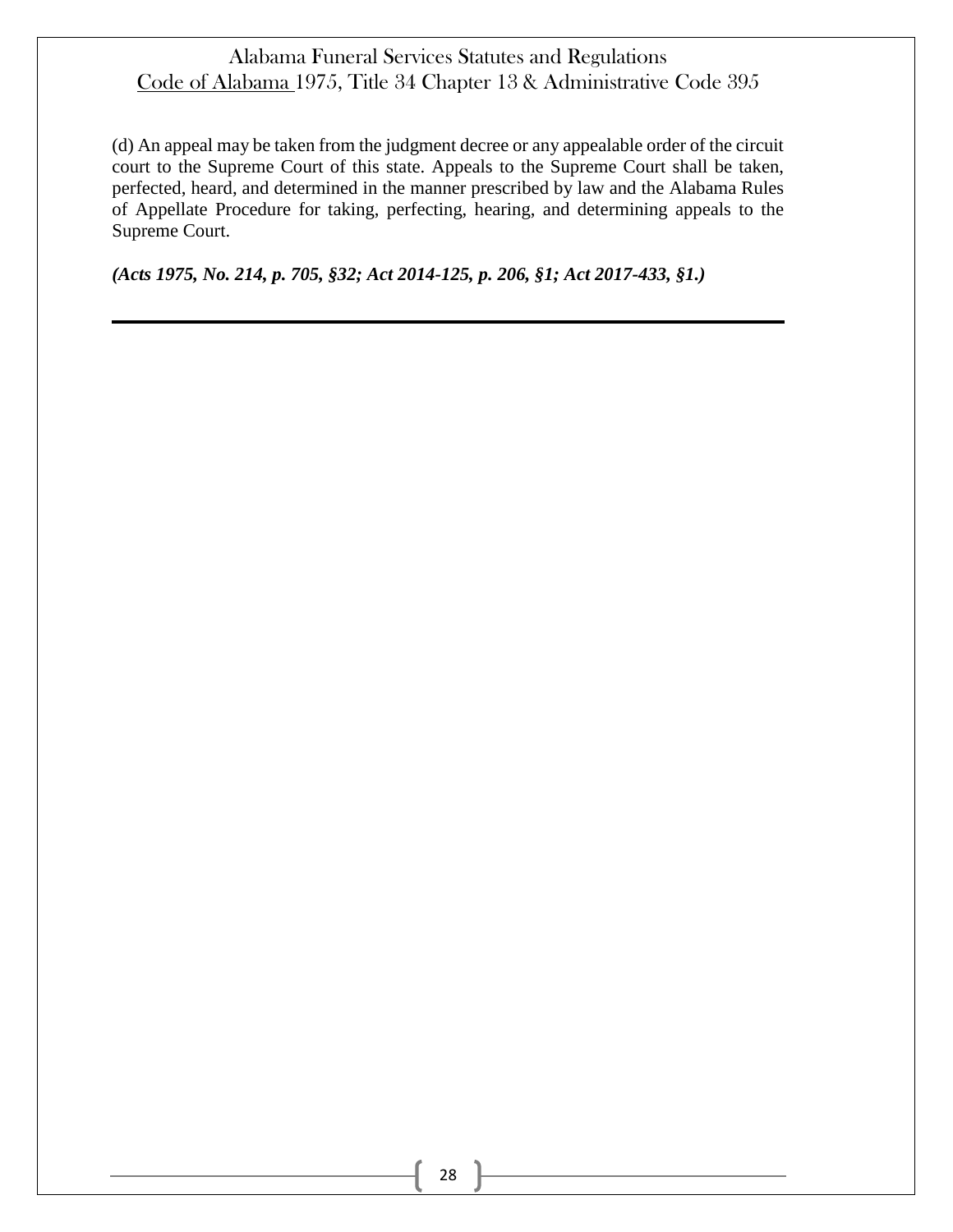## **Article 3**

## **LICENSES, EXAMINATIONS, REGISTRATION**

# **Division 1 General Provisions**

#### **Section 34-13-50**

#### **Board recognition of schools and colleges.**

The Alabama Board of Funeral Service shall recognize and approve and accept applicants for examination from only those established embalming schools or colleges which are recognized by the board. The board shall recognize and approve any embalming school or college approved by the American Board of Funeral Service Education, and any additional embalming schools or colleges which offer courses of study which generally include the subjects set out in Section 34-13-94. The Alabama Board of Funeral Service shall not examine or issue an embalmer's license to any person who does not hold a certificate of graduation from an embalming school or college meeting the criteria or standards as defined in this section. The board may not examine or issue a funeral director's license to any person who has not completed a course of instruction in funeral arts at an accredited mortuary or funeral service school or college meeting the criteria or standards defined in this section.

*Acts 1975, No. 214, p. 705, §20; Act 2011-623, p. 1439, §1; Act 2012-423, p. 1142, §1.)*

### **Section 34-13-51**

### **Reciprocity of licenses.**

(a) The board may recognize and issue, without examination and upon payment of a fee not in excess of five hundred dollars (\$500) for each license, a reciprocal license for the practice of funeral directing or embalming to any person licensed as a funeral director or embalmer by any state, if the board makes an individual determination that the qualifications of the applicant meet or exceed the minimum qualifications required for funeral directors or embalmers in this state and that a written examination of such applicant would be superfluous.

(b) Applications shall be made on forms prescribed and furnished by the board. An applicant holding a funeral director or embalmer license from another state, and applying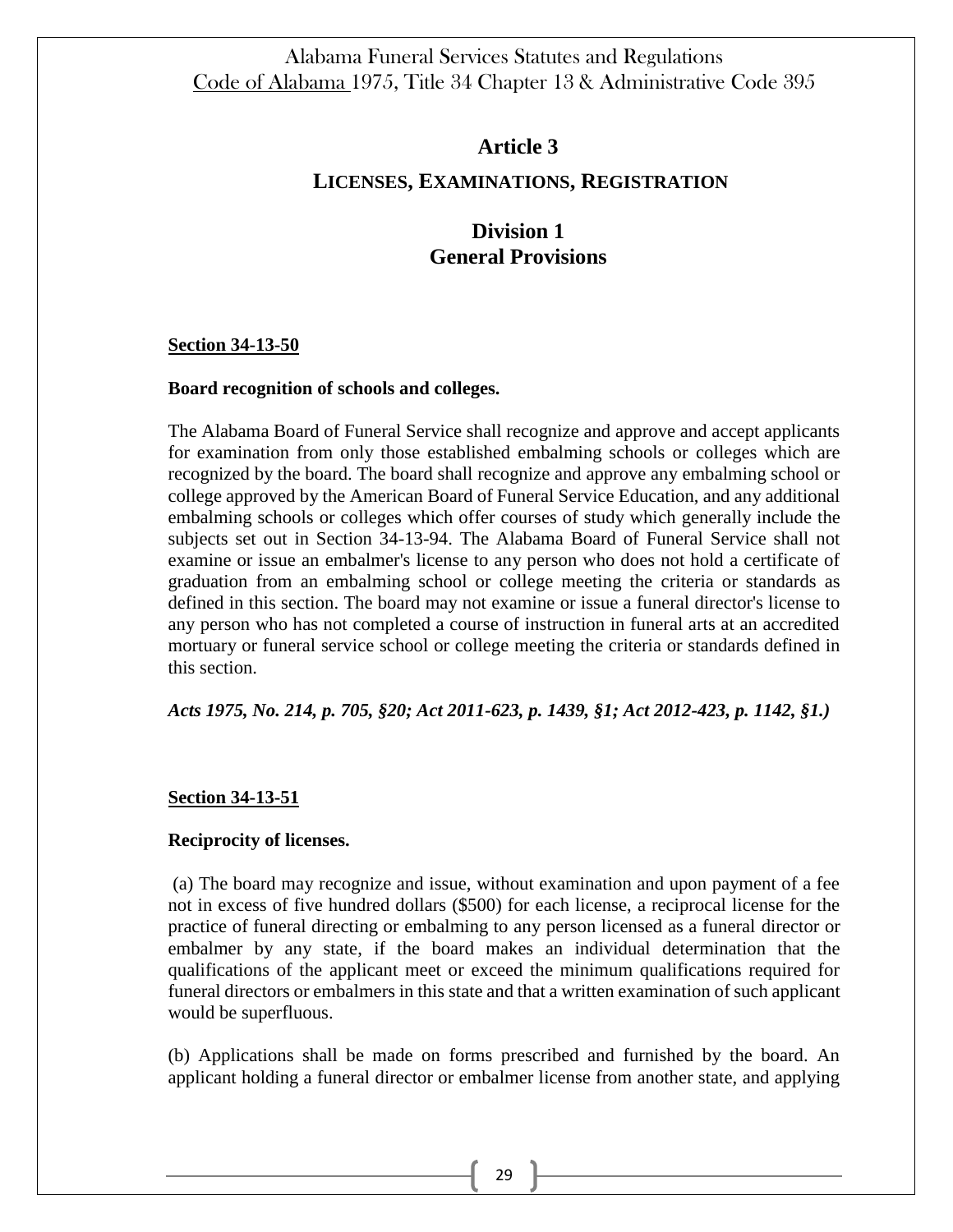for a funeral director or embalmer license in Alabama shall be considered for licensing by reciprocity.

(c) Commencing on October 1, 2017, in addition to the requirements of subsections (a) and (b), an applicant for a funeral director or embalmer license shall submit to the board a form, sworn to by the applicant, that contains the name, date of birth, and Social Security number of the applicant, and two complete sets of fingerprints, for completion of a criminal history background check. The board shall submit the fingerprints to the Alabama State Law Enforcement Agency for a state criminal history record check. The fingerprints shall be forwarded by the agency to the Federal Bureau of Investigation for a national criminal history record check. Costs associated with conducting a criminal history background check shall be paid by the applicant. The board shall keep information received pursuant to this subsection confidential, except that information received and relied upon in denying the issuance of a funeral director or embalmer license may be disclosed if necessary to support the denial.

(d) The board, at the time of the application, shall make a reasonable determination that the applicant is a legal resident of the United States or legally present in this state. The board reserves the right to require applicants for reciprocity to submit to a personal interview or a written examination relating to the law as it pertains to the regulation of the funeral service profession in Alabama.

(e) The board shall issue a special work permit to a qualified funeral director or embalmer when the board determines that the applicant satisfies all requirements for reciprocity and a fee, not exceeding one hundred dollars (\$100), is received by the board. A special work permit shall expire on the date of the next regular board meeting occurring after issuance.

*(Acts 1975, No. 214, p. 705, §19; Acts 1981, No. 81-200, p. 234, §4; Acts 1981, No. 81- 709, p. 1190, §1; Act 2006-598, p. 1635, §1; Act 2008-91, p. 118, §3; Act 2011-623, p. 1439, §1; Act 2017-433, §1.)*

### **Section 34-13-52**

### **Execution and display of licenses.**

(a) Licenses under this chapter shall be granted to individuals upon the qualification and successful examination of the individual applicant and shall specify the name to whom it is issued. A license, registration, or certificate granted under this chapter shall be on public display.

(b) A funeral establishment license issued under this chapter shall include the name of the funeral establishment, the name of the managing funeral director, the name of the managing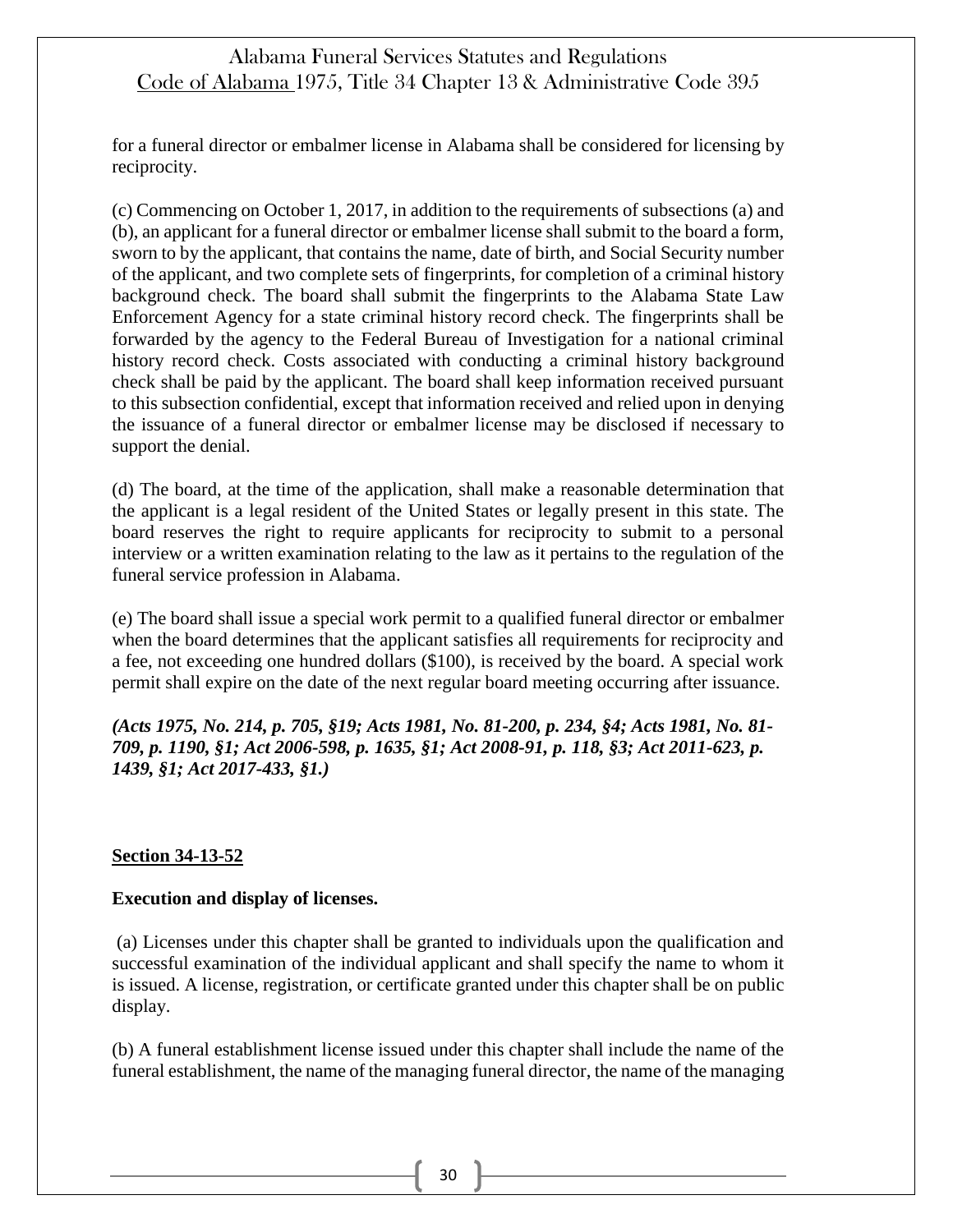embalmer, and the certificate of authority license number, if applicable. The license shall be on public display.

(c) Every license issued under this chapter shall be signed by the chair and executive director and shall be displayed in the place of business or employment of the licensee.

(d) Any person engaged in the business, profession, or practice of funeral directing shall do each of the following:

(1) Possess on his or her person, or be able to promptly produce, a legible and current Alabama funeral director's wallet license when performing the duties of a funeral director.

(2) Upon the request of a board member, the executive director, the associate executive director, or a designated and appropriately identified employee of the board, promptly produce his or her legible and current Alabama funeral director wallet license certificate.

(e) Any person engaged in the business, profession, or practice of embalming shall do each of the following:

(1) Possess on his or her person, or be able to promptly produce, a legible and current Alabama embalmer's wallet license when performing the duties of an embalmer.

(2) Upon the request of a board member, the executive director, the associate executive director, or a designated and appropriately identified employee of the board, promptly produce his or her legible and current Alabama embalmer wallet license certificate.

(f) Any person engaged in the business, profession, or practice of cremation shall do each of the following:

(1) Possess on his or her person, or be able to promptly produce, a legible and current Alabama cremationist's wallet license when performing the duties of a cremationist.

(2) Upon the request of a board member, the executive director, the associate executive director, or a designated and appropriately identified employee of the board, promptly produce his or her legible and current Alabama cremationist wallet license certificate.

*(Acts 1975, No. 214, p. 705, §21; Act 2011-623, p. 1439, §1; Act 2017-433, §1.)*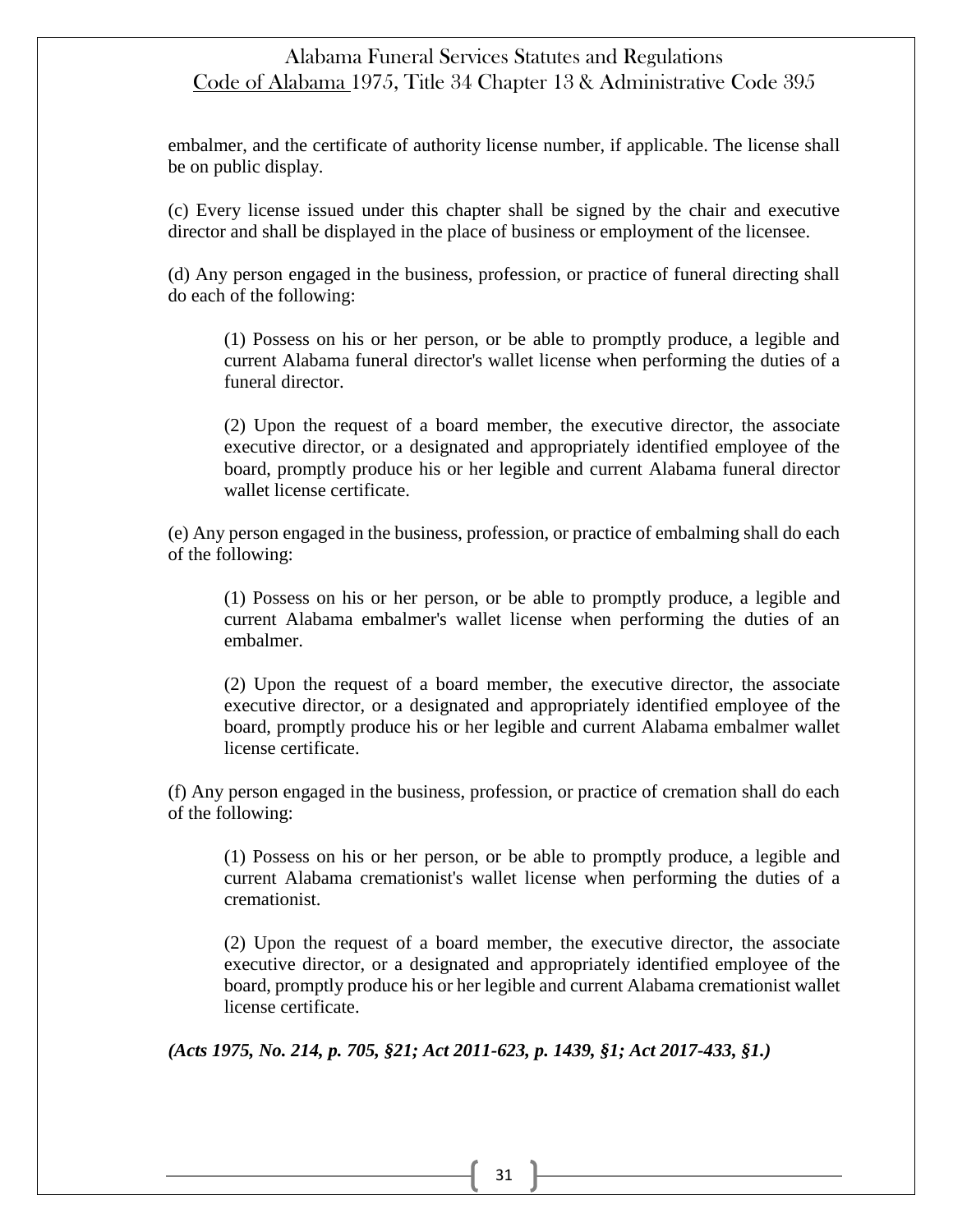### **Section 34-13-53**

## **Renewal of licenses; authorization; attestation of identity; records.**

(a)(1) Before October 1, 2018, every licensed funeral director, licensed embalmer, and licensed operator shall pay annually a fee for renewal of his or her license. The renewal fees shall be set by the board at a rate not to exceed one hundred fifty dollars (\$150) for licensed embalmers and funeral directors and five hundred dollars (\$500) for licensed operators.

(2) Commencing on October 1, 2018, every license or registration issued by the board under this chapter shall be renewed biennially upon submission by the licensee or registrant of a renewal application and a renewal fee established by board rule, not exceeding five hundred dollars (\$500), for each licensed cremationist, embalmer, funeral director, and funeral establishment.

(b) All licenses granted under this chapter shall expire on October 1, following their issuance or renewal, and shall become invalid unless renewed as provided in this section and other requirements of the board are met. In addition to payment of a renewal fee, each licensee shall satisfy continuing education requirements prescribed by rule of the board pursuant to subsection

(c). There shall be no proration of licenses.

(c)(1) Commencing in 2014, and for each licensing period thereafter, the board may require persons seeking renewal of a cremationist, embalmer, or funeral director license under this chapter to complete board approved continuing education of not less than eight hours biennially. The board may approve continuing education providers and courses offered by institutions of higher learning, specialty societies, associations, or professional organizations or by other organizations the board deems appropriate.

(2) Any person who holds an inactive license or who is over the age of 65, with at least 10 years of experience in the funeral service industry, is exempt from the continuing education requirement.

(3) An embalmer who is also a licensed funeral director and who completes the continuing education requirements for funeral directors is not required to complete additional continuing education requirements.

(4) Continuing education providers shall pay a biennial administrative fee established by board rule, not exceeding two hundred fifty dollars (\$250).

(5) The board may promulgate rules to implement and ensure compliance with this section.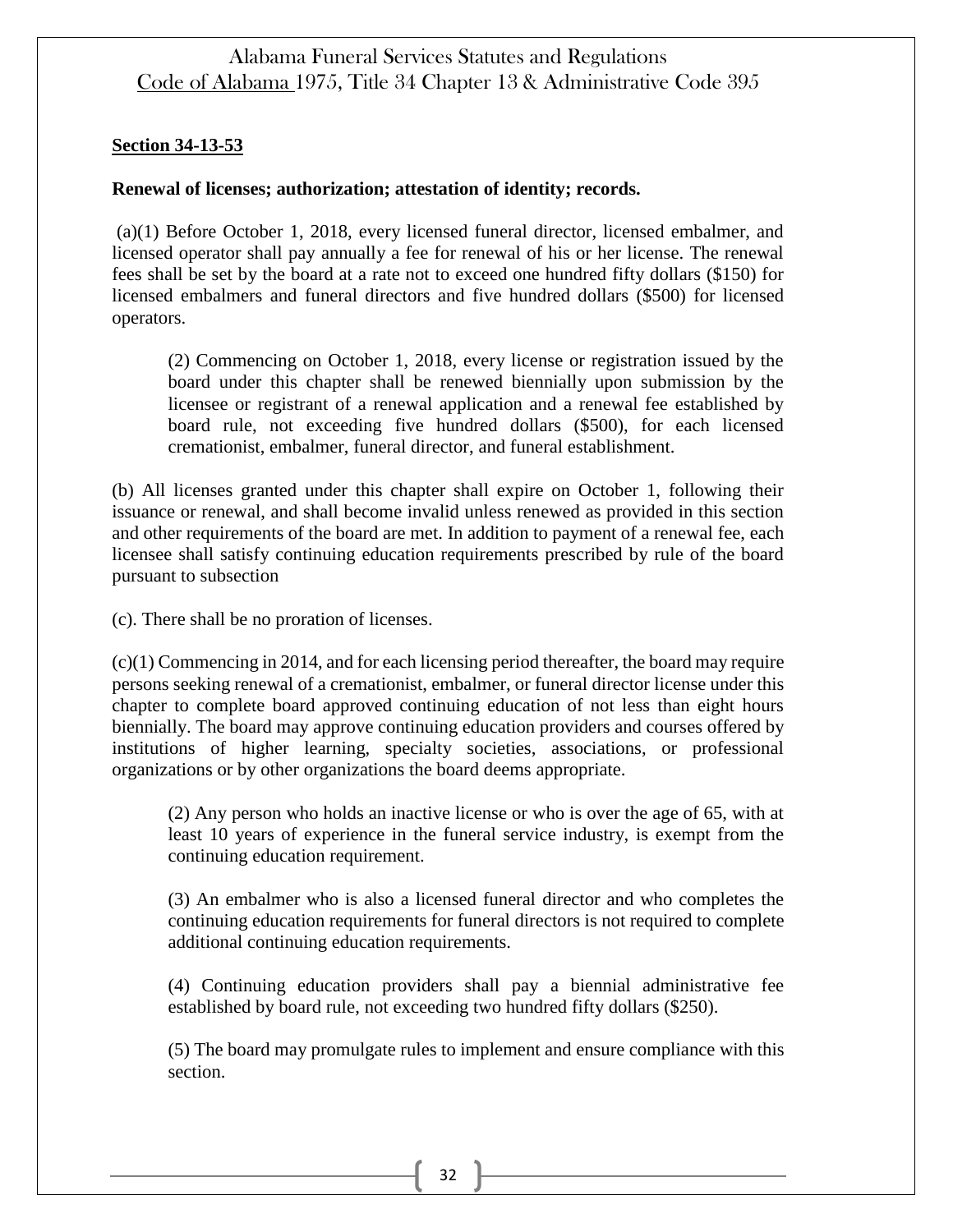(d) The board shall publish on or before August 1 of the expiration year, in printed form, electronic image, in an online publication, or on the website of the board that is accessible to each licensed funeral director, licensed embalmer, licensed cremationist, and licensed establishment, notice that his or her renewal fee is due and payable and that, if such fee is not paid by September 30 of that year, the license shall expire. Information regarding license renewal dates and fees shall be available in electronic format on the website of the board.

(e) At the time, or before, a licensee changes place of employment, residence address, or makes any other change in status which is of record at the board office, the licensee shall report such change of status, by a method prescribed by the board, to the executive director.

*(Acts 1975, No. 214, p. 705, §22; Acts 1981, No. 81-200, p. 234, §4; Acts 1981, No. 81- 709, p. 1190, §1; Acts 1983, No. 83-746, p. 1235, §1; Act 2002-239, p. 498, §2; Act 2011-623, p. 1439, §1; Act 2014-125, p. 206, §1; Act 2014-302, p. 1095, §1; Act 2017- 433, §1.)*

### **Section 34-13-54**

#### **Transferability.**

No license to a cremationist, an embalmer, a funeral director, or a funeral establishment granted under or regulated by this chapter shall be transferable or assignable.

*(Acts 1975, No. 214, p. 705, §10; Act 2017-433, §1.)*

### **Section 34-13-55**

#### **Reinstatement of lapsed licenses.**

(a) When a licensee, for any reason, has allowed a license to expire, the board may reinstate the license if application for reinstatement is made within a period of 30 days from the date of expiration and is accompanied by payment of all penalties and fees, from the time of expiration to date of reinstatement. The penalties to be paid to the board shall not exceed one hundred dollars (\$100) to reinstate licenses which have expired.

(b) After the 30-day period has elapsed, a license may be reinstated only by complying with the provisions of this chapter relating to the issuance of an original license in addition to payment of all fees and penalties.

*(Acts 1975, No. 214, p. 705, §24; Acts 1981, No. 81-200, p. 234, §4; Acts 1981, No. 81- 709, p. 1190, §1; Act 2011-623, p. 1439, §1; Act 2017-433, §1.)*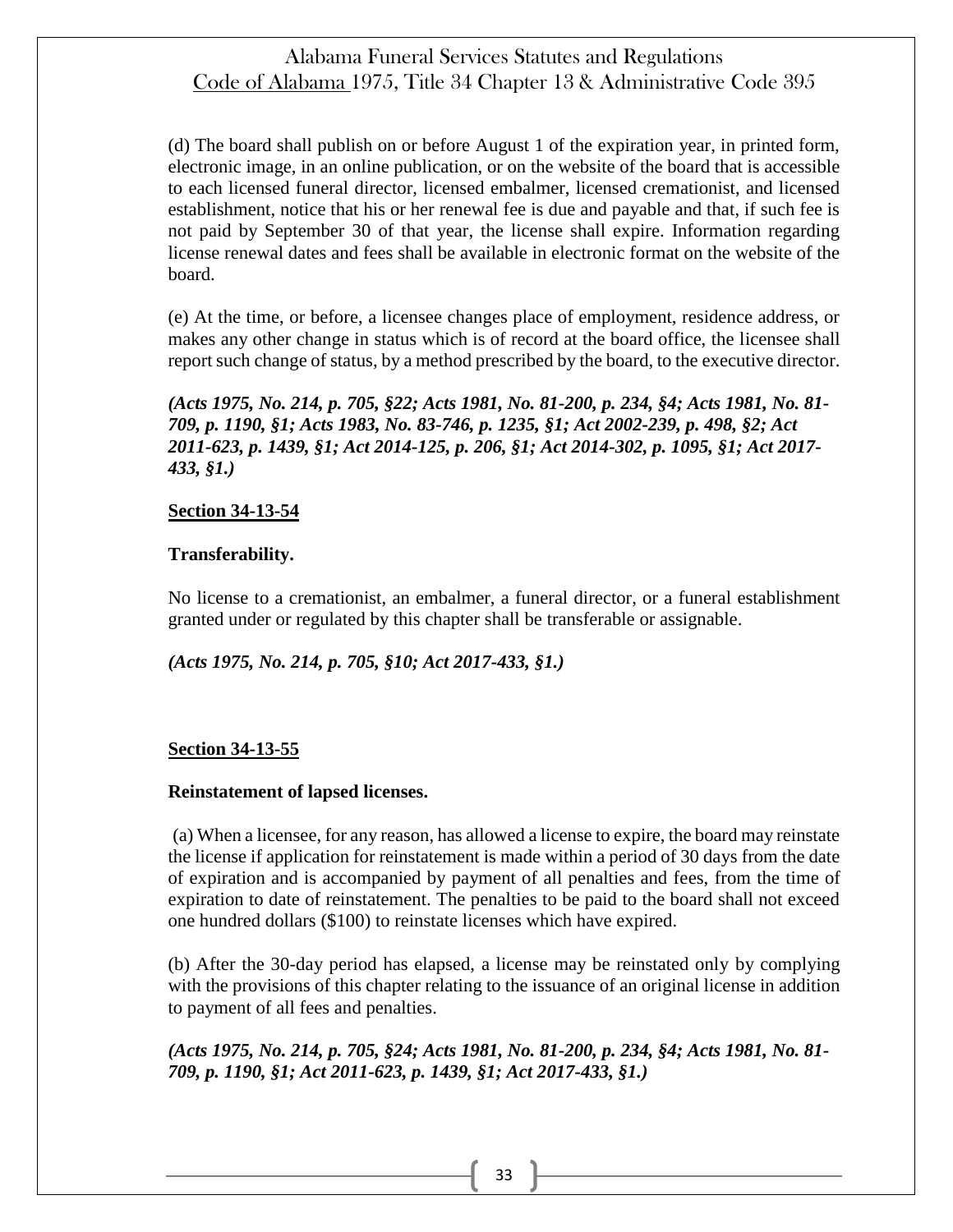### **Section 34-13-56**

### **Grounds for revocation, suspension, or refusal to issue or renew licenses; fines.**

(a) The board may refuse to license any person or establishment for violation of this chapter. If the board refuses to issue, grant, or renew a license based on a violation of this chapter, including, but not limited to, violations listed in subsection (c), the licensee or prospective licensee may request a public hearing before the board to appeal the action of the board. The request for a public hearing shall be submitted to the board in writing within 14 calendar days after the date of the refusal. Upon request, the board shall provide the licensee or prospective licensee with 20 days' notice of the public hearing by United States certified mail. The public hearing shall be conducted pursuant to Section 34-13-26.

(b) A public hearing conducted pursuant to Section 34-13-26 shall be provided by the board to any licensee for whom the board is considering the probation, suspension, or revocation of a license.

(c) The board may suspend, revoke, or place on probation a license if the licensee is found guilty of any of the following:

(1) Conviction of a crime involving moral turpitude including, but not limited to, any crime where the individual has to register as a sex offender in any jurisdiction.

(2) Unprofessional conduct, which is defined to include any of the following:

a. Misrepresentation or fraud in the conduct of the business or the profession of a funeral director or embalmer.

b. False or misleading advertising as a funeral director or embalmer or knowingly engaging in any advertising which is misleading or inaccurate in any material particular.

c. Solicitation of dead human bodies by the licensee, his or her agents, assistants, or employees, from medical professionals or clergy, whether the solicitation occurs after death or while death is impending.

d. Solicitation of dead human bodies by the licensee, his or her agents, assistants, or employees whether the solicitation occurs after death or while death is impending.

e. Employment by the licensee of a person or persons to be used for the purpose of obtaining or soliciting funeral directing or embalming business.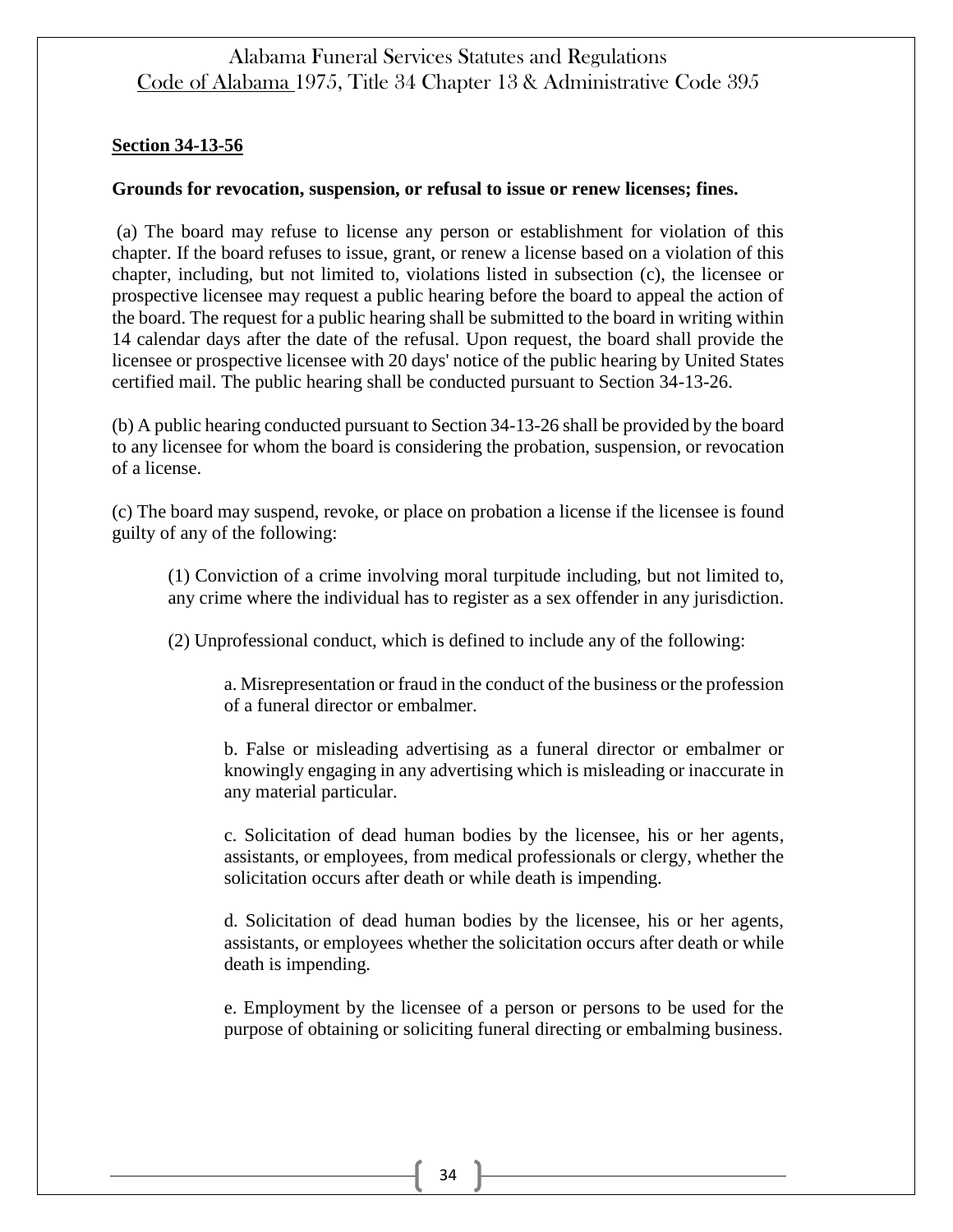f. Employment directly or indirectly of any apprentice, agent, assistant, embalmer, employee, or other person, on part or full time or on commission, for the purpose of calling upon individuals or institutions where a death has occurred or is imminent by whose influence dead human bodies may be turned over to a particular funeral director or embalmer or funeral establishment, or both.

g. The buying of business by the licensee, his or her agents, assistants, or employees.

h. Gross immorality.

i. Aiding or abetting an unlicensed person, establishment, or entity in the practice of funeral directing, embalming, cremation, or conducting business as a funeral establishment or crematory.

j. Using profane, indecent, or obscene language in the presence of a dead human body, or within the immediate hearing of the family or relative of a deceased whose body has not yet been interred or otherwise disposed of.

k. Solicitation or acceptance by a licensee of any commission or bonus or rebate in consideration of recommending or causing a dead human body to be disposed of in any mausoleum or cemetery.

l. Any violation of this chapter or order or rule of the board.

m. Any violation of state law or municipal or county ordinance or regulation affecting the handling, custody, care, or transportation of dead human bodies.

n. Fraud or misrepresentation in obtaining a license.

o. Refusing to promptly surrender the custody of a dead human body, upon the express order and payment for services rendered of the person lawfully entitled to the custody thereof.

p. Performing services in a professional capacity as a funeral director or embalmer, or both, for any unlicensed funeral establishment operating in violation of this chapter.

q. Being intoxicated or under the influence of illegal drugs while on duty at a funeral establishment or while performing any duty or responsibility for the funeral establishment.

r. Willfully retaining or willfully failing to account for any property of a decedent.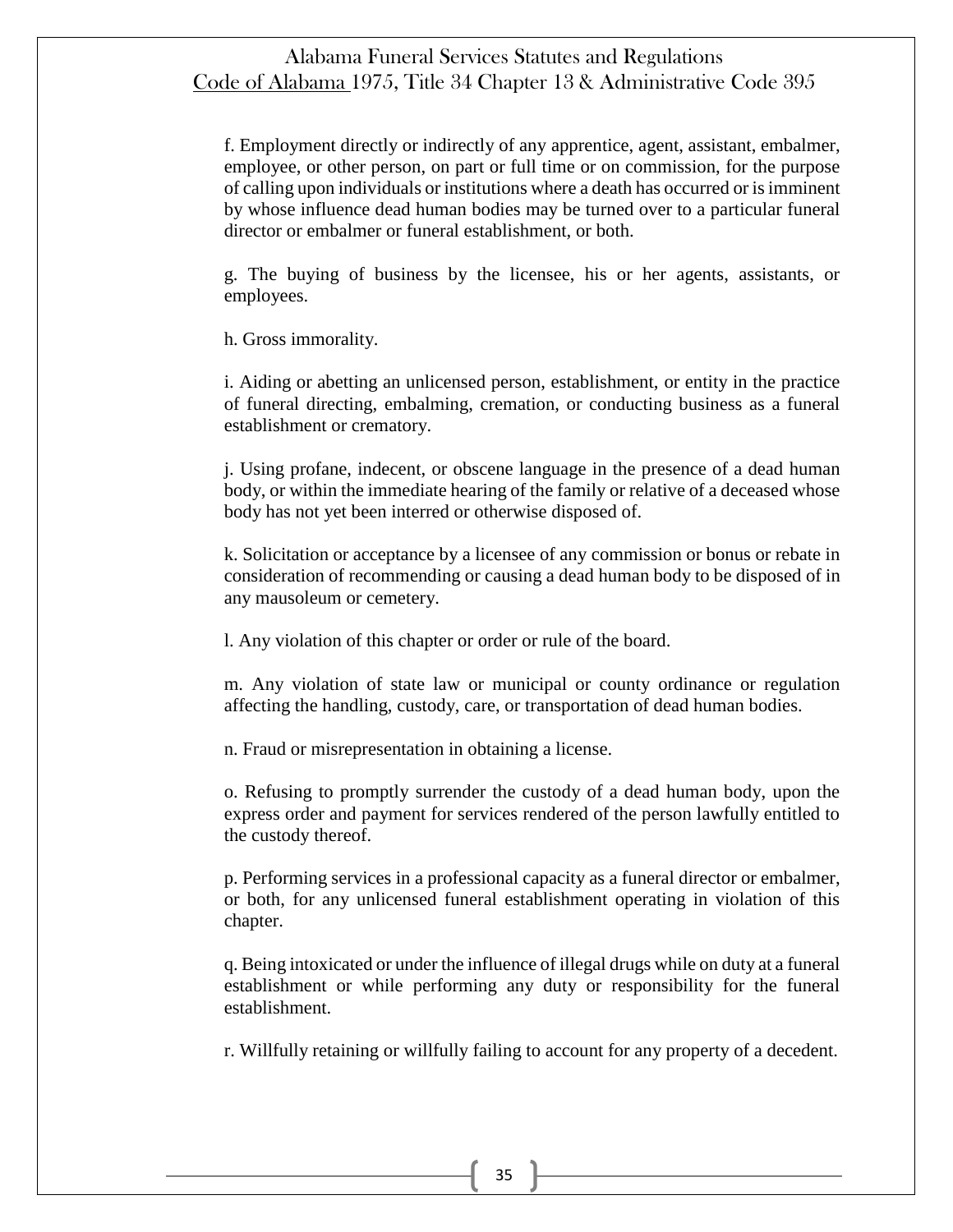s. Knowingly and willfully signing any documentation as having embalmed or prepared a body for burial when, in fact, the services were not performed by the licensee.

t. Failure to give full cooperation to the board or its designees, agents, or other representatives in the performance of official duties of the board.

u. Not furnishing any relevant papers or documents requested by or for the board.

v. Not furnishing, in writing, an adequate explanation relating to a matter contained in a complaint filed with the board against the licensee.

w. Not responding to a subpoena issued by the board, without good cause shown, whether or not the licensee is the party charged in any preceding before the board.

x. Not providing reasonable access to the board or an authorized agent or representative of the board for the performance of reviews or inspections at facilities or places utilized by the licensee in the practice of funeral service or funeral directing or in performing any other activity regulated by the board.

y. Failing to provide information within a specific time as required by the board or an authorized agent or representative of the board.

z. Failing to cooperate with the board or an authorized agent or representative of the board in the investigation of any alleged misconduct or interfering with a board investigation through the willful misrepresentation of facts.

aa. Deceiving or attempting to deceive the board regarding any matter under investigation, including the altering or destroying of any records.

bb. Failure, without good cause, to cooperate with any request from the board to appear before the board.

cc. Violating any statute, ordinance, or rule of the state or any board, agency, or political subdivision of the state affecting the registration of deaths, the handling, custody, care, or transportation of dead human bodies, or the sale of funeral services or funeral merchandise.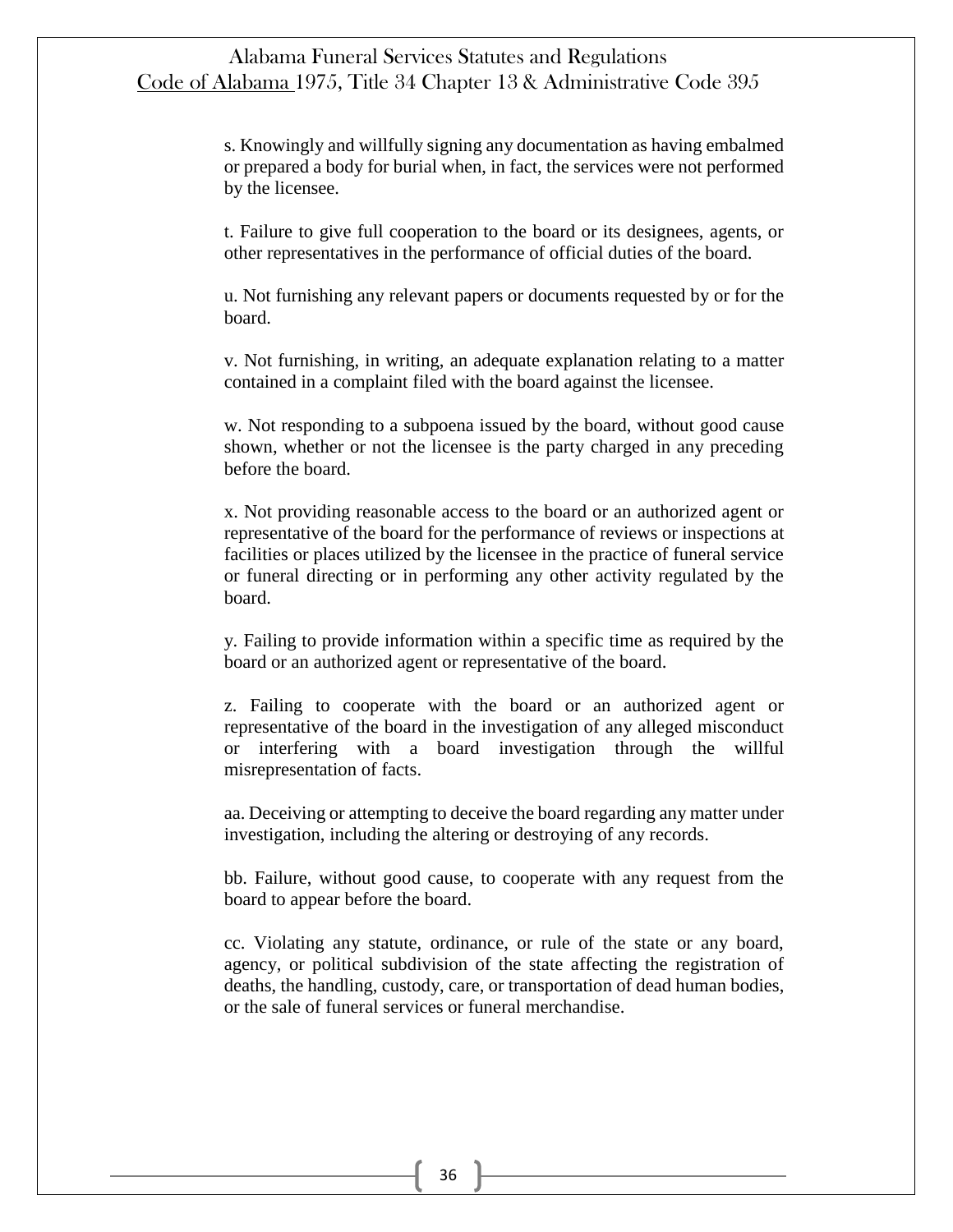dd. Demonstrating bad faith, incompetence, or untrustworthiness or dishonest, fraudulent, or improper dealing or any other violation of this chapter or any rule promulgated by the board or promulgated by the Federal Trade Commission relative to the practice of funeral service or funeral directing.

ee. Any other reason as determined by the board that would render an individual unsuitable for licensure or certification by the board.

ff. A funeral home or funeral director accepting funds for a preneed funeral contract or other prepayment of funeral expenses without a certificate of authority to sell preneed funeral contracts or, if registered to sell preneed funeral contracts, failing to deposit the funds with a qualified trustee or to timely remit premium payments from the consumer to the insurer.

gg. Using any funeral merchandise previously sold without prior written permission of the person selecting or paying for the use of the merchandise. A previously used casket shell may be used for the viewing of remains if a new interior or interior insert is installed before each usage of the casket shell.

(d) In addition to the disciplinary actions authorized in subsection (c), the board may levy and collect administrative fines for violations of this chapter or the rules or regulations of the board in an amount not less than five hundred dollars (\$500) nor more than two thousand five hundred dollars (\$2,500) for each violation, unless otherwise provided for in this chapter or by rule of the board.

*(Acts 1975, No. 214, p. 705, §25; Acts 1995, No. 95-517, p. 1047, §2; Act 2011-623, p. 1439, §1; Act 2014-125, p. 206, §1; Act 2017-433, §1.)*

### **Section 34-13-56.1**

#### **Unlawful practice without a license.**

(a) It is unlawful for any person or entity, for hire or profit, to engage in, or hold himself, herself, or itself out as qualified to engage in any of the following without a valid license, certification, or registration issued by the board:

- (1) The practice of funeral directing.
- (2) The practice of embalming.
- (3) Practicing as an apprentice.
- (4) Operating a crematory.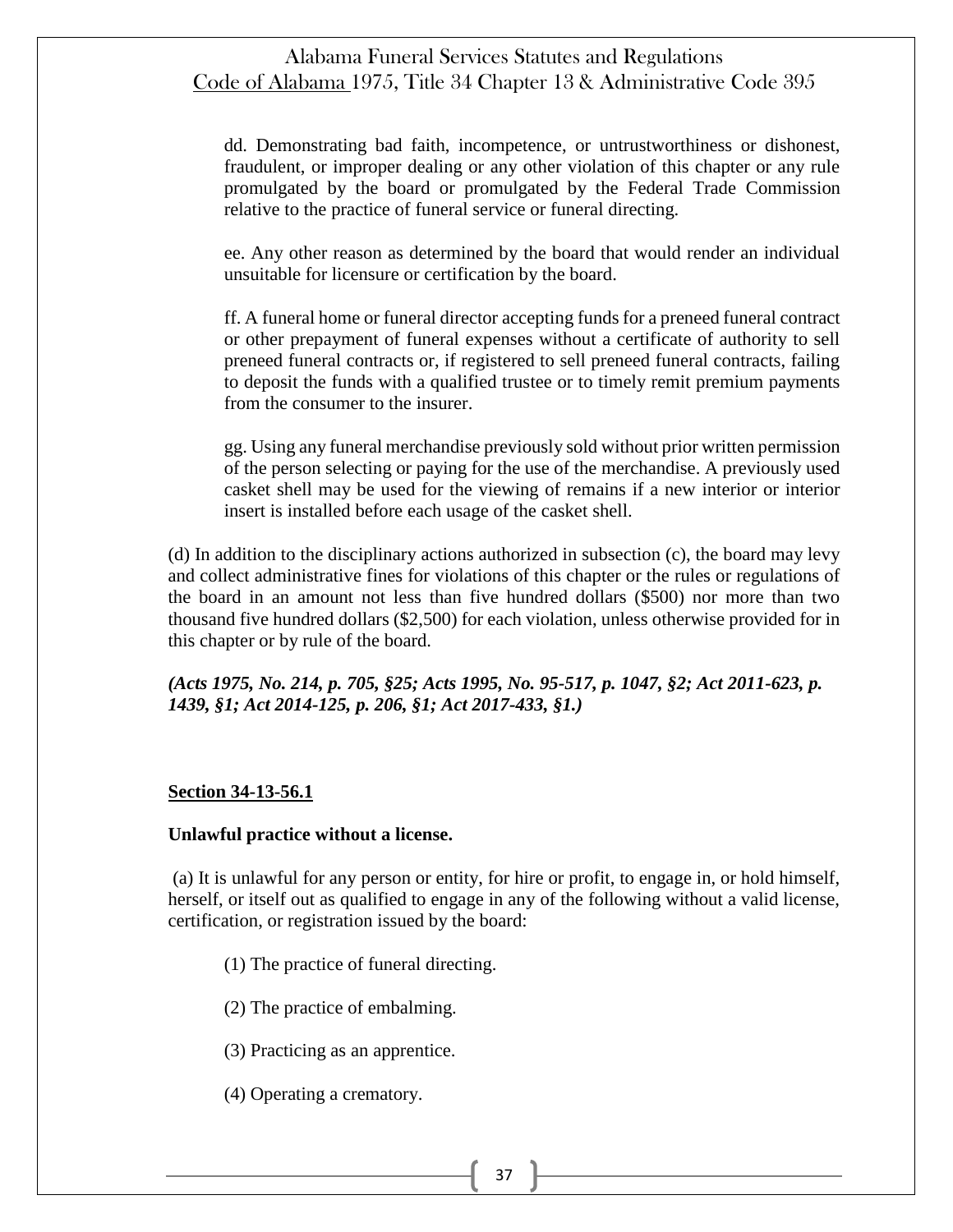(5) Practicing as a cremationist.

(b) Any person or entity who has been found to have engaged in the unlawful unlicensed practice of funeral directing, embalming, apprenticing, operating a crematory, or cremating shall be subject to a fine of not more than two thousand five hundred dollars (\$2,500) for each violation and other sanctions authorized by this chapter.

*(Act 2017-433, §2.)*

## **Section 34-13-57**

### **Executive director to provide notice of examination.**

Fifteen days before an examination, the executive director shall provide to all applicants and all funeral establishments in the state, in electronic format and on the website of the board, a notice listing the names of all persons admitted by the board to take the examination and setting out the time and place of the examination.

*(Acts 1975, No. 214, p. 705, §39; Act 2014-125, p. 206, §1; Act 2017-433, §1.)*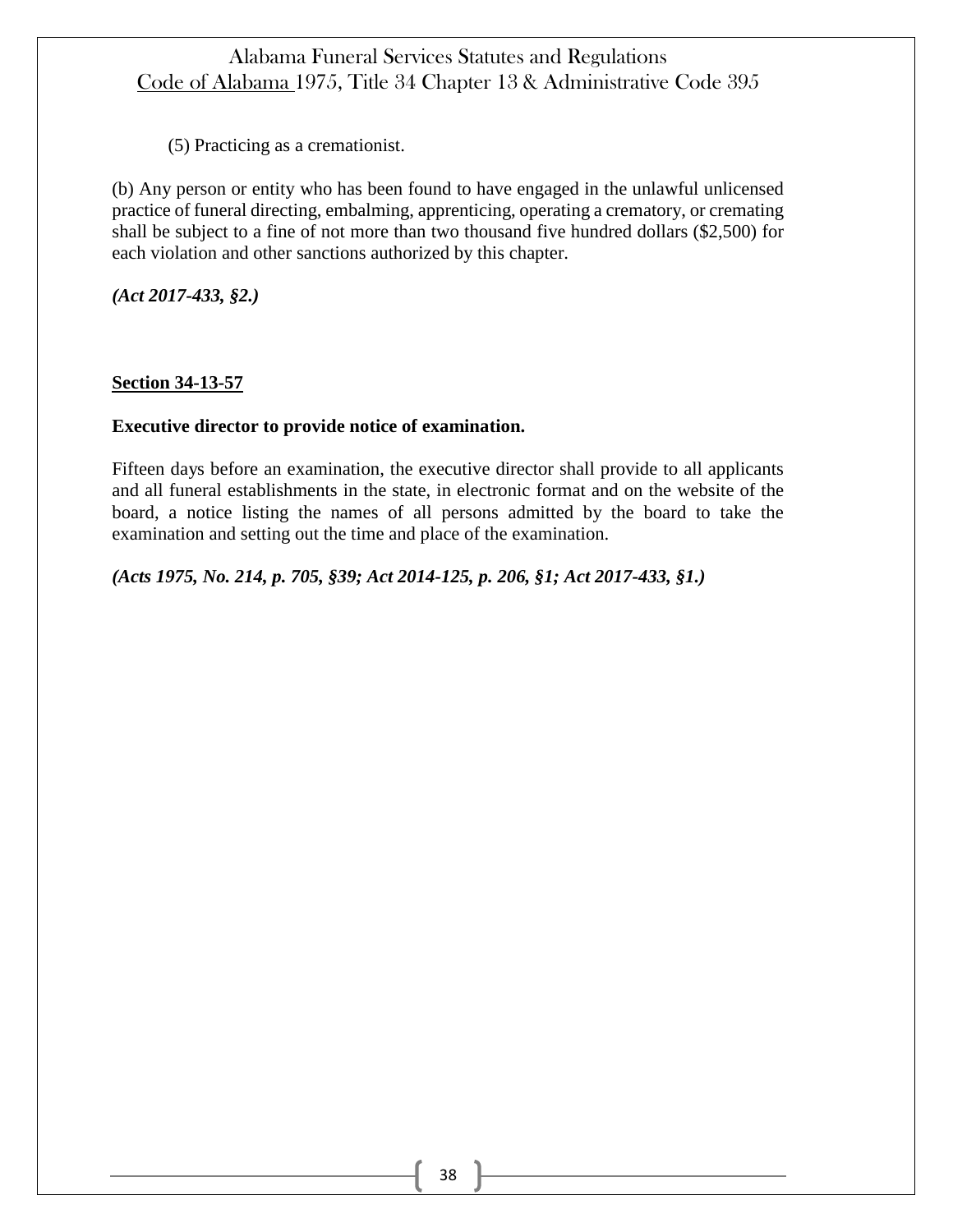# **Division 2. FUNERAL DIRECTORS**

#### **Section 34-13-70**

#### **License required; filing of application; fee.**

(a) No person shall engage in, or attempt to engage in, the practice or profession or business of a funeral director unless licensed to do so by the board. The board may issue licenses to funeral directors.

(b) Any person desiring to engage in the business, profession, or practice of funeral director shall make application to the board and shall accompany his or her application by a fee to be established by the board, not to exceed five hundred dollars (\$500).

(c) Commencing on October 1, 2017, in addition to the requirements of subsection (b), an applicant for a funeral director license shall submit to the board a form, sworn to by the applicant, that contains the name, date of birth, and Social Security number of the applicant, and two complete sets of fingerprints, for completion of a criminal history background check. The board shall submit the fingerprints to the Alabama State Law Enforcement Agency for a state criminal history record check. The fingerprints shall be forwarded by the agency to the Federal Bureau of Investigation for a national criminal history record check. Costs associated with conducting a criminal history background check shall be paid by the applicant. The board shall keep information received pursuant to this subsection confidential, except that information received and relied upon in denying the issuance of a funeral director license may be disclosed if necessary to support the denial.

*(Acts 1975, No. 214, p. 705, §§9, 40; Acts 1981, No. 81-200, p. 234, §4; Acts 1981, No. 81-709, p. 1190, §1; Acts 1991, No. 91-196, p. 360, §3; Act 2011-623, p. 1439, §1; Act 2014-125, p. 206, §1; Act 2017-433, §1.)*

### **Section 34-13-71**

#### **Form and contents of application; interview.**

An application for a license as a funeral director shall be in writing and verified on a form provided by and addressed to the board and filed with the executive director. The application shall specify the address of the applicant and shall be accompanied by the affidavits of at least two licensed embalmers or funeral directors to the effect that the applicant is of good character and has qualified himself or herself to become licensed as prescribed by this chapter. The board may require an applicant for license as a funeral director to submit to a personal interview.

*(Acts 1975, No. 214, p. 705, §12; Act 2014-125, p. 206, §1; Act 2017-433, §1.)*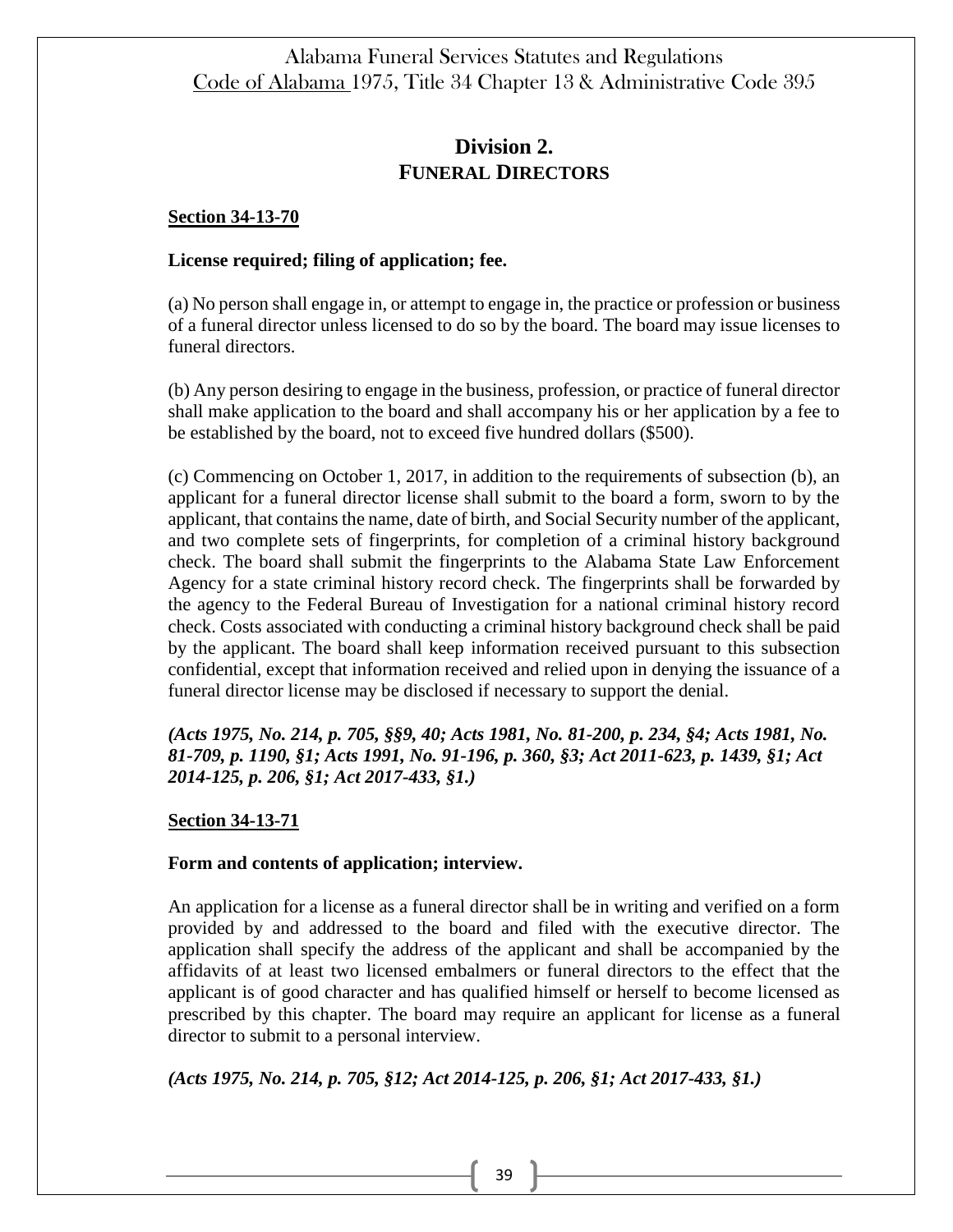## **Section 34-13-72**

## **Qualifications of applicants; examination requirements; fee.**

(a) An applicant for a funeral director's license is entitled to an examination if he or she satisfies all of the following:

(1) Is a citizen of the United States or legally present in this state.

(2) Is at least 18 years of age.

(3) Has had practical experience as an apprentice for not less than two years within a period of three consecutive years, excluding time lost by interruptions caused by the active duty of the applicant in the military service of the United States or its allies during war or national emergency, and excluding time lost by interruptions which the board deems excusable as caused by circumstances beyond the control of the applicant.

(4) Has completed apprenticeship not more than two years prior to taking the examination, excluding time lost under the circumstances mentioned in subdivision (3).

(5) Has completed a course of instruction in an accredited mortuary or funeral service school or college which has been approved by the board pursuant to Section 34-13-50, or has completed a bachelor's degree program from an accredited school.

(b) The board may certify an applicant to take an examination for a funeral director's license after verifying that the applicant has completed a course of instruction in funeral arts at an accredited mortuary or funeral service school or college meeting the criteria or standards defined in this chapter. The board may not issue a funeral director's license to any applicant who has not completed a two-year apprenticeship.

(c) An applicant has two years from the expiration date of his or her last active apprentice certification to successfully complete the examination for a funeral director's license pursuant to this chapter. Any applicant who fails to successfully pass the examination is required to serve a new apprenticeship in accordance with this chapter.

(d) The board shall establish and charge a reasonable examination fee, based on actual costs, for each applicant who sits for an examination. In no event shall the fee exceed fifty dollars (\$50) above the actual cost of preparing and administering the examination.

*(Acts 1975, No. 214, p. 705, §13; Acts 1983, No. 83-746, p. 1235, §1; Act 2008-91, p. 118, §3; Act 2011-623, p. 1439, §1; Act 2014-125, p. 206, §1.)*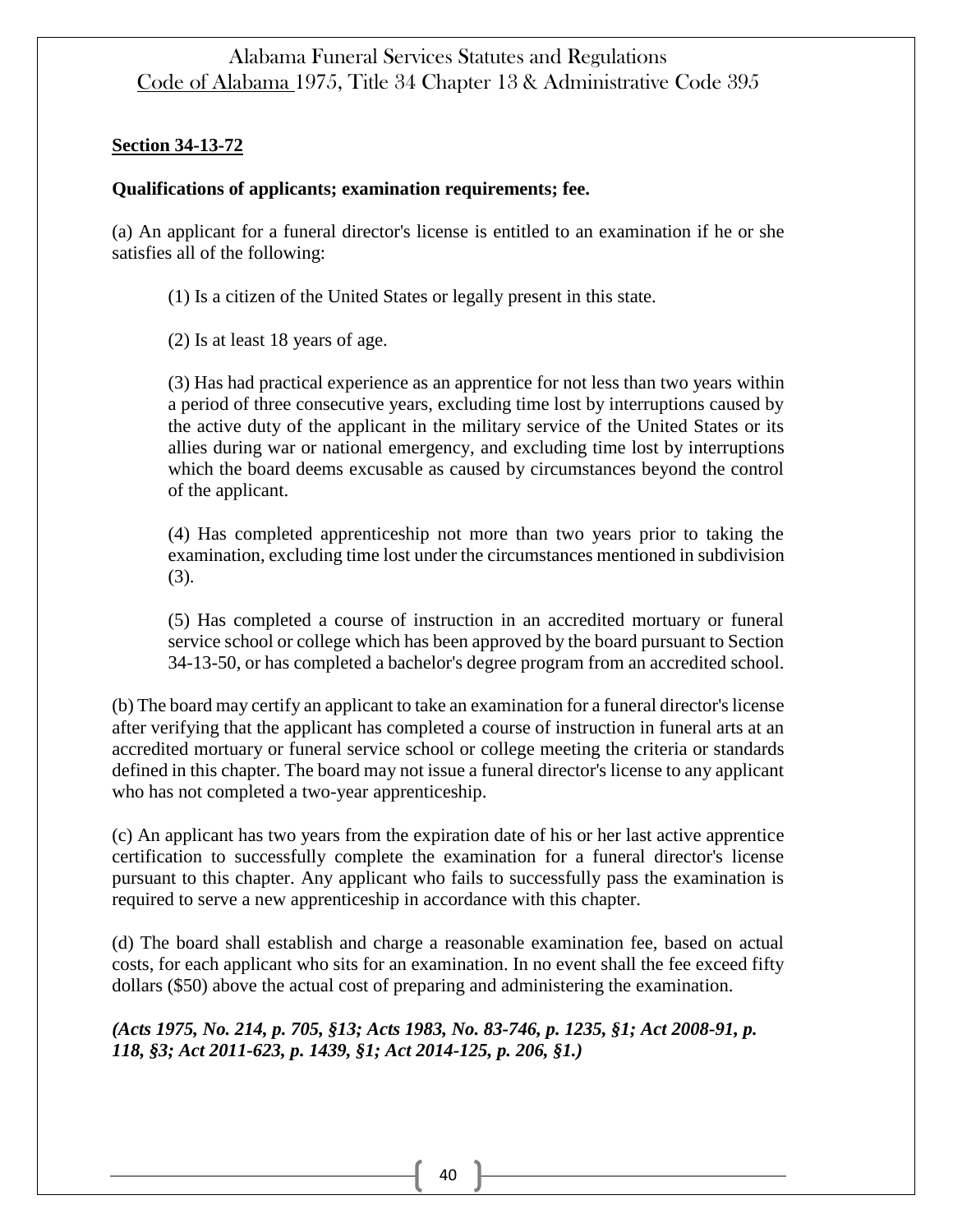#### **Section 34-13-73**

#### **Scope of examination.**

(a) The applicant for a funeral director's license, before the application is granted, shall successfully pass an examination upon, but not limited to, the following subjects: Funeral directing, the manners in which death may be determined, the laws governing the preparation and disposal of human dead bodies and the shipment of bodies dying from infectious or contagious diseases, and local health and sanitary ordinances in relation to funeral directing. The examination shall be prepared and graded as prescribed by rule of the board. The board may review and adopt, in whole or in part, examination questions, forms, examinations, and passing criteria proposed by the American Board of Funeral Service Education, or a successor organization, and may use the uniform nationwide conditions of the International Conference of Funeral Service Examining Boards, or other organization approved by the board.

(b) The board shall examine applicants for a funeral director's license in all of the following subjects:

(1) Mortuary management and administration.

(2) Mortuary law.

(3) Basic accounting principles.

(4) Funeral directing.

(5) Other courses of instruction in fundamental subjects as may be prescribed by the board.

(c) All examination papers shall be kept on file by the board for at least three years.

(d) To constitute a passing grade, an applicant shall earn an average score of at least 75 percent.

(e) If the board is satisfied that an applicant has the requisite qualifications to practice the occupation of funeral directing, a license shall be issued authorizing the applicant to practice such occupation until October 1 of that year, at which time the license may be renewed as prescribed in this chapter.

(f) The board may delegate the responsibility of conducting or administering a license examination to any qualified person or entity who is not a member of the board.

(g) An applicant may take the required license examination during the time that his or her application for license is pending.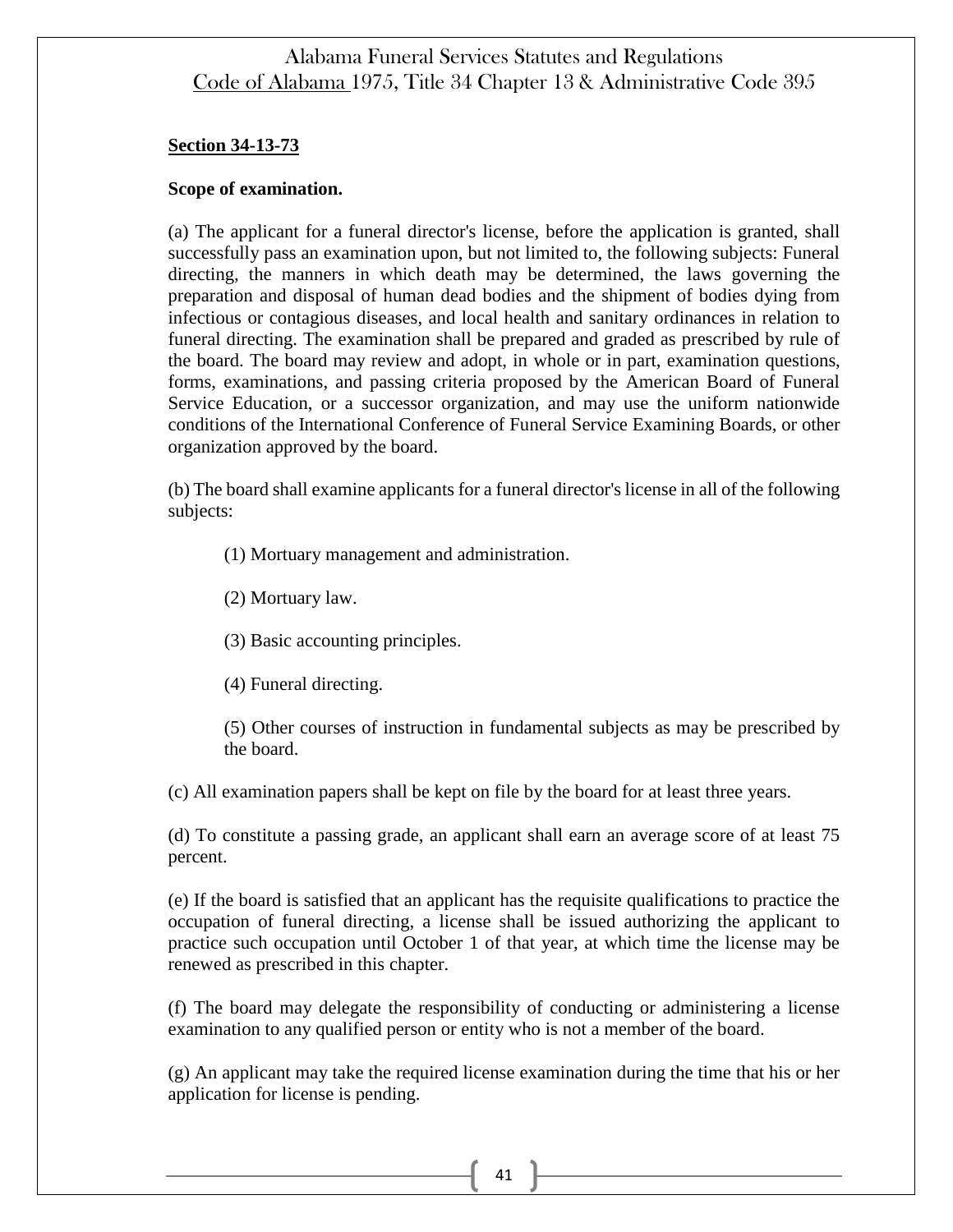*(Acts 1975, No. 214, p. 705, §14; Act 2009-12, p. 22, §3; Act 2011-623, p. 1439, §1; Act 2014-125, p. 206, §1.)*

#### **Section 34-13-74**

## **Application by surviving spouse upon death of funeral director; operation under special permit by operator.**

(a) When a licensed funeral director dies leaving a licensed funeral business with no licensed funeral director, the surviving spouse, or a surviving child of legal age, may make application for examination as a funeral director. The application shall be in writing, on a form prescribed by the board, and shall state the facts pertaining to the case. The board may certify the applicant for the examination prescribed for funeral directors, in which event the requirements with respect to prior experience and apprenticeship shall be waived.

(b) When a licensed funeral director dies leaving a licensed funeral business with no licensed funeral director, the board may issue a special operating permit to the operator of the licensed funeral business for a period of up to 12 months, with the board having the right to extend the permit an additional reasonable time to afford the operator the opportunity of obtaining a licensed funeral director for the business. The operator shall pay a fee for the issuance of the special operating permit in an amount not exceeding one hundred dollars (\$100).

(c) All human remains embalmed for a funeral establishment operating under a special operating permit and all funeral directing operations carried on under the permit shall be in conformance with all the requirements of this chapter which are not in conflict with this section.

*(Acts 1975, No. 214, p. 705, §45; Act 2011-623, p. 1439, §1; Act 2017-433, §1.)*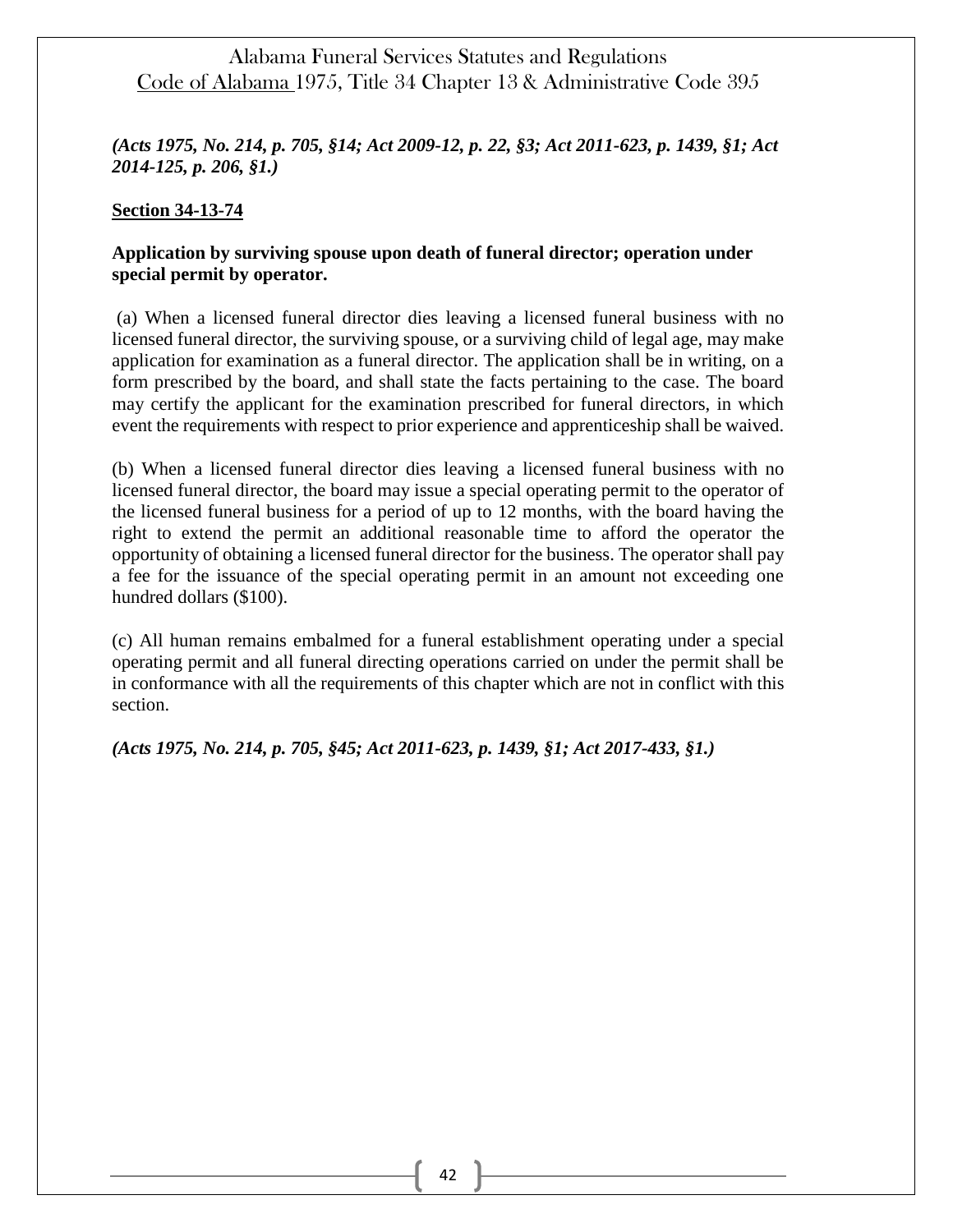# **Division 3.**

## **EMBALMERS.**

### **Section 34-13-90**

### **License required; fees.**

(a) No person shall follow, engage in, or hold himself or herself out as engaged in the practice as an embalmer unless licensed to do so by the Alabama Board of Funeral Service. The board is granted authority to issue licenses to embalmers.

(b) All persons shall qualify for examination in accordance with this chapter and shall be licensed as an embalmer only after due examination by the board and the payment of an examination and license fee to be established by the board, not to exceed five hundred dollars (\$500).

(c) In addition, the board shall establish and charge a reasonable examination fee, based on actual costs, for each applicant who sits for an examination. In no event shall the fee exceed fifty dollars (\$50) above the actual cost of preparing and administering such exam.

*(Acts 1975, No. 214, p. 705, §10; Acts 1981, No. 81-200, p. 234, §4; Acts 1981, No. 81- 709, p. 1190, §1; Acts 1991, No. 91-196, §3; Act 2011-623, p. 1439, §1.)*

## **Section 34-13-91**

### **Application for examination; interview; criminal history background check.**

(a) The applicant for an embalmer's license shall make application to the board. The application shall be in writing and verified on a form provided by and addressed to the board and shall be accompanied by the prescribed fee and by affidavits of at least two licensed embalmers to the effect that the applicant is of good moral character and has met all qualifications required for examination for license as prescribed by this chapter. The board may require an applicant for an embalmer's license to submit to a personal interview.

(b) Commencing on October 1, 2017, in addition to the requirements of subsection (a), an applicant for an embalmer license shall submit to the board a form, sworn to by the applicant, that contains the name, date of birth, and Social Security number of the applicant, and two complete sets of fingerprints, for completion of a criminal history background check. The board shall submit the fingerprints to the Alabama State Law Enforcement Agency for a state criminal history record check. The fingerprints shall be forwarded by the agency to the Federal Bureau of Investigation for a national criminal history record check. Costs associated with conducting a criminal history background check shall be paid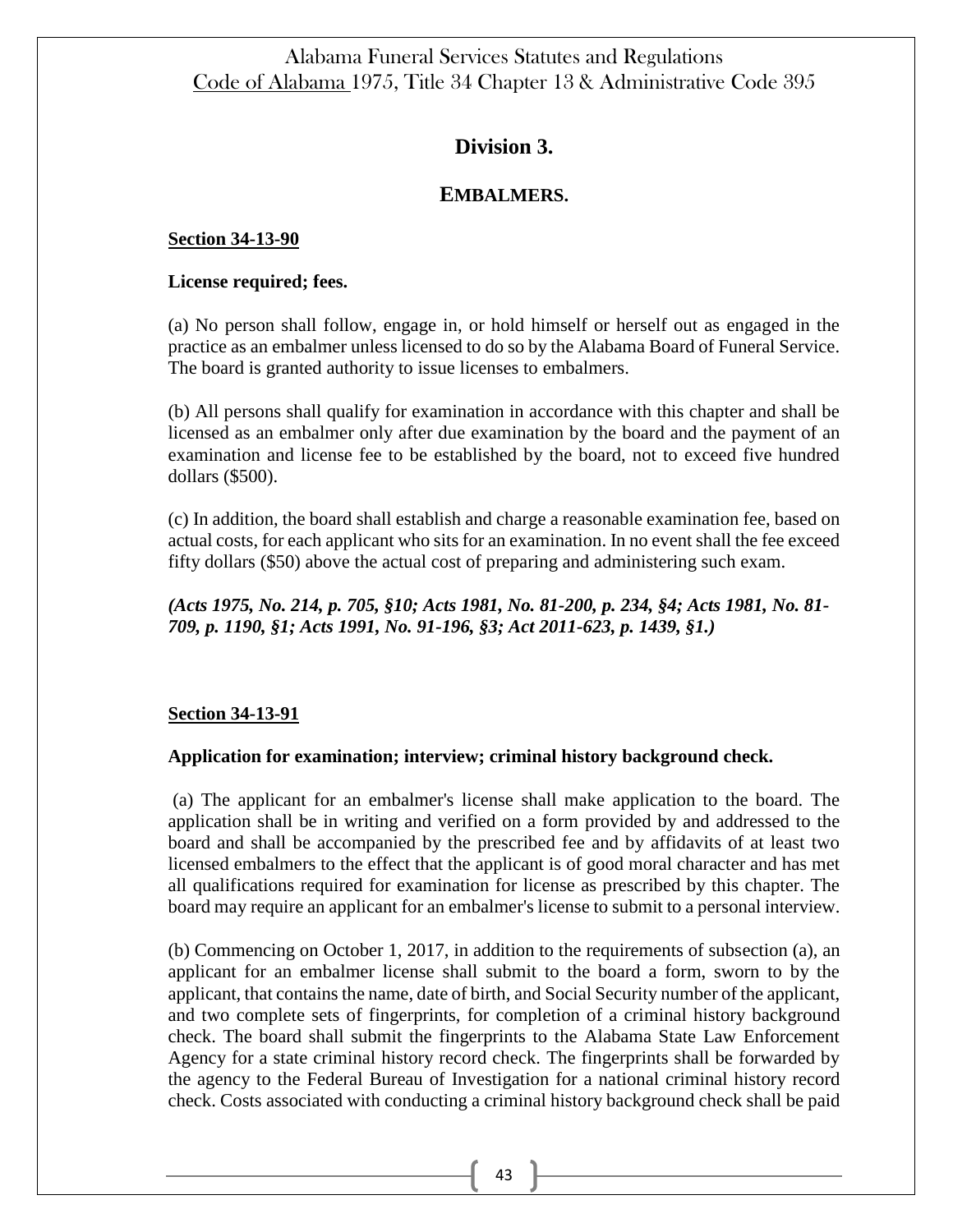by the applicant. The board shall keep information received pursuant to this subsection confidential, except that information received and relied upon in denying the issuance of an embalmer license may be disclosed if necessary to support the denial.

*(Acts 1975, No. 214, p. 705, §16; Act 2014-125, p. 206, §1; Act 2017-433, §1.)*

## **Section 34-13-92**

### **Qualifications of applicants; examination requirements; fee.**

(a) In order to qualify for a license as an embalmer, the applicant shall satisfy all of the following:

(1) Be a citizen of the United States or legally present in this state.

(2) Be over 18 years of age.

(3) Be of good character.

(4) Have completed a two-year course of apprenticeship under an embalmer or embalmers licensed and engaged in practice as an embalmer in this state, and shall have completed the required course of apprenticeship within a period of three consecutive years, excluding time lost by interruption caused by the active duty of the applicant in the military service of the United States or its allies during war or national emergency, and excluding time lost by interruptions which the board deems excusable as caused by circumstances beyond the control of the applicant.

(5) Have completed a course of instruction in an embalming school or college which has been approved by the board as defined in Section 34-13-50.

(6) Have completed the course of apprenticeship not more than two years before the date of examination, excluding time lost under the circumstances mentioned in subdivision  $(4)$ .

(b) The board may certify an applicant to take an examination for an embalmer's license after verifying that the applicant has graduated from an accredited mortuary or funeral service school or college meeting the criteria or standards defined in this chapter. The board may not issue an embalmer's license to any applicant who has not completed a two-year apprenticeship.

(c) The board shall establish and charge a reasonable examination fee, based on actual costs, for each applicant who sits for an examination. In no event shall the fee exceed fifty dollars (\$50) above the actual cost of preparing and administering the examination.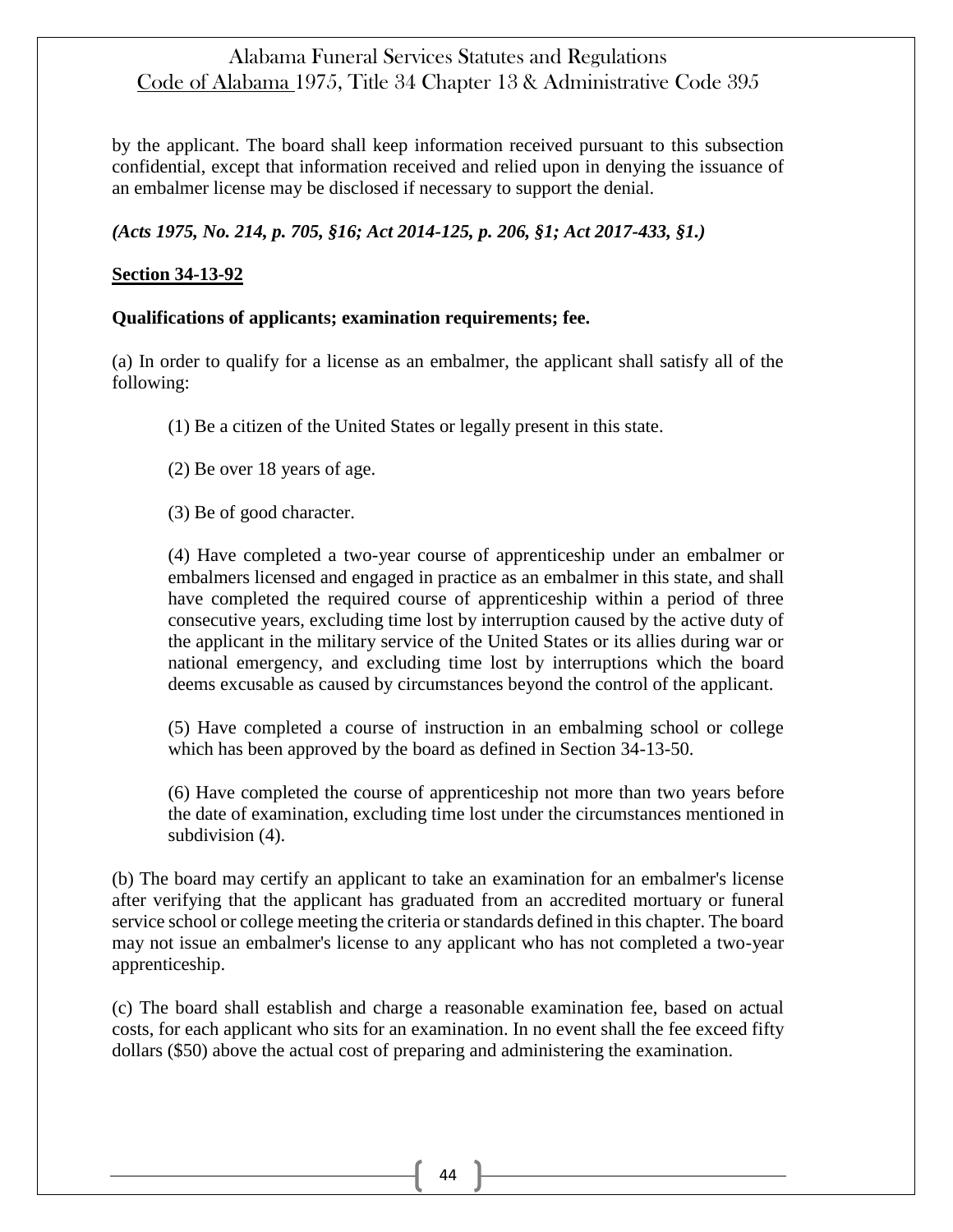## *(Acts 1975, No. 214, p. 705, §17; Acts 1983, No. 83-746, p. 1235, §1; Act 2008-91, p. 118, §3; Act 2014-125, p. 206, §1.)*

### **Section 34-13-93**

### **Examination of applicant for license.**

The board may hold a public examination at least once each quarter for the purpose of examining applicants for an embalmer's license, at such time and place as the board may determine. Notice of the time and place of the meeting shall be provided electronically to the various applicants and shall be available on the website of the board at least 15 days before the meeting or examination.

*(Acts 1975, No. 214, p. 705, §15; Act 2014-125, p. 206, §1.)*

### **Section 34-13-94**

#### **Scope and conduct of examination.**

(a) The board shall examine applicants for an embalmer's license in all of the following subjects:

- (1) Mortuary management and administration.
- (2) Legal medicine and toxicology.
- (3) Public health, hygiene, and sanitary science.

(4) Mortuary science, to include embalming technique, in all aspects; chemistry of embalming, color harmony; discoloration, its causes, effect, and treatment; treatment of special cases; restorative art; funeral management; and professional ethics.

(5) Anatomy and physiology.

- (6) Chemistry, organic and inorganic.
- (7) Pathology.
- (8) Bacteriology.

(9) Sanitation and hygiene.

(10) Public health regulations.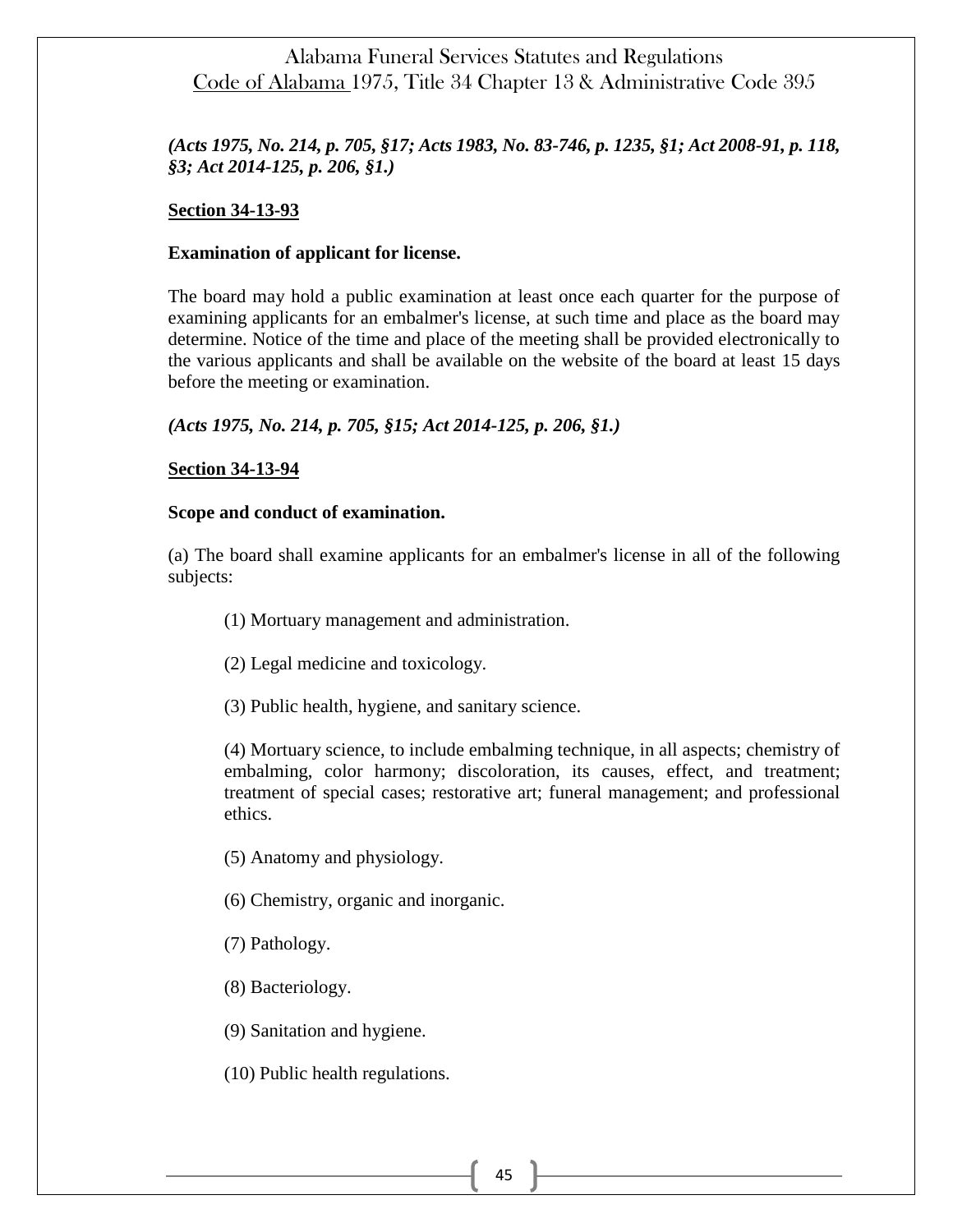(11) Other courses of instruction in fundamental subjects as may be prescribed by the board.

(b) All examination papers shall be kept on file by the board for at least three years.

(c) To constitute a passing grade, an applicant shall earn an average score of at least 75 percent.

(d) The board may issue an embalmer's license to an applicant who receives a passing grade on a recognized national embalmer's examination approved by the board.

(e) If the board is satisfied that the applicant has the requisite qualifications to practice the occupation of embalming, a license shall be issued to him or her authorizing him or her to practice such occupation until October 1 of that year, at which time the license may be renewed as prescribed in this chapter.

(f) The board may delegate the responsibility of conducting or administering a license examination to any qualified person or entity who is not a member of the board.

(g) An applicant may take the required license examination during the time that his or her application for license is pending.

*(Acts 1975, No. 214, p. 705, §18; Act 2009-12, p. 22, §3; Act 2011-623, p. 1439, §1; Act 2014-125, p. 206, §1.)*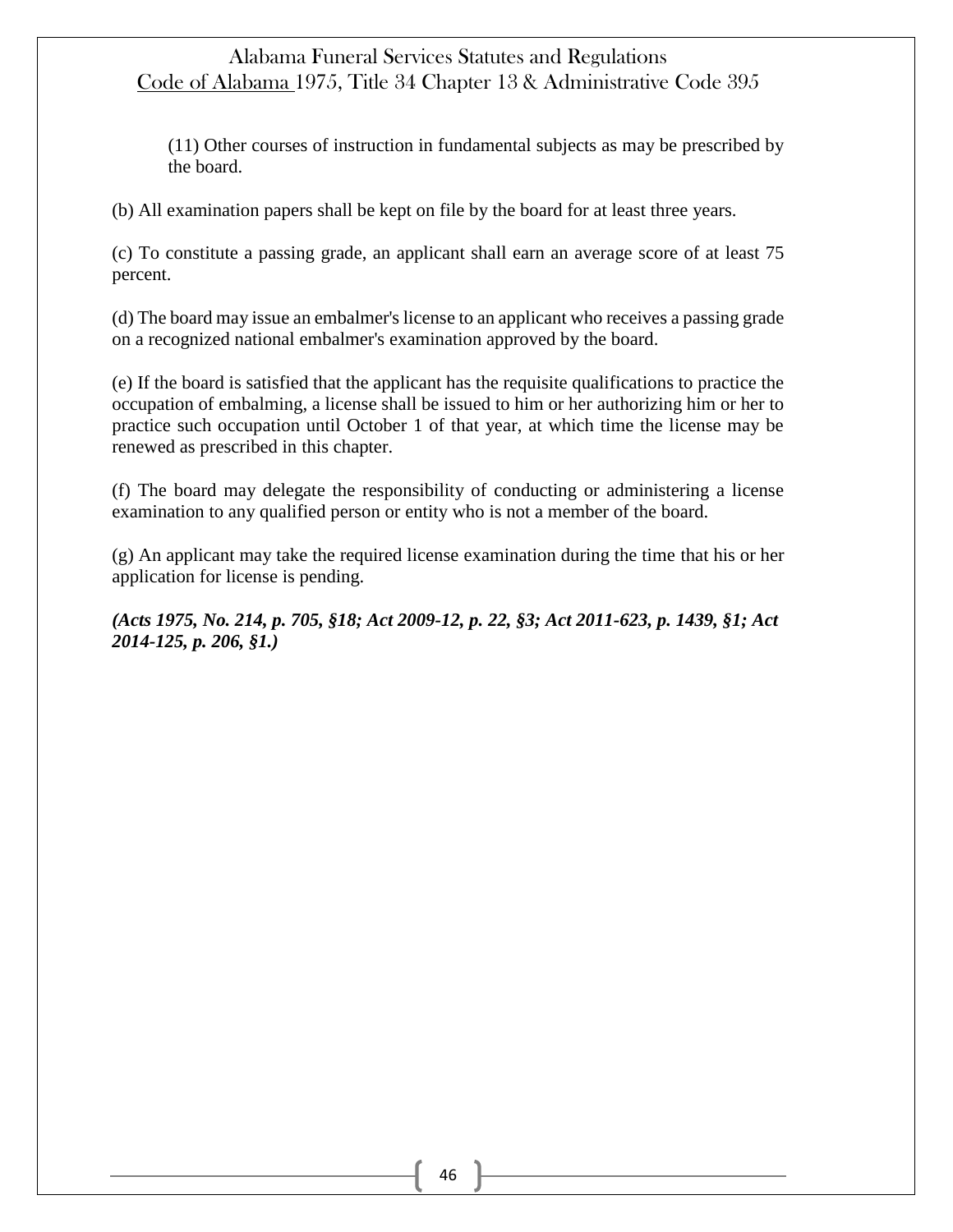## **Division 4.**

## **FUNERAL ESTABLISHMENTS.**

#### **Section 34-13-110**

### **Operation through licensed director or embalmer; name requirements; advertising cremation or cremation services.**

(a) Any person, corporation, partnership, society or group owning or operating a funeral establishment coming within this chapter may do so only through the services of a licensed funeral director or embalmer. No person not licensed as a funeral director or embalmer shall be permitted to perform the functions of a funeral director or embalmer as herein defined or hold himself or herself out to the public as such by reason of his or her ownership in a funeral establishment or by reason of his or her ownership of stock owned in or office held in a corporation to own or operate a funeral establishment. After September 10, 1975, no firm or corporation authorized to own and operate a funeral establishment may change or amend its name or charter so as to include in its firm or corporate name the name of any person who is not individually licensed as a funeral director in this state; provided, that this sentence shall not be applicable to the name of any firm or corporation owning or operating a funeral establishment on September 10, 1975, so long as such firm or corporation remains under the same ownership.

(b) If the business card of a funeral establishment contains the name of an individual, the individual shall be licensed by the board in accordance with this chapter, unless otherwise provided by this chapter or board rule.

(c)(1) Any funeral establishment advertising cremation or cremation services that does not own a crematory shall include the following disclaimer in a clear and conspicuous manner on all advertisements and printed material: "This establishment does not own a crematory."

(2) For the purposes of this subsection, an advertisement shall include, but is not limited to, a notice or announcement in a public medium, including the Internet, promoting the funeral establishment and any printed material containing the name of the funeral establishment.

*(Acts 1975, No. 214, p. 705, §40; Act 2017-433, §1.)*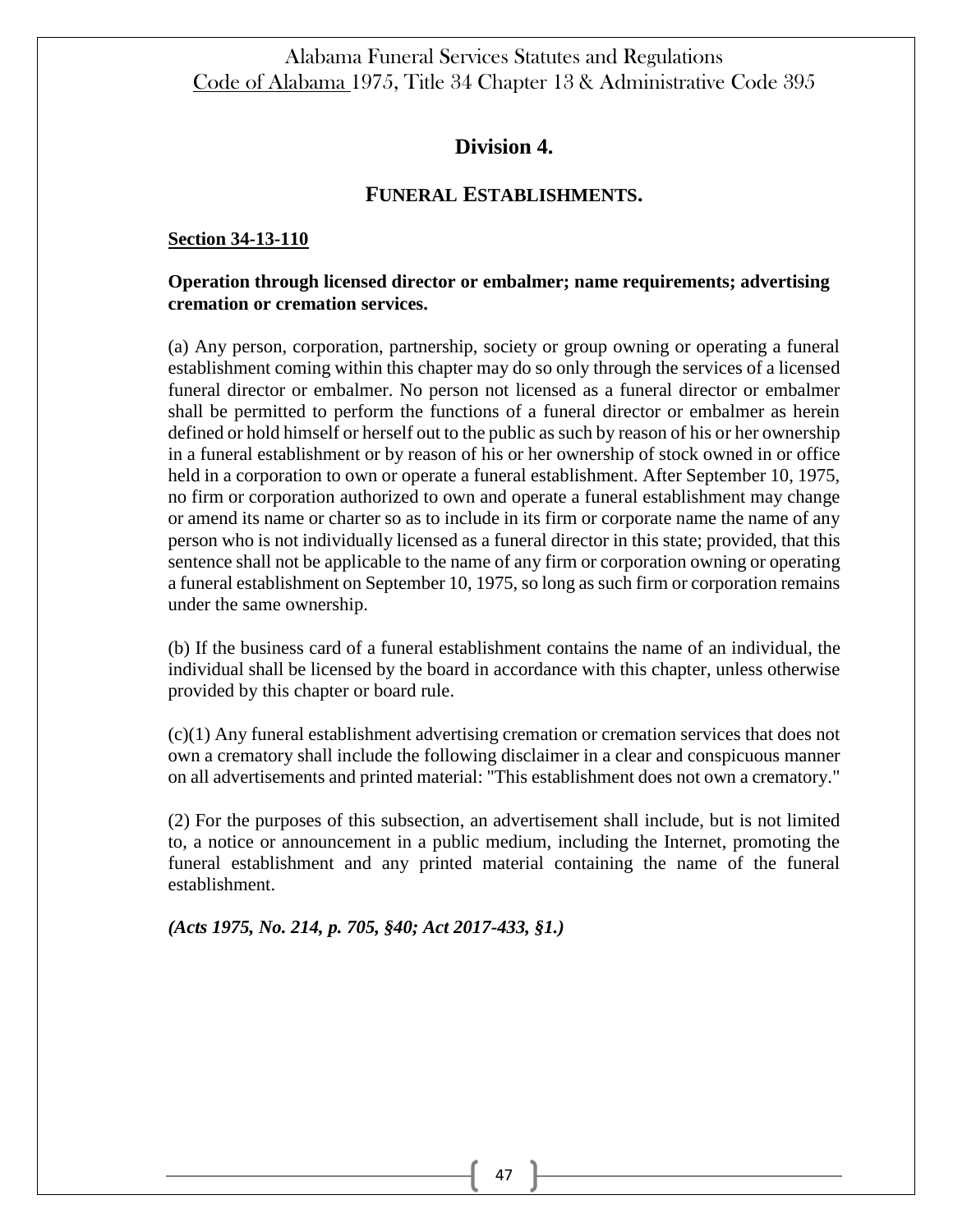## **Section 34-13-111**

### **License required; inspections; transfer of license; change of ownership.**

(a) No funeral establishment or branch thereof for the preparation, disposition, and care of dead human bodies shall be opened or maintained unless licensed by the board. No funeral establishment or branch shall be moved without obtaining a new funeral establishment license from the board.

(b) Every funeral service, memorial service, or committal service, or part thereof, that is conducted in Alabama, for hire or for profit, shall be in the actual charge and shall be under the direct supervision of a funeral director who is licensed by the board, unless otherwise provided for in this chapter or by rule of the board.

(c) The board shall set a fee, not exceeding one hundred fifty dollars (\$150), that shall be in addition to the license fee for the first inspection of any funeral establishment seeking a license under Section 34-13-72 made for the purpose of determining whether the funeral establishment has fulfilled the requirements for licensure pursuant to this chapter. The board shall set a fee, not exceeding one hundred fifty dollars (\$150), for each reinspection necessitated by failure of any funeral establishment to pass the first inspection. The board, or a representative of the board, shall annually conduct at least one unannounced inspection of each funeral establishment and branch, with an inspection fee of not more than one hundred dollars (\$100). The inspection fee shall be submitted to the board within 45 days after the inspection. Any funeral establishment that does not submit the inspection fee within 45 days shall be charged a late penalty fee, as established by the board. A funeral establishment, or branch thereof, that is used for the preparation, disposition, and care of dead human bodies shall meet and conform to this chapter and to such other lawful standards and requirements as may be determined by rule of the board in furtherance of this chapter; and, for failure to do so, the board may revoke the funeral establishment license in accordance with the procedure set forth in this chapter.

(d) Applications for transfer of a license to another location in the same county shall be made upon a form furnished by the board and shall be accompanied by a fee of not more than seventy-five dollars (\$75).

(e) Any change in ownership of a funeral establishment shall be immediately reported to the board on a form provided by the board. The new owner of the establishment shall comply with Section 34-13-112 and Section 34-13-113 and shall provide to the board a signed copy of the asset purchase agreement with dollar amounts redacted. The fee for a change of ownership application is two hundred fifty dollars (\$250).

*(Acts 1975, No. 214, p. 705, §44; Acts 1981, No. 81-200, p. 234, §4; Acts 1981, No. 81- 709, p. 1190, §1; Acts 1983, No. 83-746, p. 1235, §1; Act 2011-623, p. 1439, §1; Act 2014-125, p. 206, §1; Act 2017-433, §1.)*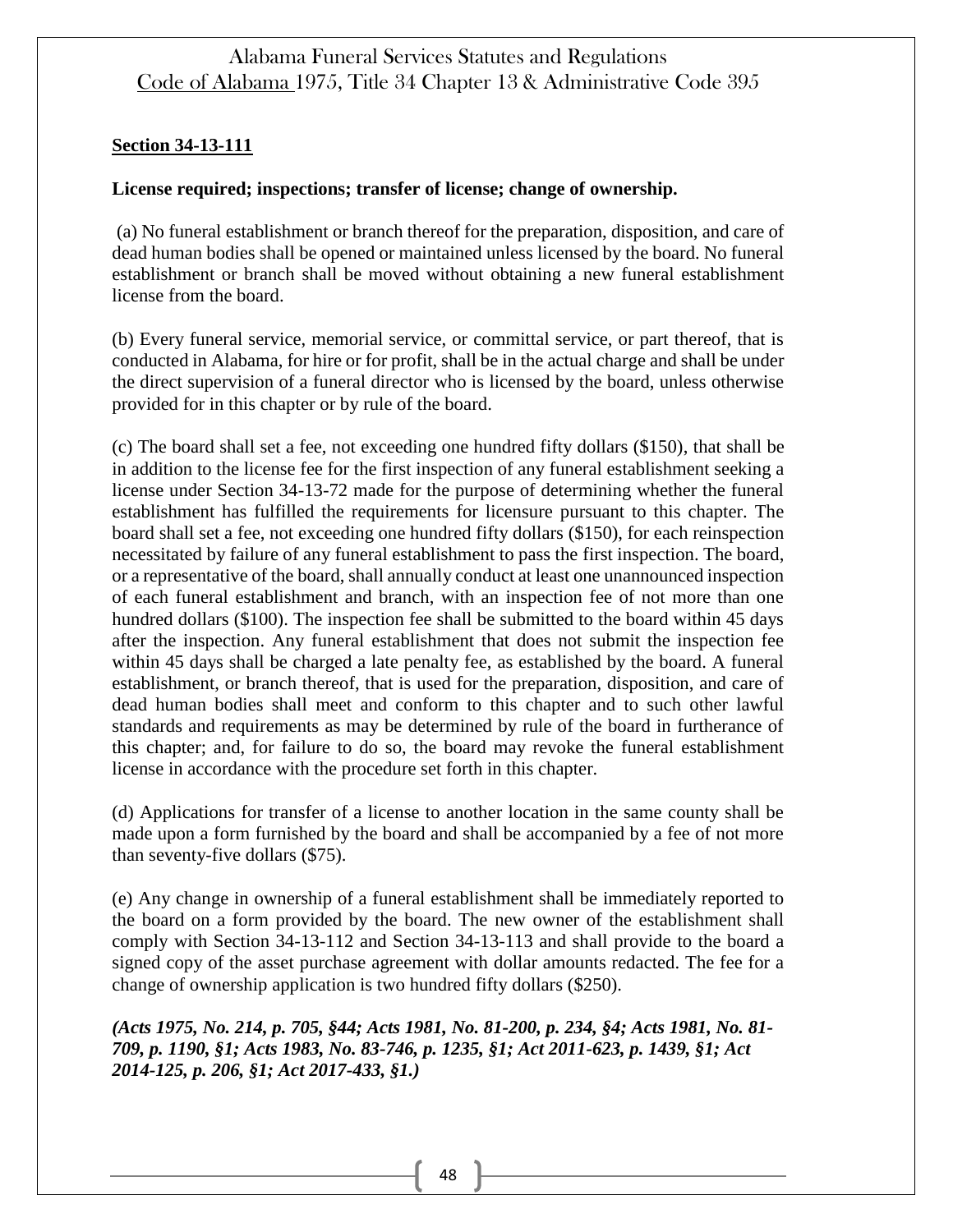### **Section 34-13-112**

### **Employment of embalmer or director by other establishments; supervision and control; licensing of establishment not to license embalmer or director.**

(a) All applications for a license to operate a funeral establishment shall show that a managing funeral director and managing embalmer are employed by the establishment. All applications for a license to operate a crematory shall show that a managing cremationist is employed by the establishment. This section shall not be construed to require a full-time licensed embalmer at each funeral establishment. No funeral establishment shall be licensed except upon the basis of employing a managing funeral director who lives within 75 miles of the funeral establishment. All embalming shall be performed under a licensed embalmer. A licensed embalmer is not restricted from working for more than one funeral establishment.

(b) No managing funeral director, based upon whose license or licenses a funeral establishment license has been issued, may serve as the regularly employed managing funeral director at another funeral establishment owned by a different person, firm, or corporation at the same time for the purpose of qualifying the other establishment under this chapter.

(c) It is declared to be the legislative intent of this chapter that every funeral establishment in this state shall be operated under the full charge, control, and supervision of a managing funeral director and a managing embalmer. This section shall not preclude an unlicensed person from being in charge of the bookkeeping or records of such an establishment. The name of the licensed person to be in charge of each funeral establishment shall be stated on the application for all licenses or renewal of the licenses.

(d) The issuance of a license to operate a funeral establishment to a person who is not individually licensed as a funeral director or embalmer does not entitle the person to practice embalming or funeral directing, as defined by this chapter, it being the intent of this chapter that such practice may be performed only through individually licensed funeral directors and embalmers; and, in addition to all other grounds for suspension of a funeral establishment license as enumerated in this chapter, a funeral establishment license shall be revoked by the board upon hearing thereon if any person, whether owner, officer, stockholder, or otherwise, who is connected with the funeral home shall perform any of the functions of a funeral director or embalmer as defined herein or shall hold himself or herself out as a funeral director.

*(Acts 1975, No. 214, p. 705, §43; Act 2017-433, §1.)*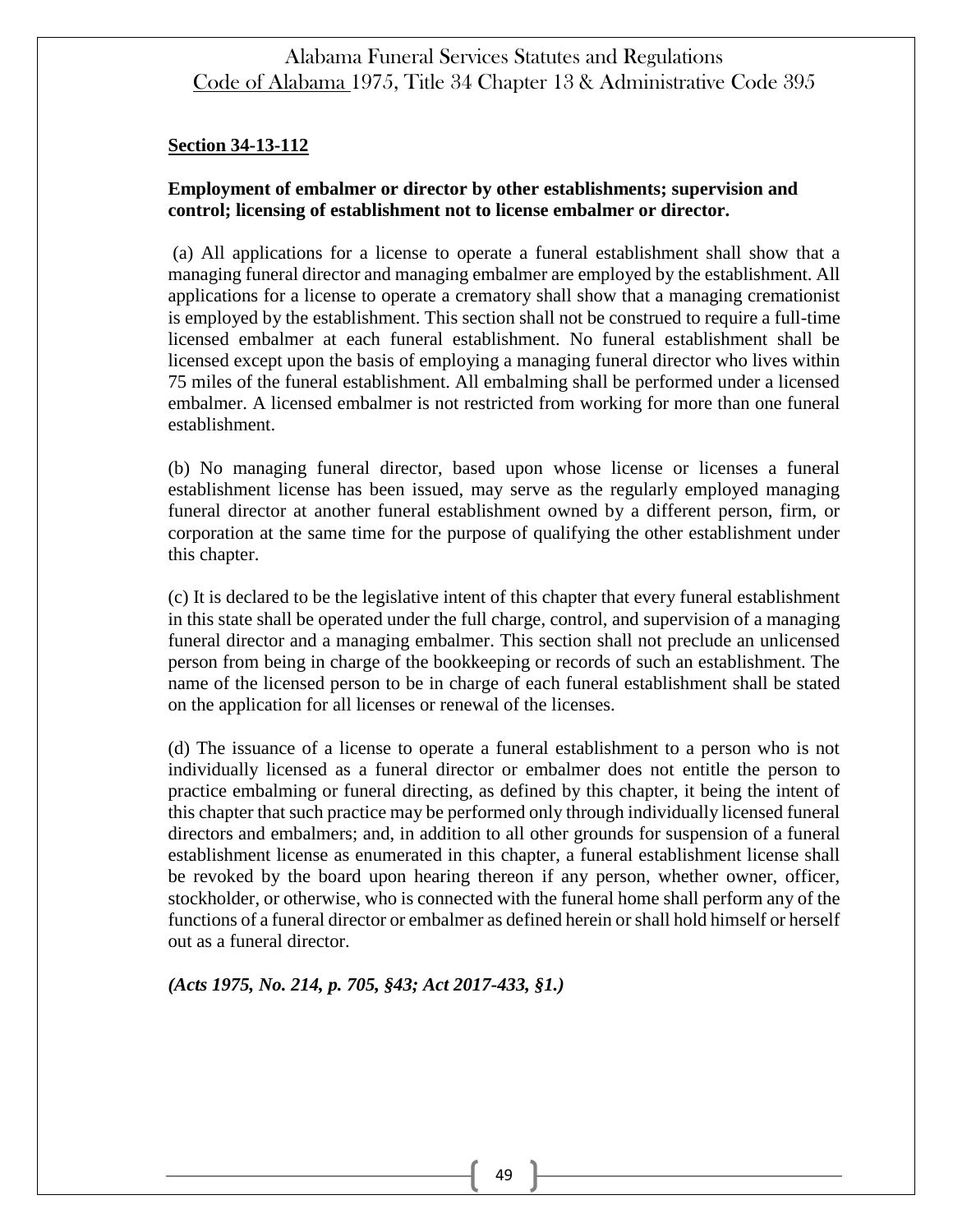### **Section 34-13-113**

### **Application for license; inspection of establishment; issuance of license.**

(a) Application for a license to operate a funeral establishment shall be made in writing on a form provided by the board. The application shall be verified by the applicant or, if the applicant is a corporation, firm, or other organization, by an officer or member thereof, and shall be accompanied by an application fee established by the board not to exceed five hundred dollars (\$500). The application shall disclose all of the following:

(1) The name and address of the establishment.

(2) That the establishment is operated by a managing funeral director and a managing embalmer or a person licensed both as a funeral director and embalmer.

(3) A description and photographs of the buildings, equipment, and facilities of the establishment.

(4) That the establishment has a sanitary, properly equipped embalming room, a room suitable for public viewing or other funeral services that is able to accommodate a minimum of 100 people, an office for arrangement conferences with relatives or authorized representatives, and a display room containing a stock of adult caskets and funeral supplies displayed in full size, cuts, photographs, or electronic images. At no time shall less than eight different adult full size caskets and at least one operating and properly licensed funeral coach or hearse equipped for transporting human remains in a casket or urn be on the premises. A funeral establishment, that has more than one location under the same ownership wherein the profession of funeral directing is practiced, is not required to maintain more than one preparation room upon satisfying requirements prescribed by the board.

(5) Such other information as may be required by the board.

(b) Upon receipt of the application, the board shall make inspection of the funeral establishment. If the board determines that the establishment meets the qualifications prescribed by law, it shall issue a license to operate a funeral establishment.

(c) Application for a license to operate a mortuary service shall be made in writing on a form provided by the board. The application shall be verified by the applicant or, if the applicant is a corporation, firm, or other organization, by an officer or member thereof, and shall be accompanied by an application fee established by the board not to exceed five hundred dollars (\$500). The application shall disclose all of the following:

(1) The name and address of the proposed mortuary service.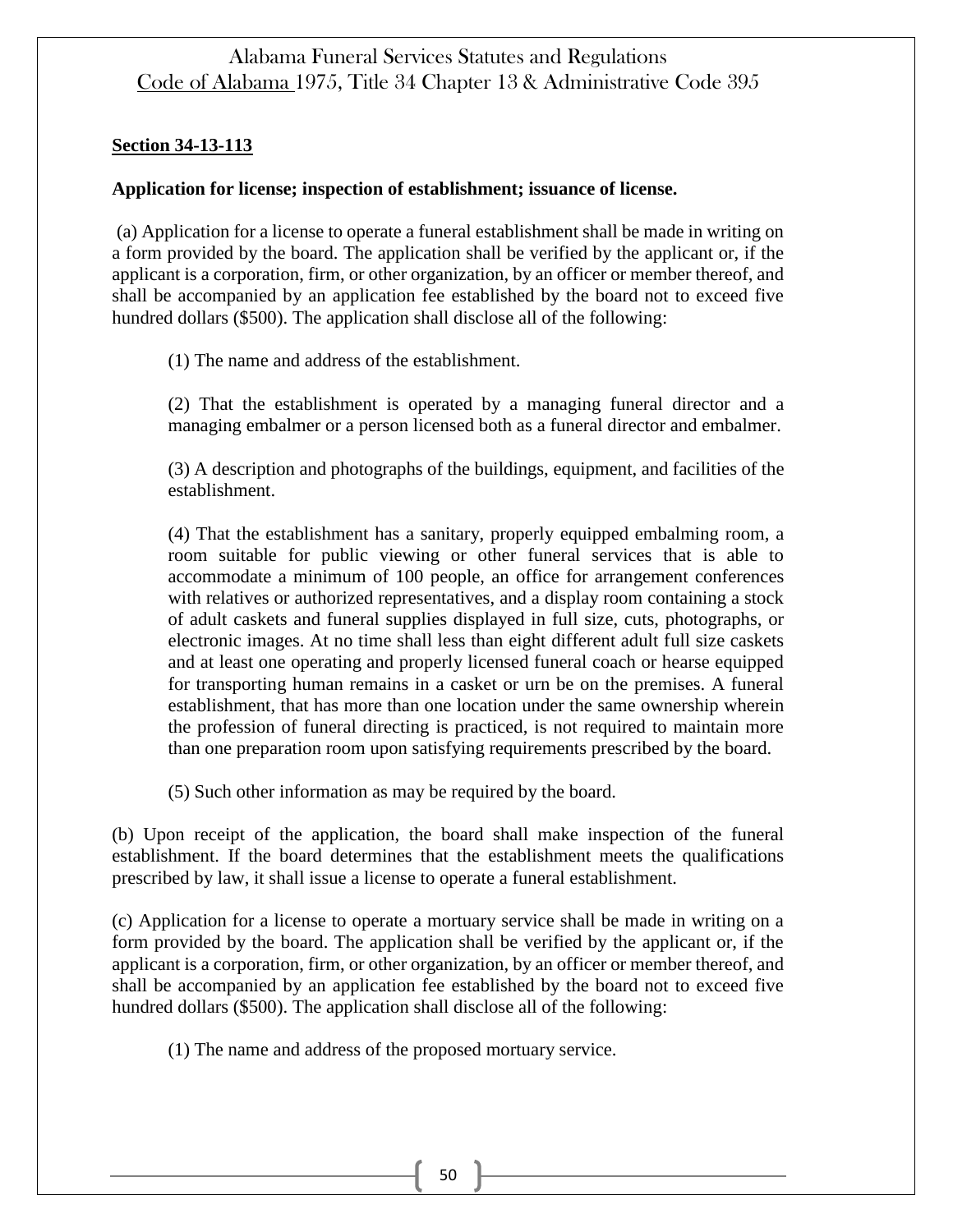(2) That the mortuary service applicant is operated by a licensed embalmer or a person licensed both as a funeral director and embalmer.

(3) A description and photographs of the buildings, equipment, and facilities of the mortuary service applicant.

(4) That the mortuary service applicant has a sanitary, properly equipped embalming room.

(5) Such other information as may be required by the board.

(d) Upon receipt of the application, the board shall make inspection of the premises of the mortuary service applicant. If the board determines that the mortuary service applicant meets the qualifications prescribed by law, the board shall issue a license to operate a mortuary service.

*(Acts 1975, No. 214, p. 705, §41; Acts 1981, No. 81-200, p. 234, §4; Acts 1981, No. 81- 709, p. 1190, §1; Act 2011-623, p. 1439, §1; Act 2014-125, p. 206, §1; Act 2017-433, §1.)*

#### **Section 34-13-114**

#### **Reissuing license upon change of name.**

(a) An operator of a funeral establishment licensed under subsections (a) and (b) of Section 34-13-113 who desires to change the name of the establishment may have his or her license reissued, in the changed name, upon application to the board and payment of a fee not exceeding seventy-five dollars (\$75).

(b) An operator of a mortuary service licensed under subsections (c) and (d) of Section 34- 13-113 who desires to change the name of the mortuary service may have his or her license reissued, in the changed name, upon application to the board and payment of a fee set by the board.

*(Acts 1975, No. 214, p. 705, §23; Act 2011-623, p. 1439, §1.)*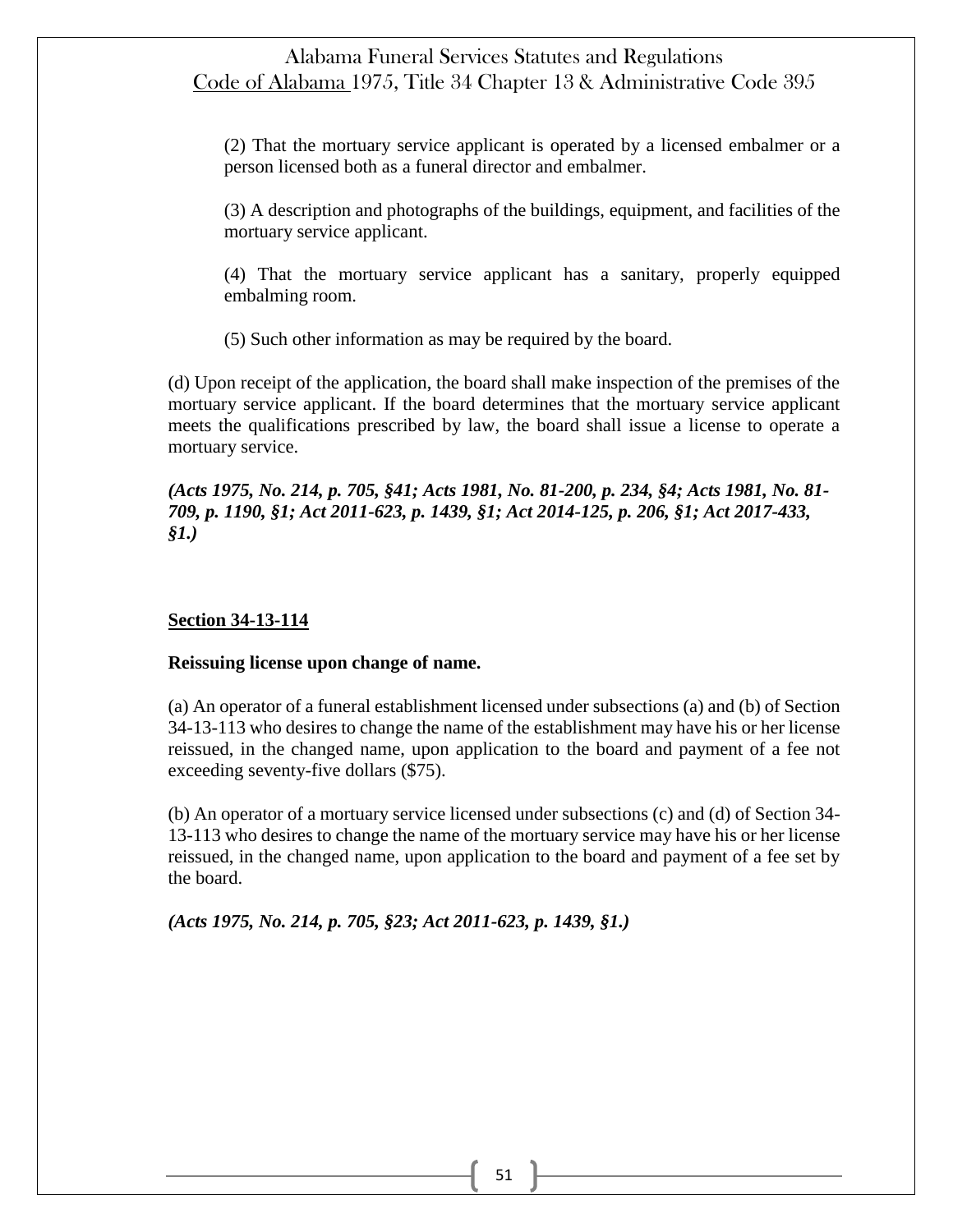## **Section 34-13-115**

### **Revocation, suspension, or refusal to renew license.**

(a) The board may revoke, suspend, place on probation, or refuse to renew a license issued to an operator of a funeral establishment or mortuary service as provided in this chapter.

(b) If, upon a complaint made to the board or otherwise, the board has reason to believe that the operator of a funeral establishment or mortuary service has failed to comply with this chapter or the rules of the board, the board shall conduct an investigation. If it appears to the board that there is reasonable ground to believe that the operator has failed so to comply, the board shall conduct a hearing on the matter. Notice of the time and place of the hearing, setting forth the respects in which failure to comply is charged, shall be sent to the operator no later than 15 days prior to the date set for the hearing. The operator may have the assistance of counsel at the hearing.

(c) If the board finds that the operator has failed to comply with this chapter or the rule of the board, the board may revoke, suspend, or refuse to renew the license.

*(Acts 1975, No. 214, p. 705, §33; Act 2011-623, p. 1439, §1; Act 2017-433, §1.)*

## **Section 34-13-116**

### **Penalty for failure to register.**

Any person, firm, partnership, society, group, or corporation who has control of a funeral home, mortuary, chapel, funeral establishment, crematory, or mortuary service and fails to register same according to this chapter, upon conviction, may be fined not less than five hundred dollars (\$500) nor more than two thousand five hundred dollars (\$2,500) for each violation, and each day that the funeral home, mortuary, chapel, funeral establishment, crematory, or mortuary service is operated shall be deemed to be a separate and distinct violation of this chapter.

*(Acts 1975, No. 214, p. 705, §42; Act 2011-623, p. 1439, §1; Act 2017-433, §1.)*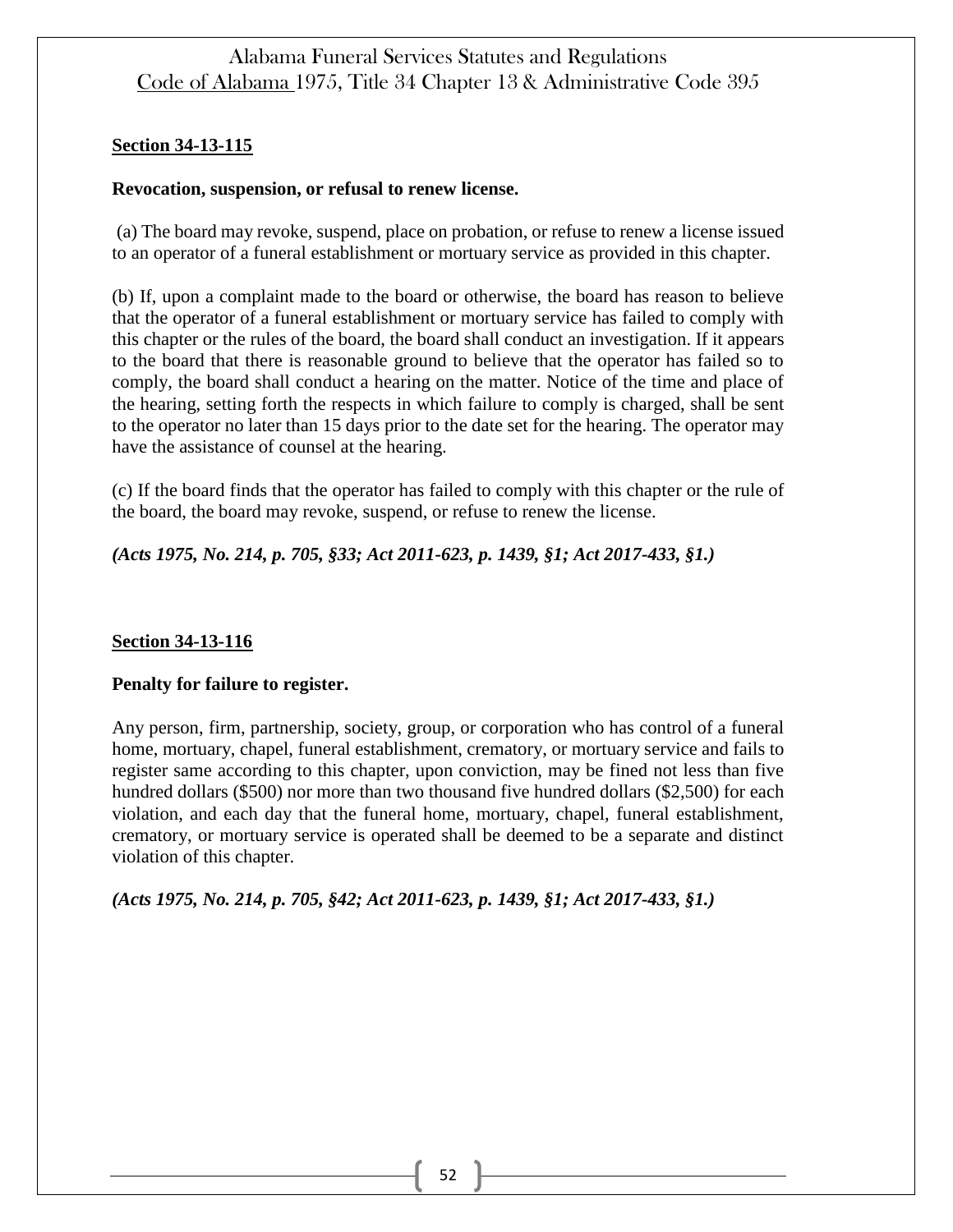### **Section 34-13-117**

### **Disposition of remains.**

Disposition of human remains shall occur within 48 hours after the time of death or the time the body is released by the coroner or a medical examiner, unless the body has been embalmed by a licensed embalmer in this state, with permission from the authorizing agent, or the body is kept under refrigeration. No public viewing of un-embalmed bodies shall be permitted 24 hours after death has occurred. Nothing is this section shall prevent a licensed establishment from requiring identification before disposition.

*(Act 2017-433, §2.)*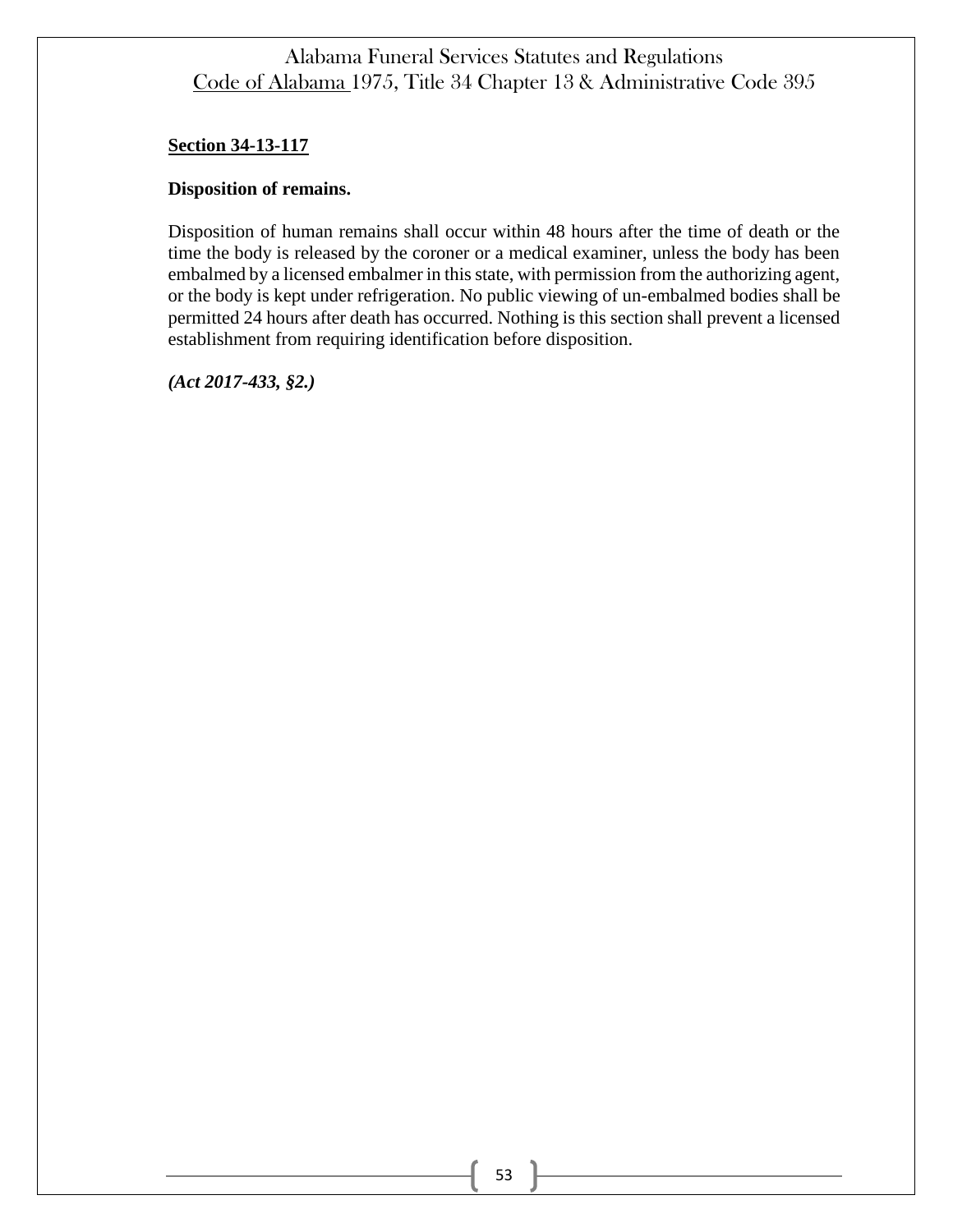## **Division 4A.**

### **CREMATION SERVICES**

#### **Section 34-13-120**

### **License required; crematory requirements; application and inspection; records; violations; rulemaking authority.**

(a) No person, firm, corporation, association, entity, or funeral establishment, or branch thereof, may operate a crematory for the purpose of cremating dead human bodies, unless licensed by the board as a funeral establishment and the crematory being registered with the board and inspected by the board before any cremations of human remains are performed.

(b) A crematory shall satisfy all of the following requirements and have the following minimum equipment, facilities, and personnel:

(1) Registered with the board.

(2) Inspected by the board before performing any cremations.

(3) Fixed on the premises of a funeral establishment. For the purposes of this subdivision, fixed means permanently attached to the real property where the establishment is situated.

(4) Owned by the same individual, partnership, or corporation as the funeral establishment.

(5) Under the full charge and supervision of a managing cremationist who is licensed by the board as both a funeral director and cremationist and listed on the application as the managing cremationist. No managing cremationist may serve as the regularly employed managing cremationist at another crematory which is owned by a different person, firm, or corporation at the same time for the purpose of qualifying the other crematory under this chapter.

(6) Subject to all local, state, and federal health and environmental protection requirements and shall obtain all necessary licenses and permits from the board, the Alabama Department of Public Health, the Environmental Protection Agency, the Alabama Department of Environmental Management, and other appropriate local, state, or federal agencies.

(7) Have a holding room within the crematory facility designated for the retention of human remains before and after cremation.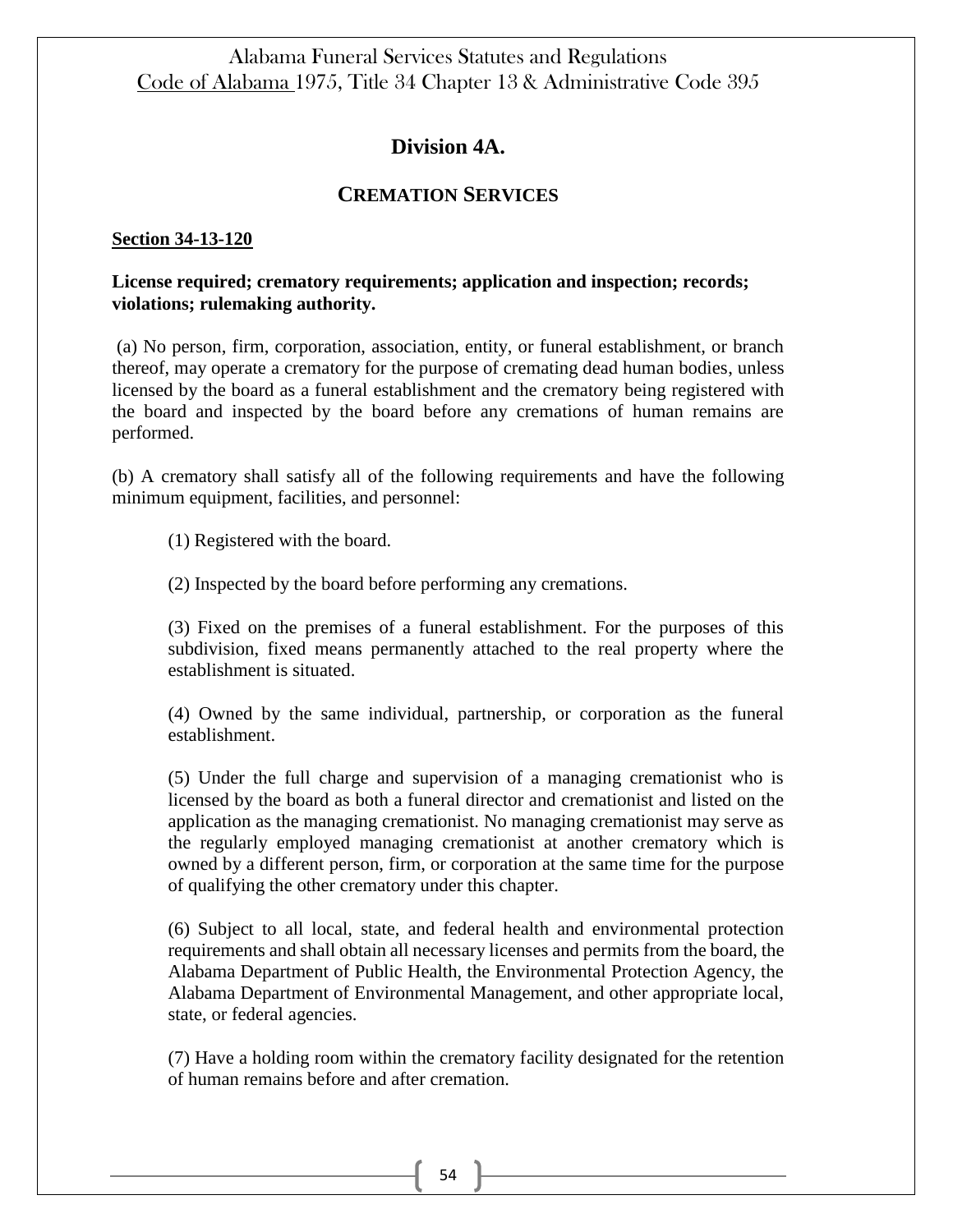(8) Have at least one of each of the following:

- a. An operable refrigeration unit for the storage of human remains.
- b. An operable cremation chamber for the cremation of human remains.
- c. An operable processor for reducing identifiable bone fragments.
- d. An operable ventilation unit in conjunction with the processor.
- e. A hand washing sink with hot and cold running water.

(9) Have all other necessary equipment and supplies, in working condition, needed to complete the cremation process.

(10) Have nonporous floors in the holding room, refrigeration unit, and around the cremation chamber.

(11) Maintained in a clean, orderly, and sanitary manner.

(c) The application to operate a crematory shall be made in writing on a form prescribed by the board. The application shall be verified by the applicant or, if the applicant is a corporation, firm, or other organization, by an officer or member thereof, and shall be accompanied by an initial application fee established by the board not to exceed five hundred dollars (\$500)

(d) Upon receipt of the application, the board shall make inspection of the crematory. No crematory shall operate unless the crematory facility and funeral establishment have been inspected and approved as meeting all requirements of this chapter and rules of the board.

(e) Each funeral establishment and crematory which performs cremations shall maintain the following records:

(1) A cremation log containing any information required by the board.

(2) A copy of the cremation authorization form and the state identification form.

(3) A copy of the affidavit attesting to each cremation performed and, if the cremation is performed for another funeral establishment or entity, the identity of that funeral establishment or entity.

(f) The board shall inspect the records and premises of any funeral establishment operating a crematory. In making inspections, the board shall have access to all records, the crematory building, the cremation chambers, and the holding room for human remains before and after cremation. No prior notification of the inspection is required to be given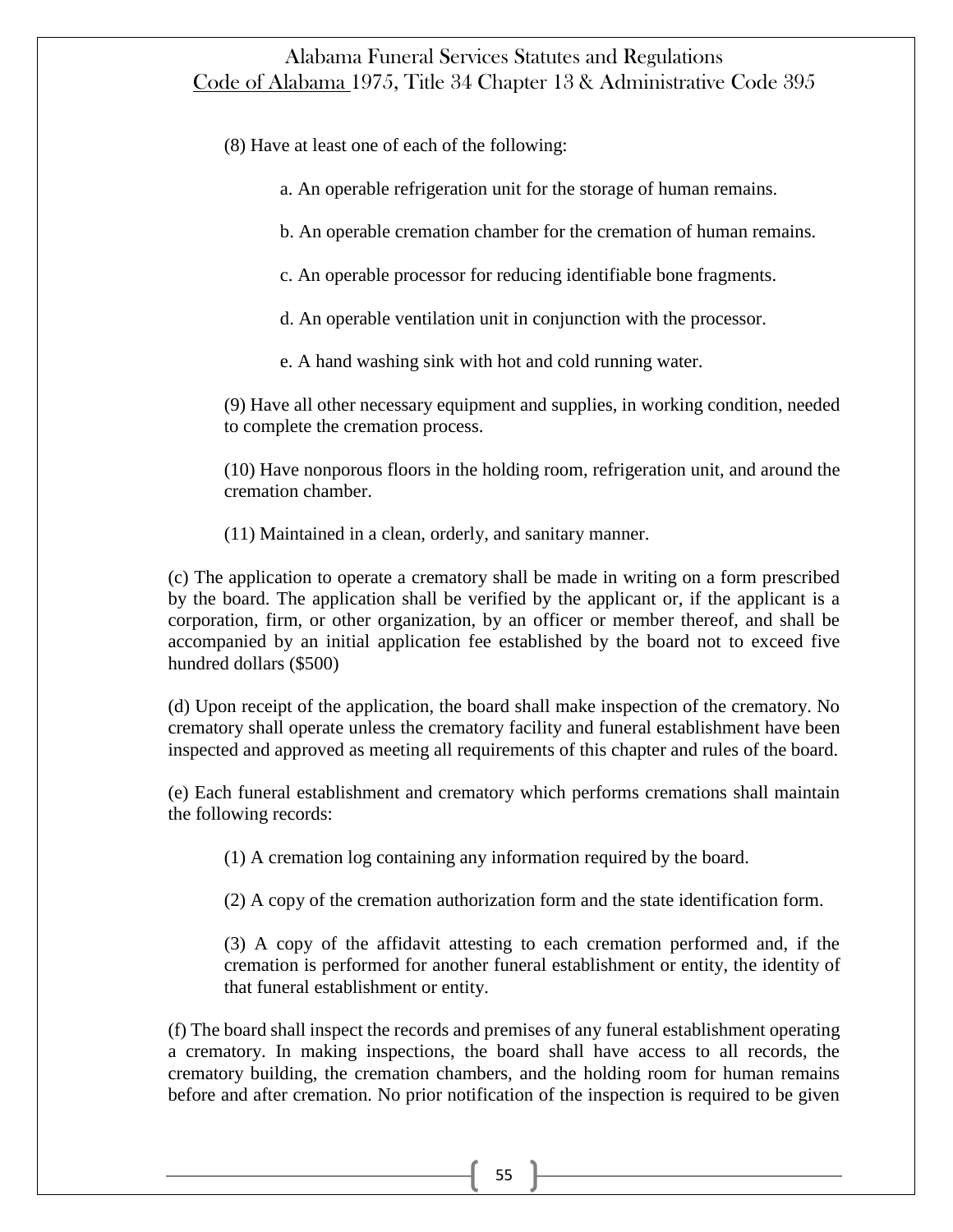to the funeral establishment. If any funeral establishment performing cremation services fails to allow an inspection or any part thereof, it shall be grounds for the suspension or revocation of a license or other disciplinary action against the licensee, as the board may deem reasonable and necessary to the extent of the law. The board shall conduct annually at least one unannounced inspection of each licensed funeral establishment performing cremation services.

(g) Each funeral establishment performing cremation services shall keep records as required by the board to assure compliance with all laws relating to the disposition of human remains, and shall file annually with the board on October 1 a cremation report in the form prescribed by the board, describing the operations of the licensee, including the number of cremations, the disposition thereof, and any other information the board may require. Records required by the board shall be kept for four years by the funeral establishment.

(h) Each funeral establishment performing cremations shall maintain and submit a copy of the service, maintenance, or inspection reports of work completed or performed on the cremation chamber to the board within 30 days after completion.

(i) A funeral establishment or branch thereof, that has a crematory for cremating dead human remains shall at all times comply with this chapter and any board rule adopted pursuant to this chapter. Failure to comply, as determined by the board, may result in the revocation of the license of the funeral establishment, or branch thereof, pursuant to this chapter.

(j) The board shall adopt and enforce rules as reasonable and necessary for the operation of crematories in the state and to protect the health, welfare, and safety of the people of this state.

(k) A crematory facility licensed by the board may be used only for the cremation of human remains.

(l) A funeral establishment or crematory operating in the state before October 1, 2017, shall file with the board all new forms as required by this section, and shall be exempt from any new crematory facility requirements of this chapter that become effective on August 1, 2017. If major structural renovations are made to the crematory facility, the cremation chamber is relocated, or the funeral establishment is closed and reopened, the affected crematory facility shall satisfy all requirements relating to crematory facilities as provided in this chapter. Each cremationist licensed by the board on August 1, 2017, shall have until October 1, 2018, to satisfy the requirements of Section 34-13-120.01.

*(Act 2002-239, p. 498, §3; Act 2011-623, p. 1439, §1; Act 2017-433, §1.)*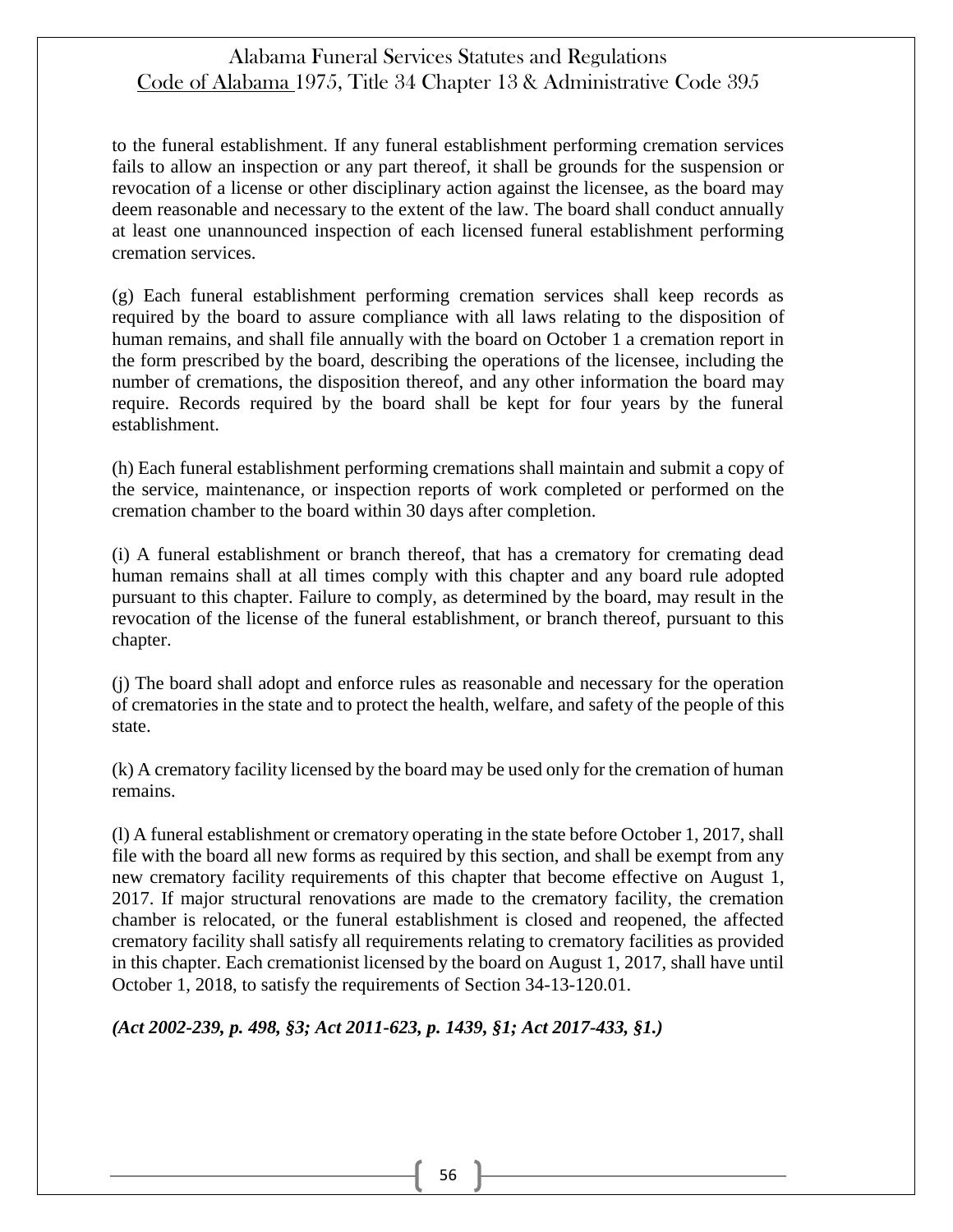#### **Section 34-13-120.1**

#### **License requirements; certification.**

No person may conduct, maintain, manage, or operate a cremation facility unless licensed to do so by the board. The board may issue a license to practice as a cremationist after the applicant has satisfied all of the following requirements:

(1) Is at least 21 years of age.

(2) Is a citizen of the United States or legally present in this state.

(3) Is a high school graduate or the equivalent.

(4) Has successfully completed a crematory operator training course approved by the board.

(5) Has completed a course in universal precaution and blood-borne pathogens approved by the board.

(6) Has submitted a completed application and supporting documents, as required by the board, and a fee established by the board that does not exceed three hundred dollars (\$300).

(7) Has successfully completed an examination on Alabama funeral service laws and rules.

(8) Has submitted to the board a form, sworn to by the applicant, that contains the name, date of birth, and Social Security number of the applicant, and two complete sets of fingerprints, for completion of a criminal history background check. The board shall submit the fingerprints to the Alabama State Law Enforcement Agency for a state criminal history record check. The fingerprints shall be forwarded by the agency to the Federal Bureau of Investigation for a national criminal history record check. Costs associated with conducting a criminal history background check shall be paid by the applicant. The board shall keep information received pursuant to this subsection confidential, except that information received and relied upon in denying the issuance of a cremationist license may be disclosed if necessary to support the denial.

(b) Each new employee of a crematory required to be licensed under this section shall be certified within one year after his or her employment. A copy of all certified cremationist certificates shall be posted in the crematory and available for inspection at any time.

(c) Each funeral establishment performing cremation shall certify by affidavit to the board that each cremationist conducting cremations at the funeral establishment has satisfied all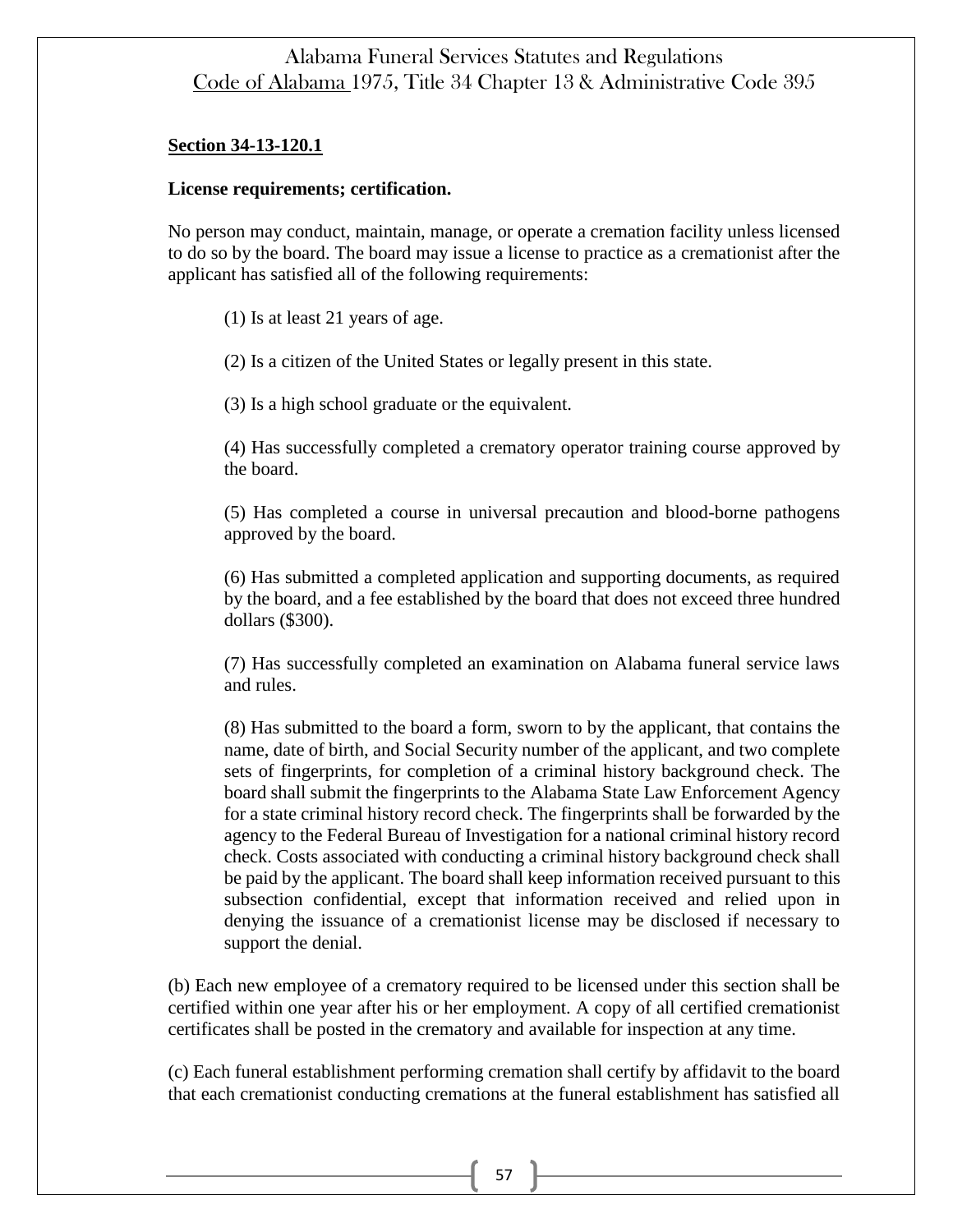requirements of this chapter to be licensed as a cremationist and received adequate and appropriate training or experience in the practice of cremation.

*(Act 2017-433, §2.)*

## **Section 34-13-121**

### **Cremation procedures; authorization; identification of remains; records.**

(a) Human remains shall not be cremated under either of the following circumstances:

(1) Within 24 hours after the time of death, unless death was a result of an infectious, contagious, or communicable disease and unless the disease is verified and the time requirement waived by a medical examiner, county health director, county coroner, or attending physician where the death occurred.

(2) Without a completed cremation authorization form approved by the board and signed by the authorizing agent and a completed state identification form. A copy of the cremation authorization shall be presented with the body to the crematory before any cremation process may be initiated.

(b) All cremations of human remains performed in this state shall be arranged through a funeral establishment licensed by the board pursuant to this chapter.

(c) Whenever a crematory is unable or unauthorized to cremate human remains immediately upon taking custody of the remains, the human remains shall be placed and kept in refrigeration in accordance with this chapter.

(d) A crematory may not accept human remains from another funeral establishment without all of the following:

(1) The remains shall be accompanied by a completed cremation authorization form signed by an authorizing agent.

(2) A state identification form with the signature of the releasing party.

(3) An undetachable ankle bracelet identifying the remains.

(4) The remains shall be delivered or immediately placed in a combustible cremation container marked with identifying information of the human remains contained within. Human remains may not be removed from the cremation container and the cremation container shall be cremated with the human remains,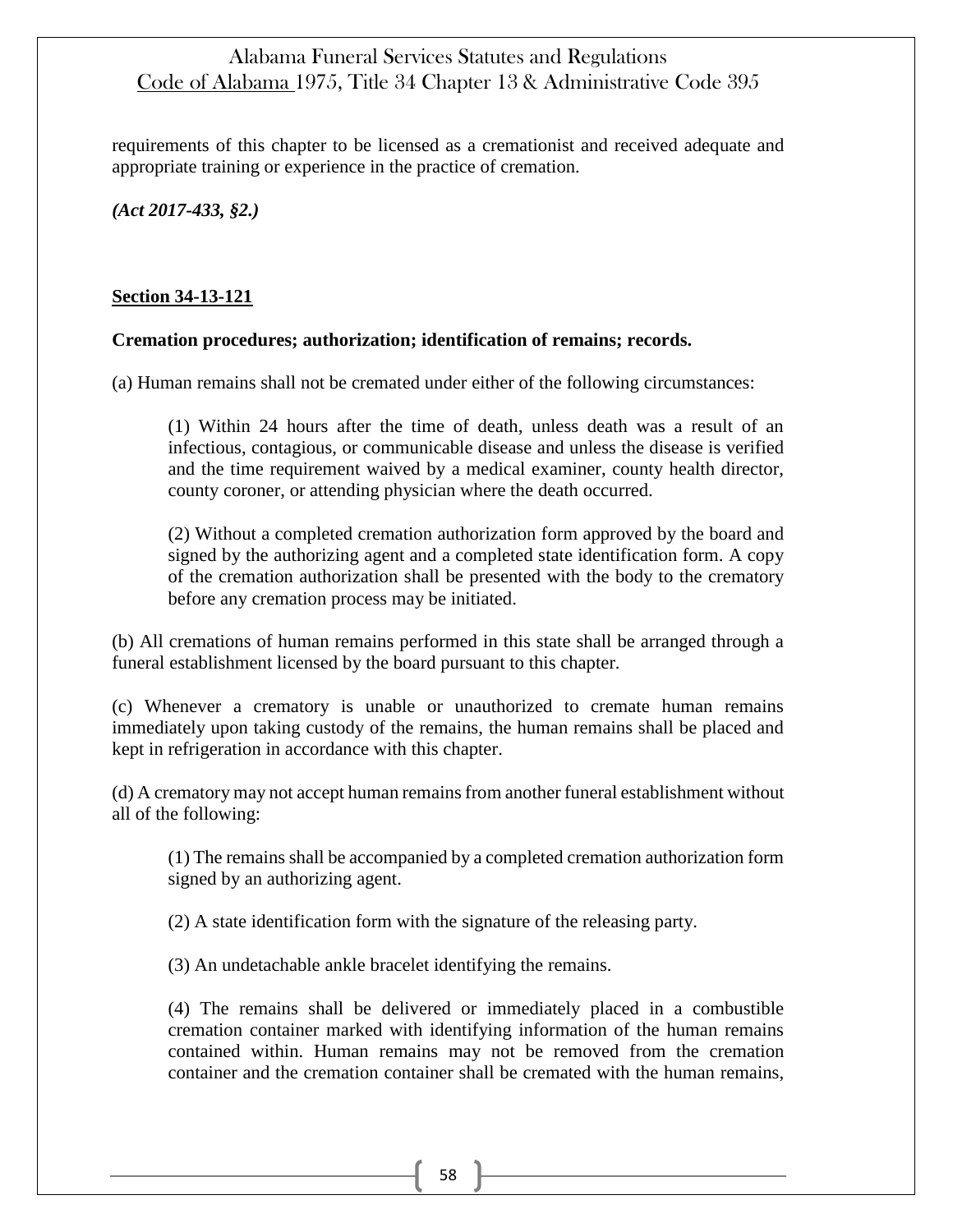unless the cremation container is metal and the authorizing agent has been informed in writing that the crematory does not cremate metal containers.

(e) A cremation container shall be all of the following:

a. Composed of readily combustible materials suitable for cremation.

b. Able to be closed in order to provide a complete covering for the human remains.

c. Resistant to leakage or spillage.

d. Rigid enough for handling with ease.

e. Able to provide protection for the health, safety, and personal integrity of crematory personnel.

f. Equipped with a covering that clearly identifies the name and date of death of the decedent.

(f) It shall be disclosed to the family member serving as the authorizing agent that he or she, or his or her designee, may witness the transportation of the human remains to be cremated to the crematory. Every funeral establishment performing cremation services that prohibits relatives or the responsible party from viewing the cremation process shall disclose this fact in writing to the person or persons entitled to custody of the remains prior to the signing of any contract.

(g) An authorizing agent has the duty to inform the funeral director of the presence of a pacemaker or other potentially hazardous implant, including any toxic or explosive-type sealed implants in the human remains. The funeral director shall be responsible for ensuring that all necessary steps have been taken to remove the pacemaker before delivering the human remains to the crematory. Should the cremationist discover the presence of a pacemaker or other hazardous implants in the human remains, the cremationist shall arrange for the removal of the pacemaker or other hazardous implant.

(h) The simultaneous cremation of the human remains of more than one person within the same cremation chamber, without the prior written consent of the authorizing agent, is prohibited. Any funeral establishment performing cremations in accordance with this chapter may cremate only dead human remains.

(i) Upon the completion of each cremation, and insofar as is practicable, all of the recoverable residue of the cremation process shall be removed from the cremation chamber and placed in a separate container and may not be commingled with cremated remains of another person nor shall cremated remains of a dead human be divided or separated without the prior written consent of the authorizing agent.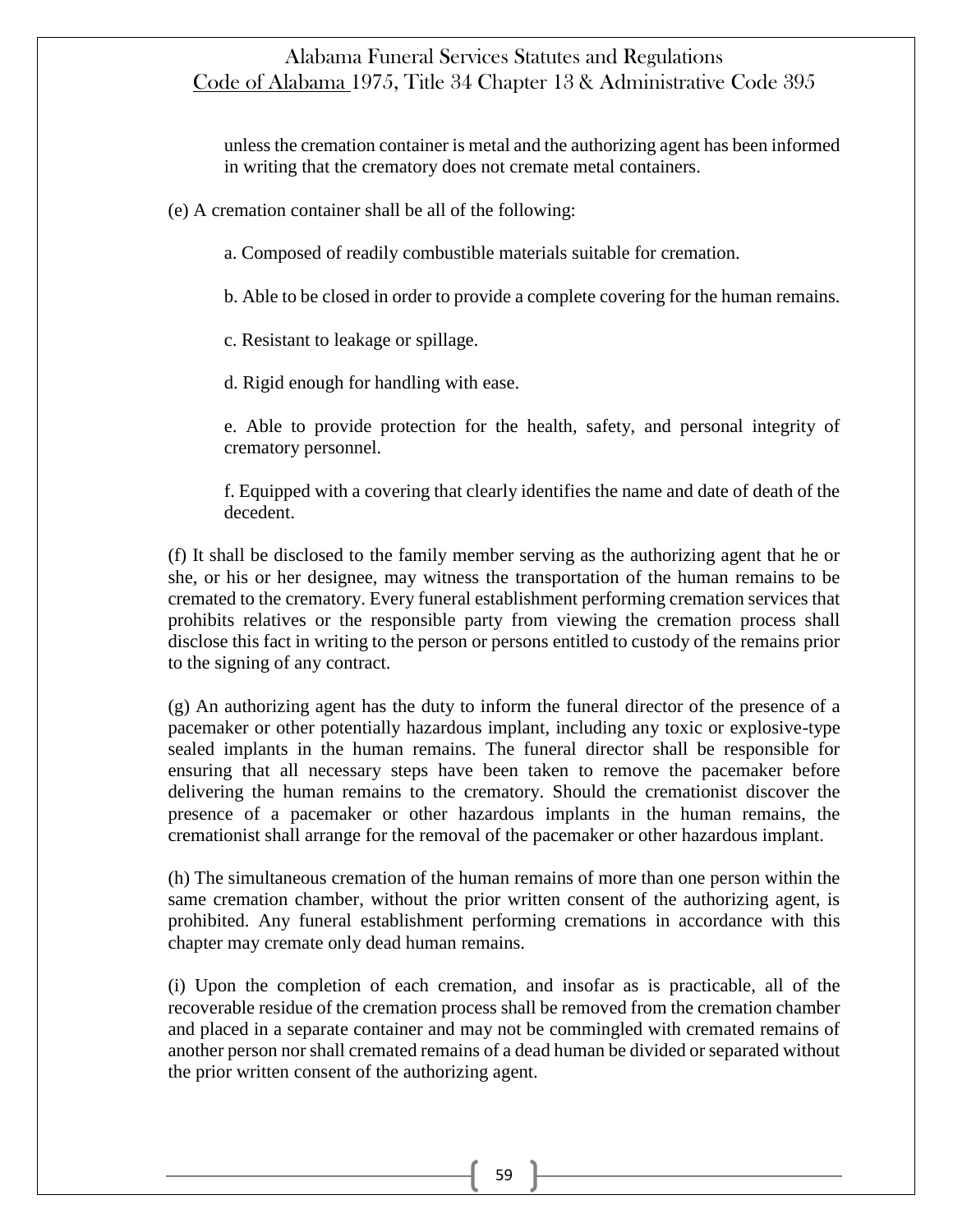(j) Each funeral establishment and crematory which offers or performs cremations shall complete a state identification form. The form shall accompany the human remains in all phases of transportation, cremation, and return of cremated remains. All human remains to be cremated shall have the state identification form and a undetachable ankle bracelet identifying the remains.

(k) Upon completion of the cremation process, the cremationist shall attest to the identity of the cremated remains and the date, time, and place the cremation process occurred on a form prescribed by the board.

(l) Each crematory shall maintain the internal identification system prescribed by the board to ensure the ability to identify the human remains in the possession of the crematory throughout all phases of the cremation process. Upon completion of the cremation process, a copy of the state identification form shall be issued to the family certifying the identity of the cremated remains being issued to the family or funeral establishment.

## *(Act 2002-239, p. 498, §3; Act 2017-433, §1.)*

## **Section 34-13-122**

### **Disposition of cremated remains.**

(a) The authorizing agent shall provide to the funeral establishment which the cremation arrangements are made a signed statement specifying the ultimate disposition of the cremated remains, if known. A copy of this statement shall be retained by the funeral establishment offering or conducting the cremation.

(b) Cremated remains shall be shipped only by a method that has an internal tracing system available and that provides a receipt signed by the person accepting delivery.

(c) The authorizing agent is responsible for the disposition of the cremated remains. If, after 60 days from the date of cremation, the authorizing agent or his or her representative has not specified the ultimate disposition or claimed the cremated remains, the funeral establishment or entity in possession of the cremated remains may dispose of the cremated remains in a dignified and humane manner and in accordance with any state, county, or municipal laws or provisions regarding the disposal of cremated remains. A record of this disposition shall be made and kept by the entity making the disposition. Upon disposing of cremated remains in accordance with this section, the funeral establishment or entity in possession of the cremated remains shall be discharged from any legal obligation or liability concerning the cremated remains.

*(Act 2002-239, p. 498, §3.)*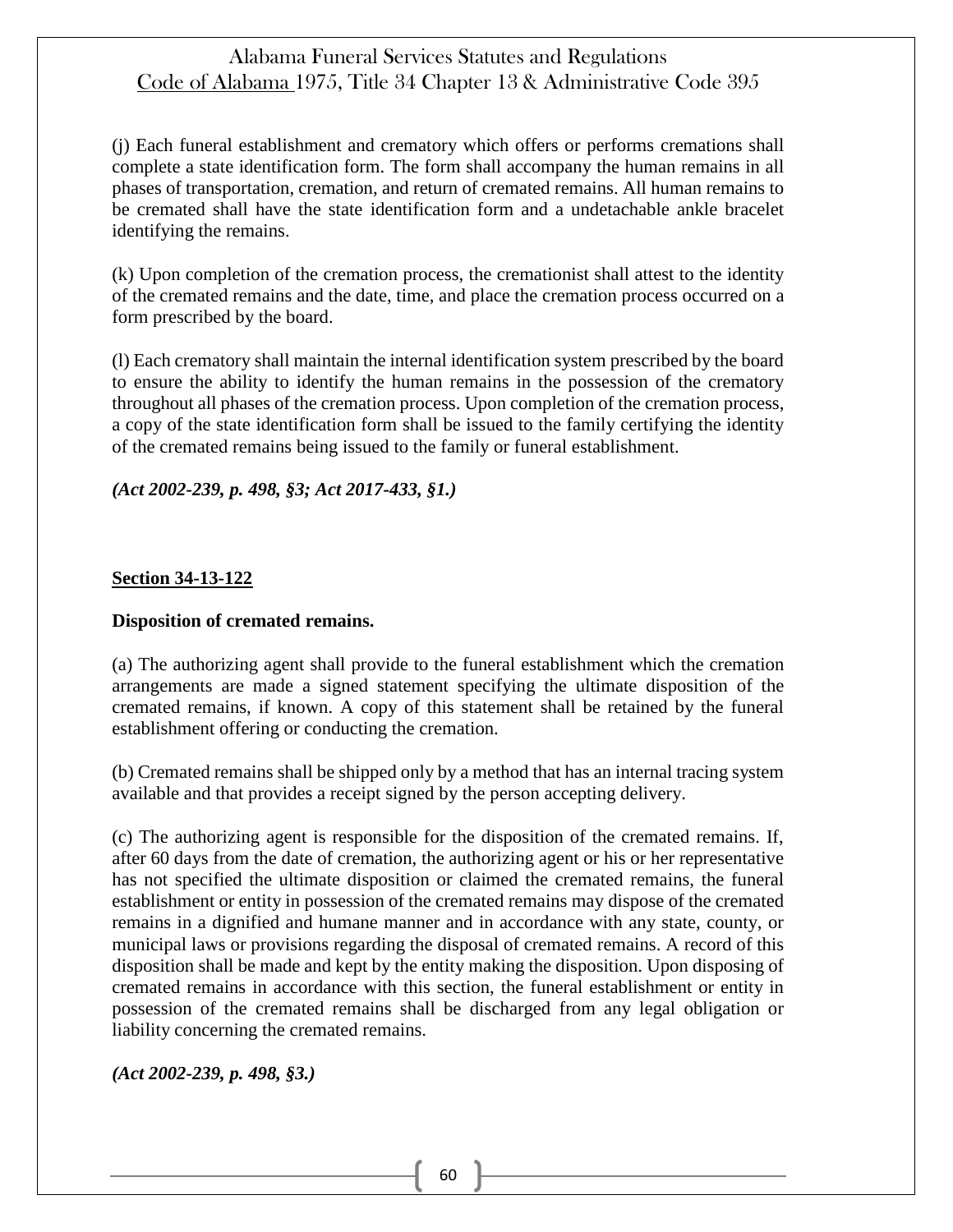### **Section 34-13-123**

#### **Violations.**

The board may refuse to grant, refuse to renew, suspend, or revoke the license of, or fine a cremationist or crematory, after proper hearing and notice is provided to the licensee, upon the board finding the licensee is guilty of any of the following:

(1) Any violation of this chapter or order or rule of the board.

(2) The performance of a cremation service by a person who is not licensed as a cremationist and who has not completed a training program as required by this chapter.

(3) Operating a building or structure within this state as a crematory without being licensed under this chapter.

(4) Violating any cremation procedure required by this chapter or rule of the board.

(5) Performing a cremation without receipt of a cremation authorization form signed by the authorizing agent.

(6) Signing a cremation authorization form with the actual knowledge that the form contains false or incorrect information.

(7) Accepting human remains from another funeral establishment without a completed cremation authorization form signed by the authorizing agent, a state identification form with the signature of the releasing party, and an undetachable ankle bracelet identifying the remains.

(8) Failure to maintain the internal identification system as required by the board.

(9) Failure to maintain identifying paperwork with the appropriate signatures.

(10) Failure to file an annual cremation report in the form required by the board.

(11) Failure to maintain a current cremation log.

*(Act 2017-433, §2.)*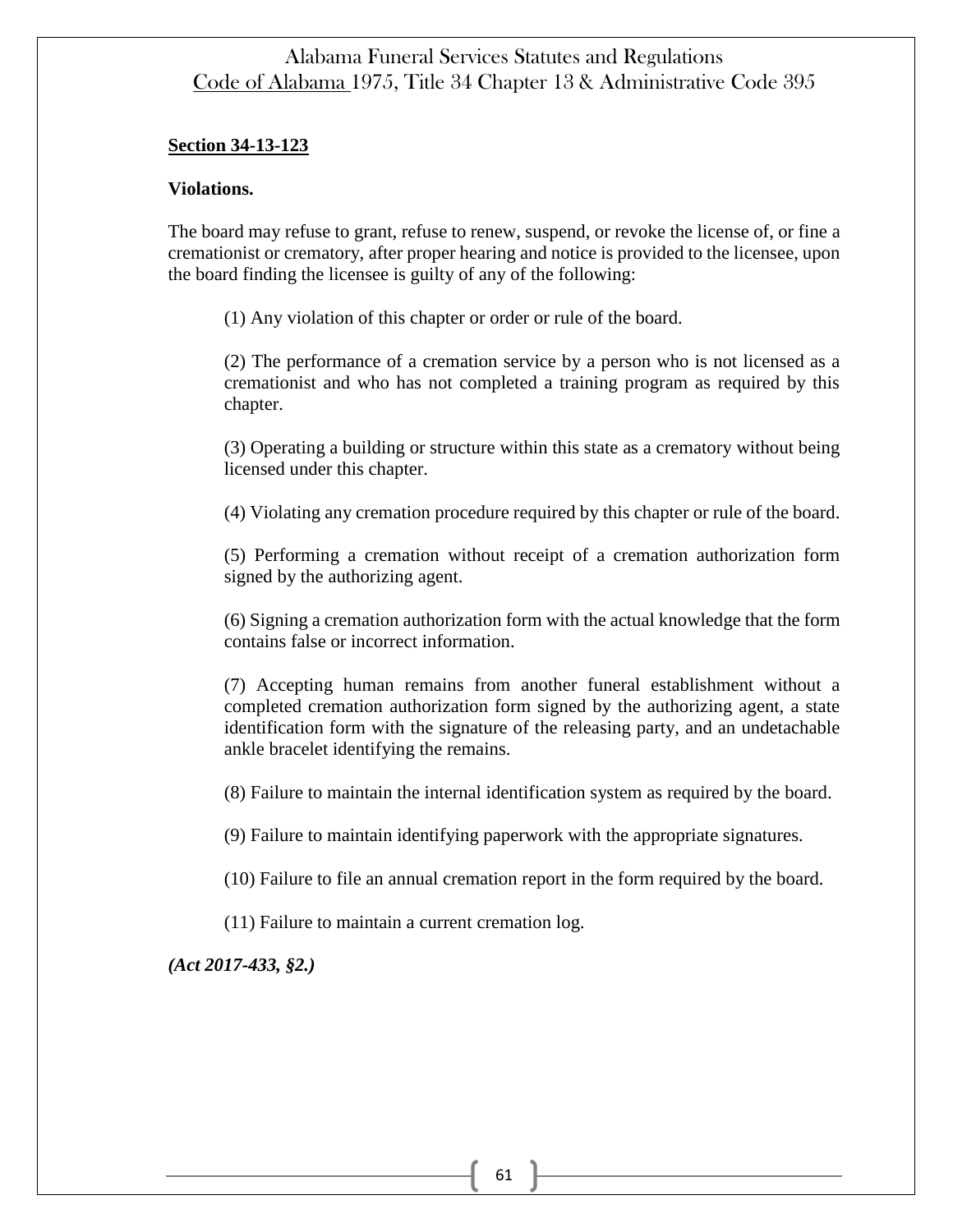# **Division 5.**

## **APPRENTICES**

## **Section 34-13-130**

### **Apprenticeship requirements; application; term of apprenticeship.**

(a) Every person desiring to engage as an apprentice shall satisfy all of the following:

(1) Make application as a funeral director's apprentice or an embalmer's apprentice to the board upon a form provided by the board. The applicant shall submit to the board a form, sworn to by the applicant, that contains the name, date of birth, and Social Security number of the applicant, and two complete sets of fingerprints, for completion of a criminal history background check. The board shall submit the fingerprints to the Alabama State Law Enforcement Agency for a state criminal history record check. The fingerprints shall be forwarded by the agency to the Federal Bureau of Investigation for a national criminal history record check. Costs associated with conducting a criminal history background check shall be paid by the applicant. The board shall keep information received pursuant to this subsection confidential, except that information received and relied upon in denying the issuance of an apprentice certification may be disclosed if necessary to support the denial.

(2) Be over the age of 18.

(3) Hold a high school certificate or the equivalent.

(4) Be of good moral character.

(b) The application shall be verified by the oath of the applicant and be accompanied by a fee to be established by the board, not to exceed twenty dollars (\$20).

(c) The executive director, whenever it appears to him or her that no reason exists for the denial of an application and that the application is regular upon its face, may issue to the applicant a certificate of apprenticeship, without submitting the application to the board. If, however, any doubt exists as to the qualifications of the applicant, the application shall be submitted to the board and may be accepted or rejected by a majority of the board.

(d) The period of apprenticeship of a funeral director's apprentice or an embalmer's apprentice shall be performed in Alabama under the supervision of a funeral director or embalmer, respectively, licensed by the board.

(e) A licensed funeral director or a licensed embalmer may supervise no more than three apprentices at any given time, unless otherwise provided for by the board.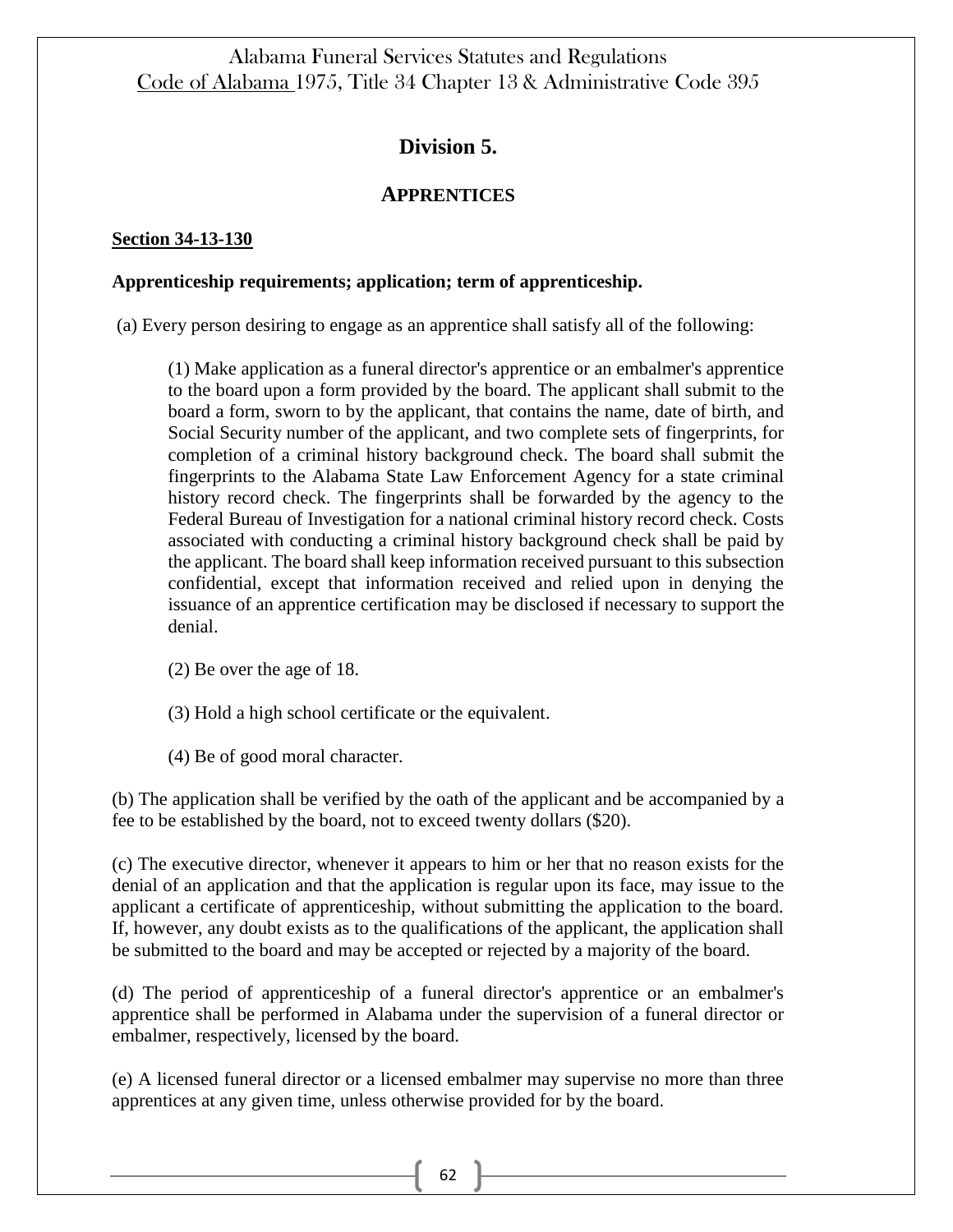(f) Only a licensed funeral director or licensed embalmer, whose license is in good standing, may supervise an apprentice.

(g) The regular course of apprenticeship shall be two years, but the apprentice is entitled to two weeks time off each year, without leave of absence from the board.

(h) An apprentice shall be enrolled in the funeral service program at an accredited mortuary school within one year after the original start date of his or her apprenticeship. If an apprentice is not enrolled in mortuary school within that time period, then the apprenticeship may not be renewed and the apprenticeship may not be reactivated until the apprentice provides proof of enrollment.

*(Acts 1975, No. 214, p. 705, §26; Acts 1981, No. 81-200, p. 234, §4; Acts 1981, No. 81- 709, p. 1190, §1; Act 2011-623, p. 1439, §1; Act 2017-433, §1.)*

### **Section 34-13-131**

#### **Annual renewal of certificate.**

A certificate of apprenticeship issued as provided for in this chapter shall be signed by the apprentice and shall be renewable annually upon the payment by the holder by October 1 of each year of an annual renewal fee to be established by the board, not to exceed twenty dollars (\$20). Failure to pay the renewal fee by the prescribed date of any year shall cause the certificate to become delinquent, in which case it shall be renewed only for good cause shown. No person may be granted a certificate of apprenticeship as funeral director's apprentice or embalmer's apprentice, respectively, for more than three consecutive years, excepting as provided. The board shall send, on or before August 1 of each year, to each registered apprentice at his or her last known address, a notice that his or her renewal fee is due and payable and that, if not paid by October 1, his or her license shall lapse.

*(Acts 1975, No. 214, p. 705, §27; Acts 1981, No. 81-200, p. 234, §4; Acts 1981, No. 81- 709, p. 1190, §1; Act 2017-433, §1.)*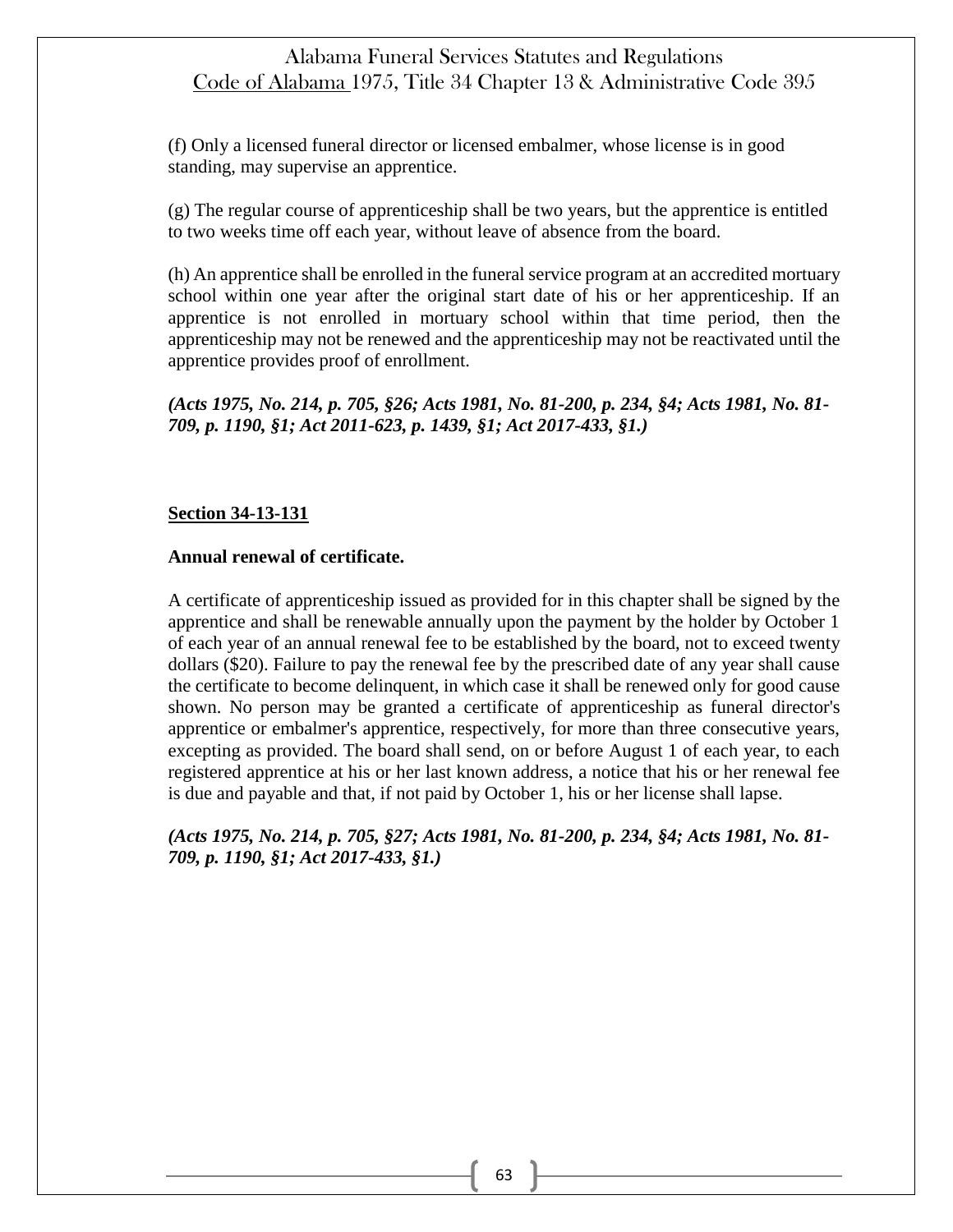### **Section 34-13-132**

#### **Annual report of apprentices.**

All apprentices registered as provided in this chapter shall be under the supervision and control of the board and shall be required to report to the board annually on October 1, upon forms provided by the board, showing the work which such apprentices have performed during the annual period preceding the first of the month on which the report is made, including the number of hours served and the number of bodies the apprentice has assisted in embalming or otherwise prepared for disposition during such period. The information contained in the report shall be certified to as correct by the funeral director or embalmer by whom the apprentice has been employed during his or her apprenticeship period.

*(Acts 1975, No. 214, p. 705, §28; Act 2014-125, p. 206, §1; Act 2017-433, §1.)*

#### **Section 34-13-133**

#### **Leave of absence.**

The board has power to grant leaves of absence and to grant extensions thereof to apprentices registered under the provisions of this chapter. However, no credit shall be given to an apprentice upon his or her apprenticeship for the period during which he or she is absent from duty on leave, and no more than an aggregate of 12 months' leave of absence shall be granted to any apprentice during the term of his or her apprenticeship. Application for leave of absence and for extension thereof shall be made by the apprentice upon a form provided by and addressed to the board. Upon the termination of a leave of absence or any extension thereof, the apprentice shall report to the board the fact that he or she has resumed his or her duties as an apprentice and certified to by the funeral director under whom he or she has resumed his or her duties or by the embalmer under whom he or she is apprenticed, confirming this fact. Failure to so report within 30 days after the expiration date of any leave of absence or extension thereof shall automatically cancel the registration of the apprentice.

*(Acts 1975, No. 214, p. 705, §29.)*